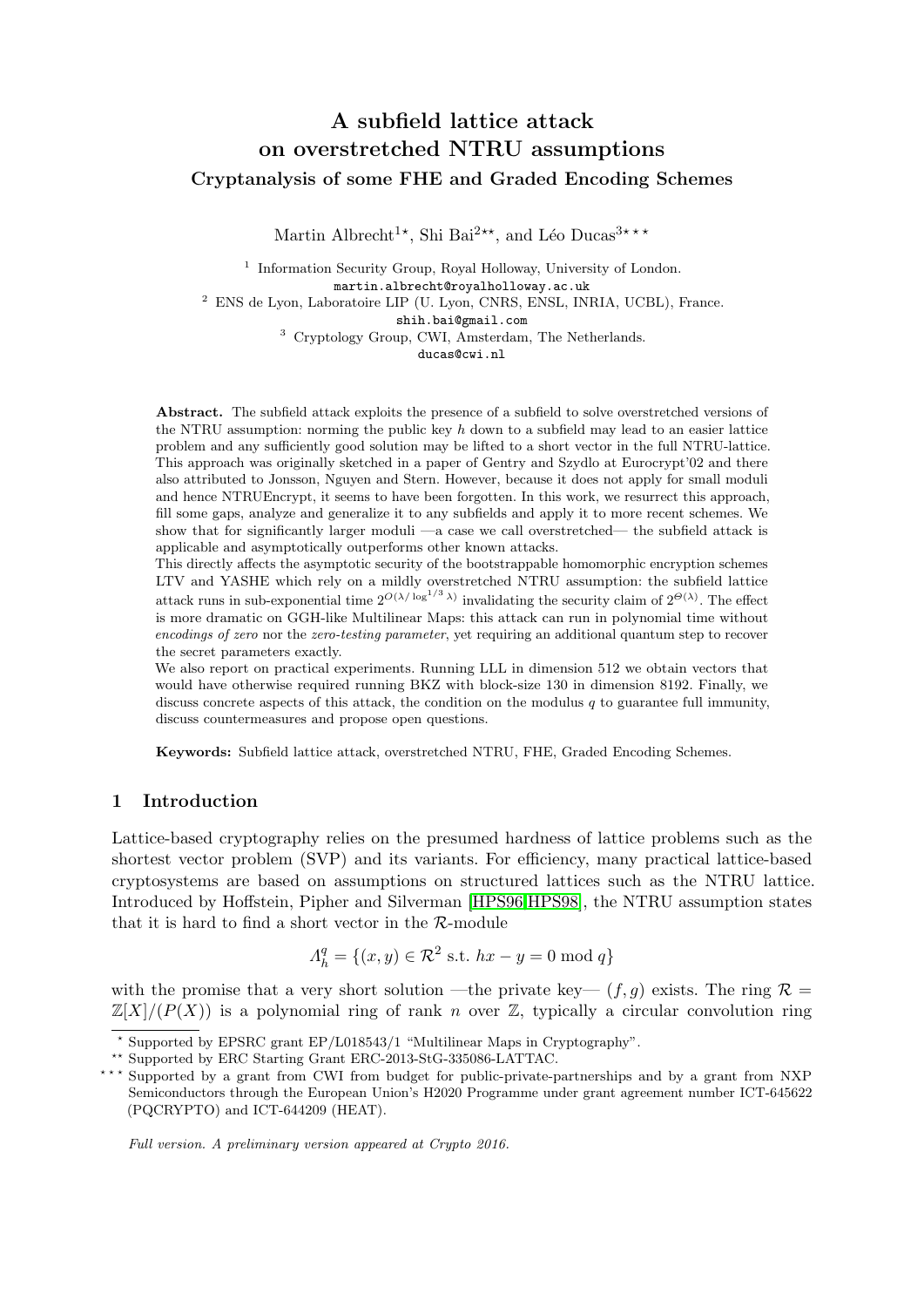$(P(X) = X<sup>n</sup> - 1)$  or the ring of integers in a cyclotomic number field  $(P(X) = \Phi_m(X))$  and  $n = \phi(m)$ ).

Following the pioneer scheme NTRUENCRYPT [\[HPS98\]](#page-23-1), the NTRU assumption has been re-used in various cryptographic constructions such as signatures schemes [\[HHGP](#page-23-2)+03[,DDLL13\]](#page-22-0), fully homomorphic encryption [\[LTV12,](#page-23-3)[BLLN13\]](#page-21-0) and a candidate construction for cryptographic multi-linear maps [\[GGH13a](#page-22-1)[,LSS14](#page-23-4)[,ACLL15\]](#page-21-1). After two decades of cryptanalysis, the NTRUencrypt scheme remains essentially unbroken, and is one of the fastest candidates for the public-key cryptosystems in the post-quantum era.

Coppersmith and Shamir [\[CS97\]](#page-22-2) noticed that recovering a short enough vector, may it be different from the actual secret key  $(f, g)$ , may be sufficient for an attack and claimed that the celebrated LLL algorithm of Lenstra, Lenstra and Lovász [\[LLL82\]](#page-23-5) would lead to such an attack. However, it turned out [\[HPS98\]](#page-23-1) that for sufficiently large dimension  $n$ , a much stronger lattice reduction is required and that the NTRUENCRYPT is asymptotically secure. Meanwhile, parameters have been updated to take account for progress in lattice reduction algorithms and potential quantum speed-ups [\[HPS](#page-23-6)+15].

Other types of attacks have been considered, such as Odlyzko's meet-in-the-middle attack described in [\[HSW06\]](#page-23-7). In practice, the best known algorithm for attacking NTRU lattices is the combined lattice-reduction and meet-in-the-middle attack of Howgrave-Graham [\[HG07\]](#page-23-8). Asymptotically, a slightly sub-exponential attack against the ternary-NTRU problem was proposed by Kirchner and Fouque [\[KF15\]](#page-23-9), with a heuristic complexity  $2^{\Theta(n/\log \log q)}$ , which is to our knowledge the only sub-exponential attack when  $q$  is polynomial in  $n$ .

It is typically assumed that NTRU lattices are essentially as intractable as unstructured lattices with similar parameters<sup>[4](#page-1-0)</sup>, but without the structure of  $\mathcal{R}\text{-module.}$ 

In the present work, we consider the application of lattice reduction in a *subfield* to attack the NTRU assumption for large moduli q. This subfield lattice attack is asymptotically faster than the direct lattice attack as soon as  $q$  is super-polynomial, and may also be relevant for polynomially-sized  $q$ . We call the problem<sup>[5](#page-1-1)</sup> considered in this work "overstretched NTRU" to distinguish it from the original NTRU parameter choices, which remain secure.

Asymptotics. The subfield attack leads to solving overstreched NTRU instances in time complexity poly $(n) \cdot 2^{\Theta(\beta)}$  with  $\beta/\log \beta = \Theta(n \log n / \log^2 q)$  when ever the relative degree parameter  $r = \Theta(\log q / \log n)$  is greater than 1. In comparison, the direct lattice attack required setting  $\beta/\log\beta = \Theta(n/\log q)$ .

We are mostly concerned with overstretched NTRU assumptions when  $q$  is super-polynomial in  $n$ , in which case the best known attacks are already sub-exponential in  $n$ . For cryptographic relevance, we will therefore state all our asymptotics in terms of what was previously thought as the security parameter  $\lambda$ : given  $q = q(\lambda)$  we constrain  $n = n(\lambda)$  so that the previously best known attack requires exponential time  $2^{\Theta(\lambda)}$ . In this cryptographic metric, the subfield lattice attack is sub-exponential as soon as q is super-polynomial, and gets polynomial for larger parameters  $q = 2^{\tilde{\Theta}(\lambda)} = 2^{\tilde{\Theta}(\sqrt{n})}$ .

Our contribution. In this work, we resurrect<sup>[6](#page-1-2)</sup> the subfield lattice attack sketched in [\[GS02,](#page-23-10) Sec. 6], attributed to Gentry, Szydlo, Jonsson, Nguyen and Stern. It consists of norming down the secret key to a subfield, running lattice reduction in the subfield to solve a smaller, potentially easier lattice problem and lifting the solution back to the full field.

<span id="page-1-0"></span><sup>4</sup> Volume, dimension and length of unusually short vectors.

<span id="page-1-1"></span><sup>&</sup>lt;sup>5</sup> The NTRU problem has also been recently been referred to as DSPR (Decisional Small Polynomial Ratio), but we prefer its historical name for fair attribution of this invention.

<span id="page-1-2"></span><sup>6</sup> A preliminary version of this work qualified the attack considered in this work as new. We are grateful to John Schanck for pointing us to this prior art.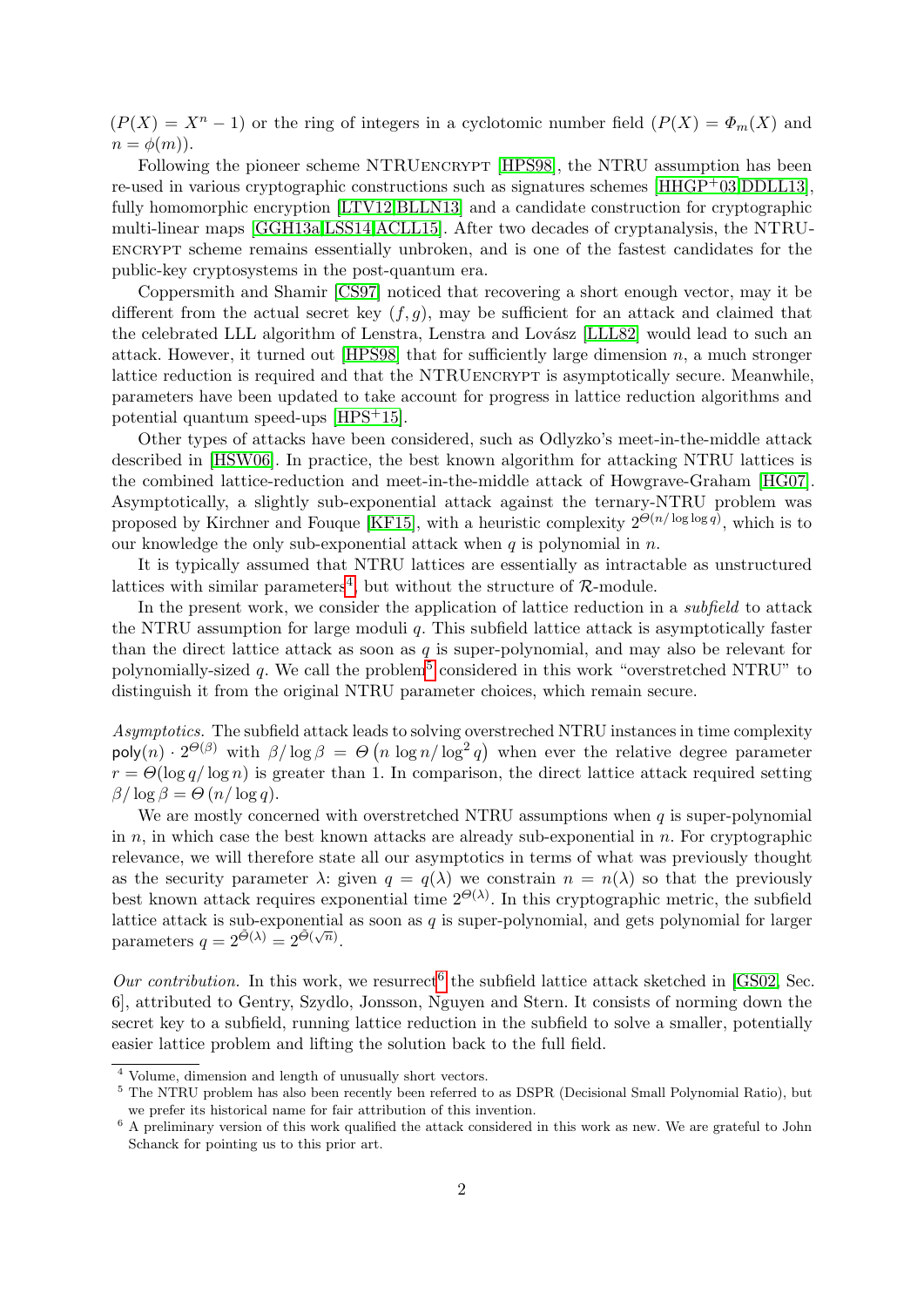While the original sketch [\[GS02\]](#page-23-10) only considered the maximal real subfield, we naturally generalize it to any subfield. We also spell out a different lifting step from arbitrary subfields and prove it applicable even if only an approximation of the normed-down key is found.

We then show that this algorithm solves the overstretched NTRU problem in sub-exponential time when the modulus q is quasi-polynomial in the security parameter  $\lambda$  and in polynomial time when the modulus q is super-exponential in  $\lambda$  (equivalently,  $q = 2^{\tilde{\Theta}(\sqrt{n})}$ ). Applying this algorithm, we show that it gives a subexponential attack on parameter choices for NTRU-based FHE schemes [\[LTV12](#page-23-3)[,BLLN13\]](#page-21-0) which were believed secure previously. We also show that this algorithm enables new attacks on GGH-like graded encoding schemes [\[GGH13a](#page-22-1)[,LSS14](#page-23-4)[,ACLL15\]](#page-21-1). These attacks lead to subexponential classical and polynomial-time quantum attacks on GGH-like constructions but do not require encodings of zero nor do they use the zero-testing parameter in contrast to previous work [\[HJ15\]](#page-23-11).

We also report on experimental results for the subfield lattice attack which show that the attack is meaningful in practice. Using LLL in dimension 512 we have obtained vectors that would have required running BKZ with block-size about 130 in dimension 8192.

Related work. As mentioned above, a variant of the attack considered in this work was sketched in [\[GS02\]](#page-23-10). Moreover, the Gentry-Szydlo algorithm from the same work, which allows to reconstruct an element a given the ideal (a) as well as the Gram element  $a\bar{a}$ , i.e. the norm  $N_{K/K^+}(a)$  of a relatively to the real subfield, can be seen as a subfield attack. It lead to an attack of the NSS scheme [\[HPS01\]](#page-23-12) in which the Gram element  $a\bar{a}$  was leaked as the covariance of a certain function of the signatures. The Gentry-Szydlo algorithm was recently revisited [\[LS14\]](#page-23-13).

This attack is very similar in spirit to an attack of Gentry [\[Gen01\]](#page-22-3) against the NTRUcomposite assumption which tackles NTRU problems over rings  $R$  that can be written as direct products  $\mathcal{R} \simeq \mathcal{R}_1 \times \mathcal{R}_2$ . More specifically [\[Gen01\]](#page-22-3) targets circulant convolution rings  $\mathbb{Z}[X]/(X^n-1) \simeq \mathbb{Z}[X]/(X^{n_1}-1) \times \mathbb{Z}[X]/(X^{n_2}-1)$  where  $n = n_1 n_2$ . Under such condition, there exists a projection  $\pi : \mathcal{R} \to \mathcal{R}_1$  that is a ring homomorphism, and he showed that this projection could only increase the Euclidean length of secret polynomials by a factor  $\sqrt{n_2}$ . This makes this attack very powerful (even when the modulus  $q$  is quite small). Because this projection is a ring homomorphism, this approach is not limited to NTRU and would also apply to Ring-SIS or Ring-LWE.

In some sense, the line of work by Lauter et al. [\[ELOS15](#page-22-4)[,EHL14,](#page-22-5)[CLS15\]](#page-22-6) against skewed[7](#page-2-0) variants of Ring-LWE falls in this framework, with a direct factorization of the rings  $\mathcal{R}$  modulo  $q: (\mathcal{R}/q\mathcal{R}) \simeq (\mathcal{R}_1/q\mathcal{R}_1) \times (\mathcal{R}_2/q\mathcal{R}_2)$ . As already noted in [\[Gen01\]](#page-22-3), this requires the —seemingly sporadic— property that the projection map  $\pi_q : (\mathcal{R}/q\mathcal{R}) \to (\mathcal{R}_1/q\mathcal{R}_1)$  induces only a manageable geometric distortion. Similar ideas are being explored to attack schemes based on certain quasi-cyclic binary codes in work [\[Loi14,](#page-23-14)[LJ14,](#page-23-15)[HT15\]](#page-23-16).

In comparison, this work tackles NTRU when the ring  $\mathcal{R}$  equals  $\mathcal{O}_{K}$  (the ring of integer of a number field  $K$ ) and therefore cannot be a direct product; and when  $K$  admits proper subfields. Due to the aforementioned attack of [\[Gen01\]](#page-22-3), direct product rings are now avoided for lattice-based cryptography, and the typical choice is to use the ring of integers of a cyclotomic number field of the form  $\mathcal{R} = \mathcal{O}_{\mathbb{Q}(\omega_m)} = \mathbb{Z}[\omega_m]$ . This setting allows to argue worst-case hardness of certain problems (Ring-SIS [\[Mic02\]](#page-23-17), Ideal-LWE [\[SSTX09\]](#page-24-0), later improved and renamed to Ring-LWE [\[LPR10\]](#page-23-18)). Yet all those number fields admit proper subfields (at least, the maximal real subfield). Instead of using a projection map  $\pi$ , this attack exploits a relative norm map  $N_{K/L}: \mathcal{O}_K \to \mathcal{O}_L$ , which is only a multiplicative map. This induces a significant yet manageable

<span id="page-2-0"></span><sup>7</sup> It was recently shown that these attacks were in fact made possible by an improper choice of a very skewed error distributions leading to several noise-free linear equations [\[CIV16,](#page-22-7)[Pei16\]](#page-24-1).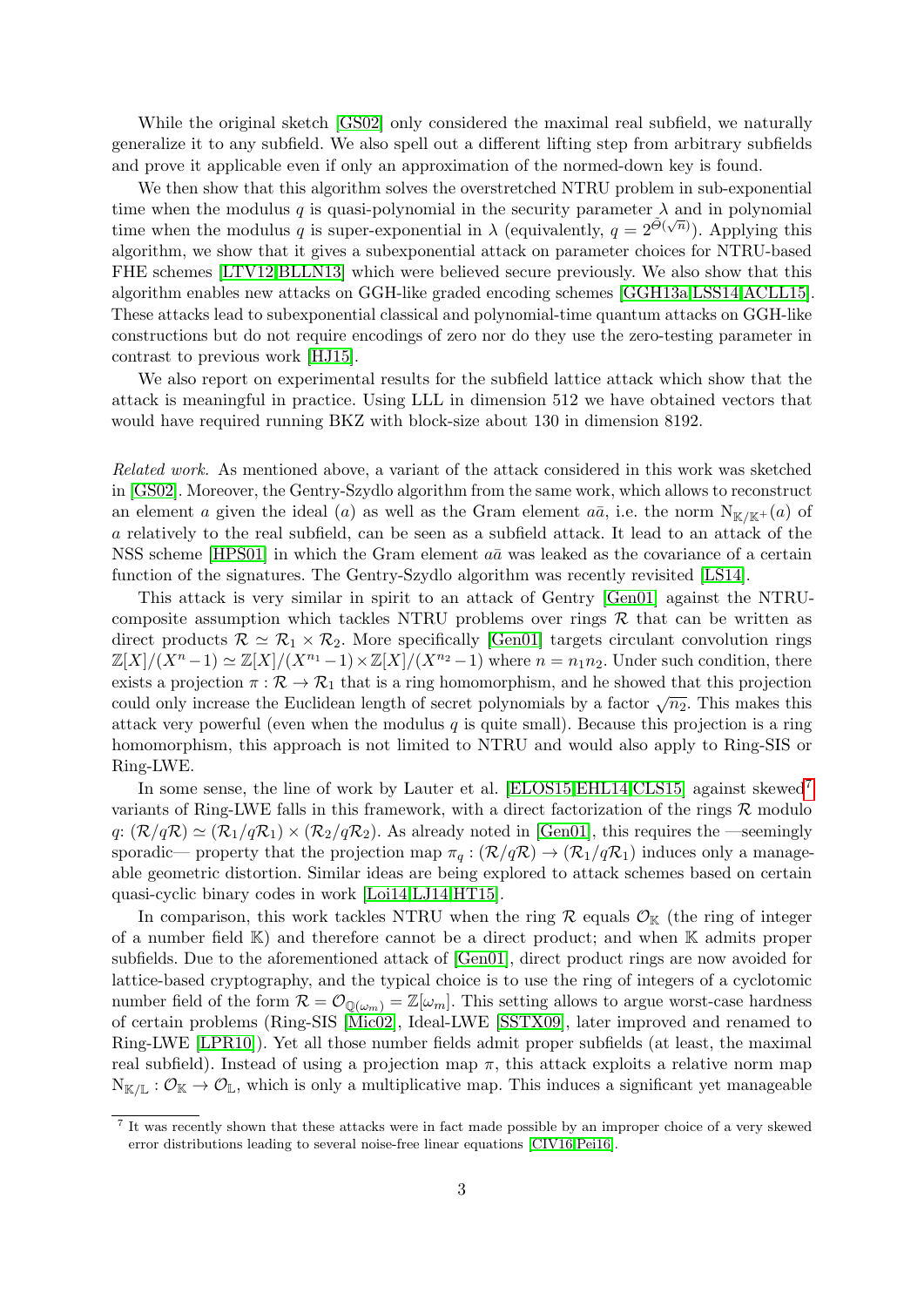blow-up on the Euclidean length of secret polynomials and requires a large modulus  $q$ . This seems to also limit this attack to the NTRU setting.

Our work is also strongly inspired by the the logarithm-subfield strategy of Bernstein [\[Ber14\]](#page-21-2), which anticipated other works towards a logarithm attack [\[CGS14](#page-22-8)[,CDPR16\]](#page-22-9). While the presence of subfields was in the end not necessary for the recovery of short generators of principal ideals in cyclotomic rings, we show in this work that, indeed, the presence of proper subfields can be exploited in other specific set-ups.

Concurrently and independently to this work, Cheon, Jeong and Lee also investigated subfield attacks on GGH-like graded encoding schemes in work [\[CJL16\]](#page-22-10). The general approach is very similar to the one adopted in this work. In [\[CJL16\]](#page-22-10), however, the trace map is utilised instead of the norm and the result is only presented for the case of powers-of-two cyclotomic rings. Despite using the trace map —which is linear— they obtain a growth of the secret that is similar to ours: multiplicative. For example, when the relative degree of  $\mathbb K$  over  $\mathbb L$  is  $r = 2$ , the trace map  $\text{Tr}_{\mathbb{K}/\mathbb{L}}$  sends  $g/f$  to  $g/f + \bar{g}/\bar{f} = (g\bar{f} + \bar{g}f)/f\bar{f}$  where  $\bar{\cdot}$  denotes the adequate automorphism. For comparison, the norm  $N_{K/L}$  sends  $g/f$  to  $g\bar{g}/f\bar{f}$ . Using the norm map is therefore slightly better when both f, g have the same size (the numerator is smaller by a factor  $\approx \sqrt{r}$ ); but the trace map could be very advantageous when  $g \gg f$ . Furthermore, Cheon, Jeong and Lee achieve better results for GGH-like graded encoding schemes by making use of the zero-testing parameter which leads to a polynomial-time classical attack for large levels of multilinearity  $\kappa$ .

Outline. Section [2](#page-3-0) gives preliminaries on the geometry of NTRU lattices and a brief introduction of the lattice reduction algorithms. Section [3](#page-8-0) then presents the subfield lattice attack with its asymptotic performance analyzed in Subsection [3.4.](#page-11-0) In Section [4,](#page-12-0) we apply this attack to the FHE and MLM constructions proposed in recent literature. In Section [5,](#page-16-0) we report experimental results for the subfield lattice attack. Finally, Section [6](#page-18-0) presents the conclusions and suggests directions for future research.

Acknowledgments. We are grateful to Alice Silverberg, and to the participant of the Conference on Mathematics of Cryptography for enlightening talks and discussions. We thank Dan J. Bernstein, Ronald Cramer, Jeffrey Hoffstein, Hendrik W. Lenstra, John Schanck and Damien Stehlé for helpful discussions and comments.

We thank the PSMN (Pôle Scientifique de Modélisation Numérique, Lyon, France) for providing computing facilities.

## <span id="page-3-0"></span>2 Preliminaries

Vectors are presented in row vectors. The notation  $[\cdot]_q$  denotes reduction modulo an integer q.

## 2.1 Number fields and subfields

We assume some familiarity with basic algebraic number theory. The reader may refer to  $[\text{Sam70}]$ for an introduction on the topic.

Let K be a number field of degree  $n = [\mathbb{K} : \mathbb{Q}]$  over  $\mathbb{Q}$ , and assume K is a Galois extension of  $\mathbb Q$  with the Galois group G. The fundamental theorem of Galois Theory states an one-to-one correspondence between the subgroups  $G'$  of G and the subfields  $\mathbb L$  of K with  $G'$  being the subgroup of G fixing  $\mathbb L$ . Let therefore  $\mathbb L$  be a subfield of K and G' be the subgroup of G fixing  $\mathbb L$ , and denote  $n' = [\mathbb{L} : \mathbb{Q}], r = [\mathbb{K} : \mathbb{L}]$  (so  $r = n/n'$ ). The number fields  $\mathbb{K}, \mathbb{L}$  and therefore the degrees  $n, n'$  and relative degree  $r$  are fixed in the rest of this work.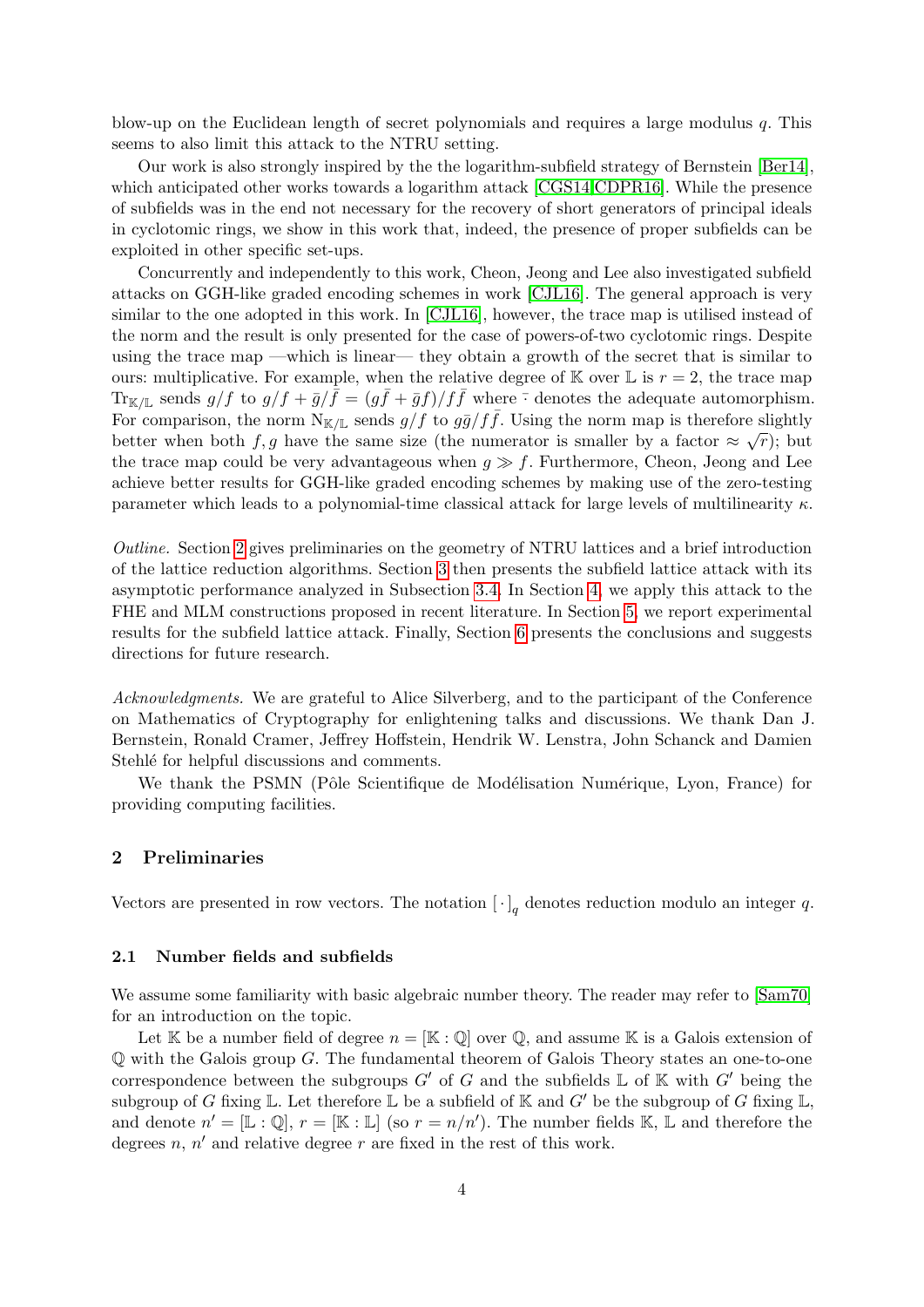The relative norm  $N_{K/L} : K \to L$  (resp. relative trace  $Tr_{K/L} : K \to L$ ) is a multiplicative (resp. an additive) map defined by

$$
N_{K/L}: a \mapsto \prod_{\psi \in G'} \psi(a), \quad \text{resp.} \quad \text{Tr}_{K/L}: a \mapsto \sum_{\psi \in G'} \psi(a). \tag{1}
$$

The canonical inclusion  $\mathbb{L} \subset \mathbb{K}$  will be written explicitly as  $L : \mathbb{L} \to \mathbb{K}$ . The ring of integers of K and  $\mathbb L$  are denoted by  $\mathcal O_{\mathbb K}$  and  $\mathcal O_{\mathbb L}$ .

A number field of degree n admits n embeddings –i.e. field morphisms– to the complex numbers. Writing  $\mathbb{K} = \mathbb{Q}(X)/(P(X))$  for some monic irreducible polynomial P, and letting  $\alpha_1,\ldots,\alpha_n\in\mathbb{C}$  be the distinct complex roots of P, each embedding  $e_i:\mathbb{K}\to\mathbb{C}$  consists of evaluating  $a \in \mathbb{K}$  at a root  $\alpha_i$ , formally  $e_i : a \mapsto a(\alpha_i)$ . The Galois group acts by permutation on the set of embeddings.

Cyclotomic Number Field. We denote by  $\omega_m$  an arbitrary primitive m-th root of unity. For cryptanalytic purposes, we are mostly interested in the case when  $\mathbb{K} = \mathbb{Q}(\omega_m)$  is the m-th cyclotomic number field; But we may also want to instantiate the attack for subfields  $\mathbb L$  of  $\mathbb K$ that are not necessarily cyclotomic number fields.

The number field  $\mathbb{L} = \mathbb{Q}(\omega_m)$  has degree  $n = \phi(m)$ , and has a Galois group isomorphic to  $\mathbb{Z}_m^*$ : explicitly  $i \in \mathbb{Z}_m^*$  corresponds to the automorphism  $\psi_i : \omega_m \mapsto \omega_m^i$ . Any number field  $\mathbb{Q}(\omega_{m'})$ for  $m'|m$  is a subfield of  $\mathbb{Q}(\omega_m)$ , but there are other proper subfields. In particular, the maximal real subfield  $\mathbb{Q}(\omega_m + \bar{\omega}_m)$  is a proper subfield of degree  $n/2$ , and more generally,  $\mathbb{K} = \mathbb{Q}(\omega_m)$ admits a subfield of degree  $n'$  for any divisor  $n'|n<sup>8</sup>$  $n'|n<sup>8</sup>$  $n'|n<sup>8</sup>$ 

We recall (see [\[Was97\]](#page-24-3), Theorem 2.6) that the ring of integers  $\mathcal{O}_{\mathbb{K}}$  of  $\mathbb{K} = \mathbb{Q}(\omega_m)$  is exactly  $\mathbb{Z}[\omega_m].$ 

# <span id="page-4-1"></span>2.2 Coprimality in  $\mathcal{O}_\mathbb{L}$

To argue below that we can lift solutions in the subfield to the full field, we rely on two randomly chosen elements in  $\mathcal{O}_\mathbb{L}$  being coprime. We use density results to estimate such probability. The density of coprime pairs of ideals [\[Sit10\]](#page-24-4) and elements [\[FM14\]](#page-22-11) in  $\mathcal{O}_\mathbb{L}$  is  $1/\zeta(\mathbb{L})$  where  $\zeta(\mathbb{L})$  denotes the Dedekind zeta function over K.

We consider  $\zeta_{\mathbb{L}}$  for cyclotomic number fields  $\mathbb{K} = \mathbb{Q}(\omega_m)$  where  $m = p^k$  for some prime p. The next lemma shows that  $\lim_{k\to\infty} \zeta_{\mathbb{L}}(s) = 1/(1-p^{-s})$  for real  $s > 3/2$ .

**Lemma 1.** Let  $\mathbb{L}$  be a cyclotomic number field  $\mathbb{Q}(\omega_{m'})$  for  $m' = p^k$ . Then for any real  $s > 3/2$ we have

$$
\lim_{k \to \infty} \zeta_{\mathbb{L}}(s) = 1/(1 - p^{-s}).
$$

In particular  $\lim_{k\to\infty} \zeta_{\mathbb{L}}(2) = 4/3$  for cyclotomic number fields of conductor  $m' = 2^k$ .

Proof. Dedekind zeta function is given by the following Euler product

$$
\zeta_{\mathbb{K}}(s) = \prod_{P \subseteq \mathcal{O}_{\mathbb{L}}} \frac{1}{1 - (N_{\mathbb{L}/\mathbb{Q}}(P))^{-s}},
$$

where  $P \subseteq \mathcal{O}_{\mathbb{L}}$  ranges over all prime ideals.

The prime p ramifies completely in L: there exists a prime ideal I such that  $I^e = p$ . It is the only prime ideal I of L containing (p), and it has norm  $N_{L/\mathbb{Q}}(I) = p$ . Hence the prime ideal I

<span id="page-4-0"></span><sup>&</sup>lt;sup>8</sup> For example, 7 is prime, so  $\mathbb{Q}(\omega_7)$  admits no cyclotomic number fields as proper subfields, yet it admits two proper subfields:  $\mathbb{Q}(\omega_7 + \bar{\omega}_7)$  of degree 3 and  $\mathbb{Q}(\omega_7 + \omega_7^2 + \omega_7^4)$  of degree 2.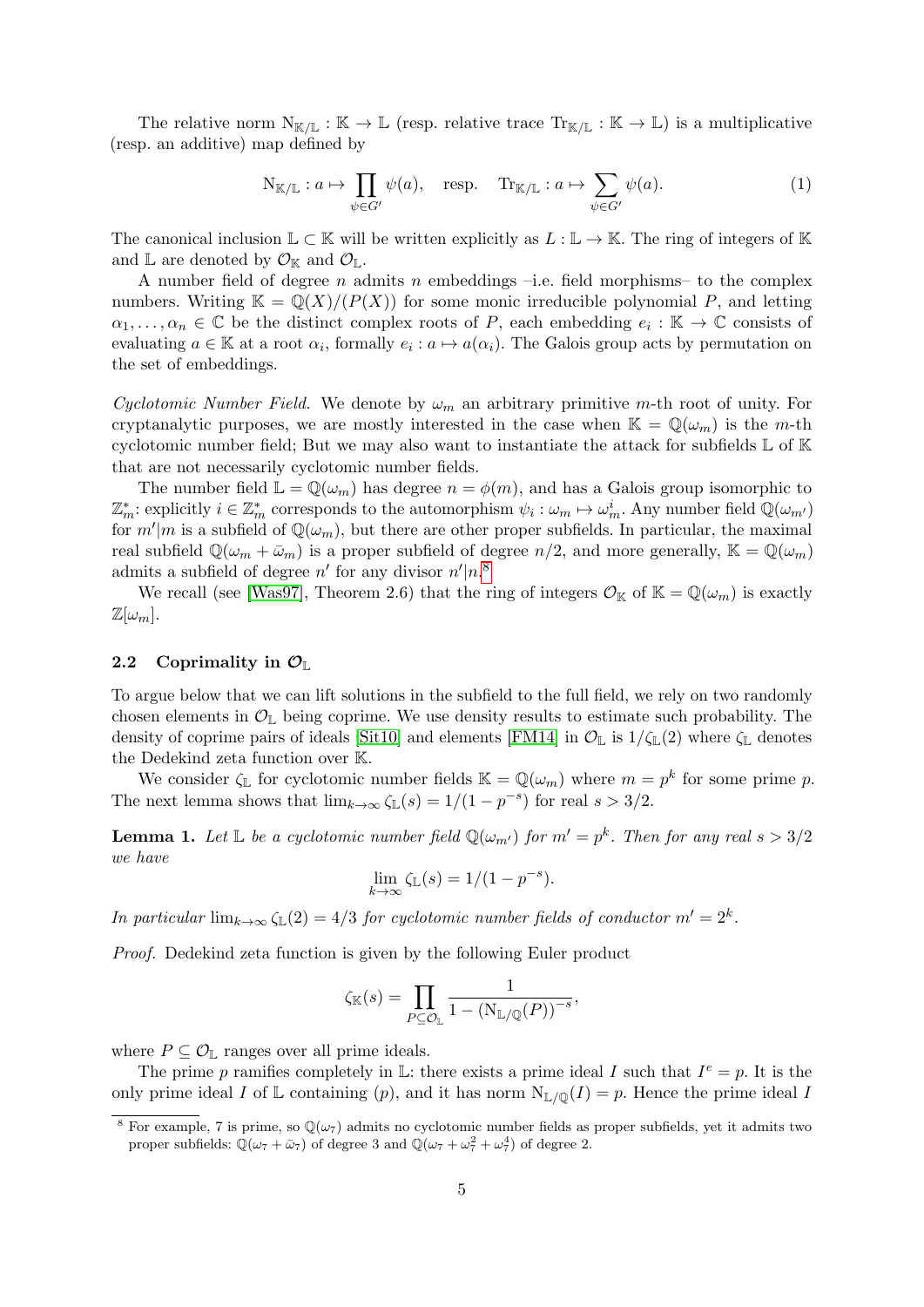contributes  $1/(1-p^{-s})$  in the Euler product. We want to show the contribution of the product of prime ideals J other than I converges to 1 as  $k \to \infty$ .

Taking the logarithm we want to show

<span id="page-5-0"></span>
$$
\lim_{k \to \infty} \log\left( (1 - p^{-s}) \zeta_{\mathbb{L}}(s) \right) = \lim_{k \to \infty} \sum_{\substack{J \subseteq \mathcal{O}_{\mathbb{L}} \\ J \supseteq \{p\}}} \log\left( \frac{1}{1 - \left( N_{\mathbb{L}/\mathbb{Q}}(J) \right)^{-s}} \right) = 0. \tag{2}
$$

Each such prime ideal J of  $\mathcal{O}_{\mathbb{L}}$  contains a prime ideal (q) that lies below. The primes q splits as  $(q) = \prod_{i=1}^{t_q} J_i$  where  $N_{\mathbb{L}/\mathbb{Q}}(J) = q^{f_q}$  for all i. We know that q does not ramify since  $q \nmid \Delta_{\mathbb{L}} = \pm p^{p^{k-1}(pk-k-1)}$ . Hence  $J_i$  are distinct prime ideals and  $t_q f_q = n' = \phi(m')$ . More precisely,  $t_q$  is the number of prime ideals above q and by Theorem 2.1.3 of [\[Was97\]](#page-24-3),  $f_q$  is the order of q in the multiplicative group modulo  $m'$ :  $f_q = \text{ord}(q, (\mathbb{Z}/m'\mathbb{Z})^*)$ . In particular  $q^{f_q} = 1 \text{ mod } m'$  and  $q^{f_q} > m'$ . The LHS of Equation [\(2\)](#page-5-0) can be re-written as

$$
\lim_{k \to \infty} \sum_{q, q \neq p} \log \left( \frac{1}{1 - q^{-f_q s}} \right)^{t_q}
$$

Using Taylor expansion of logarithm, it is sufficient to show,

<span id="page-5-1"></span>
$$
\lim_{k \to \infty} \sum_{q, q \neq p} t_q q^{-f_q s} = 0.
$$
\n(3)

.

We split the summation in Equation [\(3\)](#page-5-1) into several parts and prove that they all converges to zero.

– First, we consider those  $q < \sqrt{m'}$ . We use the inequalities  $t_q \le n < m'$  and  $q^{f_q} > m'$ :

$$
\lim_{k \to \infty} \sum_{q < \sqrt{m'}} t_q q^{-f_q s} \le \lim_{k \to \infty} \sum_{q < \sqrt{m'}} m^{-s+1} \le \lim_{k \to \infty} m'^{-s+3/2} = 0.
$$

Note that  $m' \to \infty$  as  $k \to \infty$ .

Note that  $m \to \infty$  as  $\kappa \to \infty$ .<br>
− Second, we consider those  $q > \sqrt{m'}$  such that  $f_q = 1$ . We note such primes q are exactly the primes  $q \equiv 1 \mod m'$ . We write  $q = \ell m + 1$  for some  $l \in \mathbb{Z}^+$ . We also use the inequality  $t_q = n < m'$ :

$$
\lim_{k \to \infty} \sum_{\substack{q > \sqrt{m'} \\ q \equiv 1 \bmod m'}} t_q q^{-f_q s} \le \lim_{k \to \infty} \sum_{\substack{q > \sqrt{m'} \\ q \equiv 1 \bmod m'}} m' q^{-s} \le \lim_{k \to \infty} \sum_{\ell} m' (\ell m' + 1)^{-s}
$$

$$
= \lim_{k \to \infty} m'^{1-s} \sum_{\ell} (\ell + \frac{1}{m'})^{-s} = 0.
$$

– Third, we consider those  $q > \sqrt{m'}$  such that  $f_q \geq 2$ . We use  $t_q \leq n < m$ .

$$
0 \le \lim_{k \to \infty} \sum_{\substack{q > \sqrt{m'}}{q \ge 2}} t_q q^{-f_q s} \le \lim_{k \to \infty} \sum_{\substack{q > \sqrt{m'}}{q \ge 2}} m' q^{-2s} \le \lim_{k \to \infty} m' \int_{\sqrt{m'}-1}^{\infty} q^{-2s} dq = 0.
$$

Indeed, the integral factor is  $O($ √  $\overline{m'}^{-2s+1}$ ) =  $o(m'^{-1})$  for any  $s > 3/2$ . Summing the three parts completes the proof.  $\Box$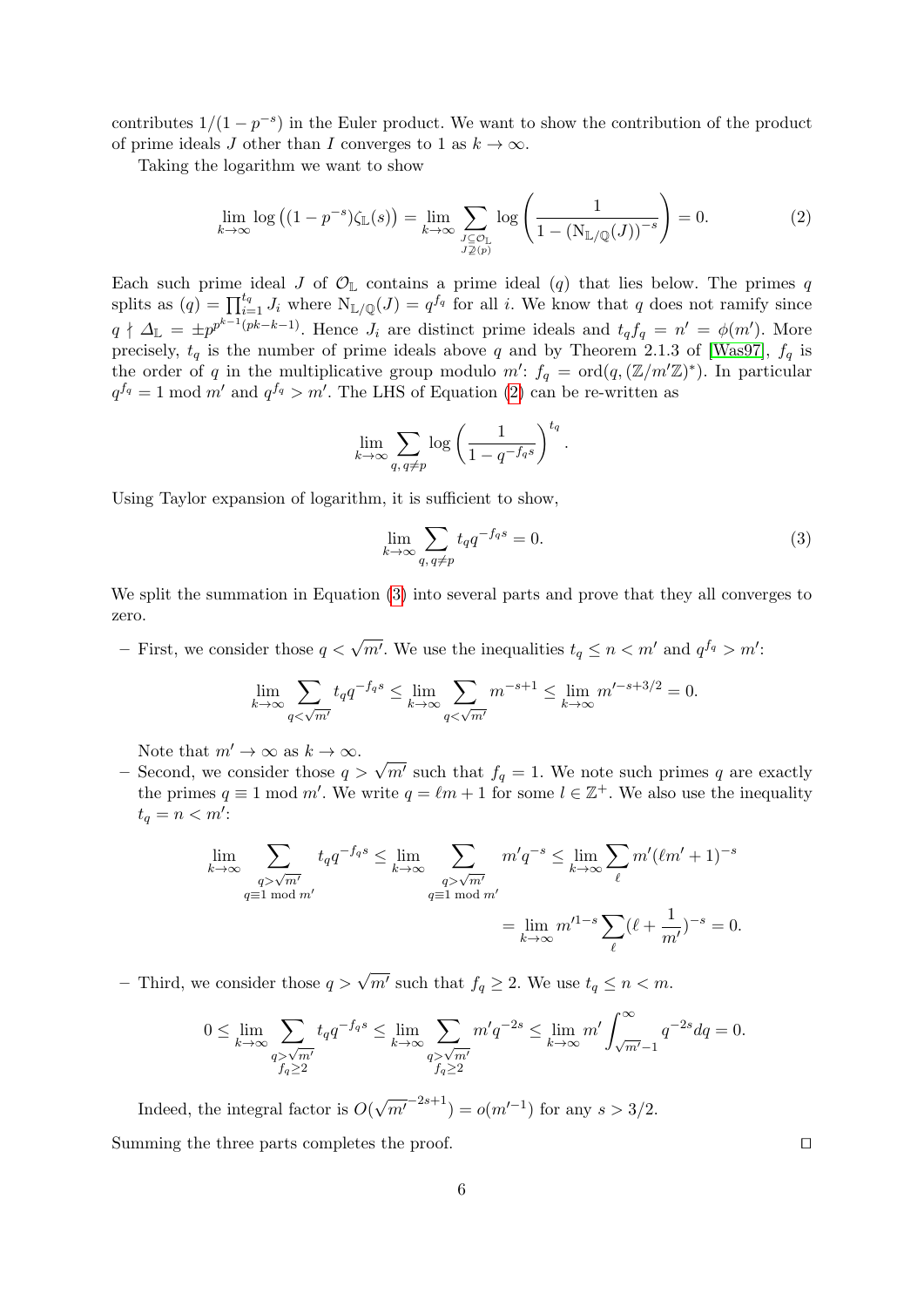Further, we numerically approximated  $\zeta_{\mathbb{L}}^{-1}(2)$  for  $\mathbb{L} = \mathbb{Q}[x]/(x^n + 1)$  for  $n = 128$  and  $n = 256$ by computing the first 2<sup>22</sup> terms of the Dirichlet series of the Dedekind zeta function for L and then evaluated the truncated series at 2. In both cases we get a density  $\approx 0.75$ .

We stress that our pairs  $f'$ ,  $g'$  are random elements obtained as relative norms  $N_{\mathbb{K}/\mathbb{L}}(f)$ and  $N_{K/\mathbb{L}}(g)$  of random *short* f and g, and under the additional condition that f is invertible modulo  $q$ . However, our experiments indicate that  $3/4$  is a good approximation of the actual probability of coprimality. Additionally, it seems that this requirement is an artifact of our proof, as experiments succeeded even when those elements had a common factor.

## 2.3 Euclidean geometry

The number field  $\mathbb{K}$  (or  $\mathbb{L}$ ) is viewed as a Euclidean  $\mathbb{Q}$ -vector space by endowing it with the inner product

$$
\langle a, b \rangle = \sum_{e} e(a)\bar{e}(b) \tag{4}
$$

where e ranges over all the n (or n') embeddings  $\mathbb{K} \to \mathbb{C}$ . This defines a Euclidean norm denoted by  $\|\cdot\|$ . In addition to the Euclidean norm, we will make use of the operator norm  $|\cdot|$  defined by:

$$
|a| = \sup_{x \in \mathbb{K}^*} ||ax|| / ||x||.
$$
 (5)

It is easy to check that the operator norm |a| of a equals to the maximal absolute complex embedding of a:

$$
|a| = \max_{e} |e(a)| \tag{6}
$$

where e ranges over all the embeddings  $e : \mathbb{K} \to \mathbb{C}$ . We note that if  $\omega \in \mathbb{K}$  is a root of unity, then  $|\omega|=1$ . The operator's norm is sub-multiplicative:  $|ab| \leq |a||b|$ , and we have the inequality  $|a| \le ||a||$ . The Euclidean norm and the operator norm are invariant under automorphisms  $\psi: \mathbb{K} \mapsto \mathbb{K},$ 

$$
||a|| = ||\psi(a)||, \quad |a| = |\psi(a)| \tag{7}
$$

since the group of automorphisms acts by permutation on the set of embeddings. One also verifies that  $||L(a)||^2 = r||a||^2$  and  $|L(a)| = |a|$  for all  $a \in \mathbb{L}$ . Additionally, the algebraic norm can be bounded in term of geometric norms:

$$
N_{K/\mathbb{Q}}(a) \le |a|^n \le ||a||^n. \tag{8}
$$

The inner product (and therefore the Euclidean norm) are extended in a coefficient-wise manner to vectors of  $\mathbb{K}^d$ :  $\langle (a_1, \ldots, a_d), (b_1, \ldots, b_d) \rangle = \sum \langle a_i, b_i \rangle$ .

**Definition 1.** A distribution D over  $\mathbb{K}^d$  is said to be isotropic of variance  $\sigma^2 \geq 0$  if, for any  $y \in \mathbb{K}^d$  it hold that

$$
\mathbb{E}_{x \leftarrow \mathcal{D}} [\langle x, y \rangle^2] = \sigma^2 ||y||^2
$$

where  $\mathbb{E}[\cdot]$  denotes the expectation of a random variable.

Remark. In most theoretical work, the distributions of secrets or errors are spherical discrete Gaussian distribution over  $\mathcal{O}_{\mathbb{K}}$  which are isotropic —up to negligible statistical distance. For simplicity, some practically oriented work instead chose random ternary coefficients. In the typical power-of-two case cyclotomic case, such distribution is isotropic of variance  $2n/3$ . Yet, for more general choices  $\mathbb{K} = \mathbb{Q}(\omega_m)$ , in the worse case (when m is composed of many small distinct prime factor), this may induce up to quasi-polynomial distortion  $n^{\log(n)}$  (see [\[LPR10\]](#page-23-18)). Such choice of set-up should only marginally affect our asymptotic results.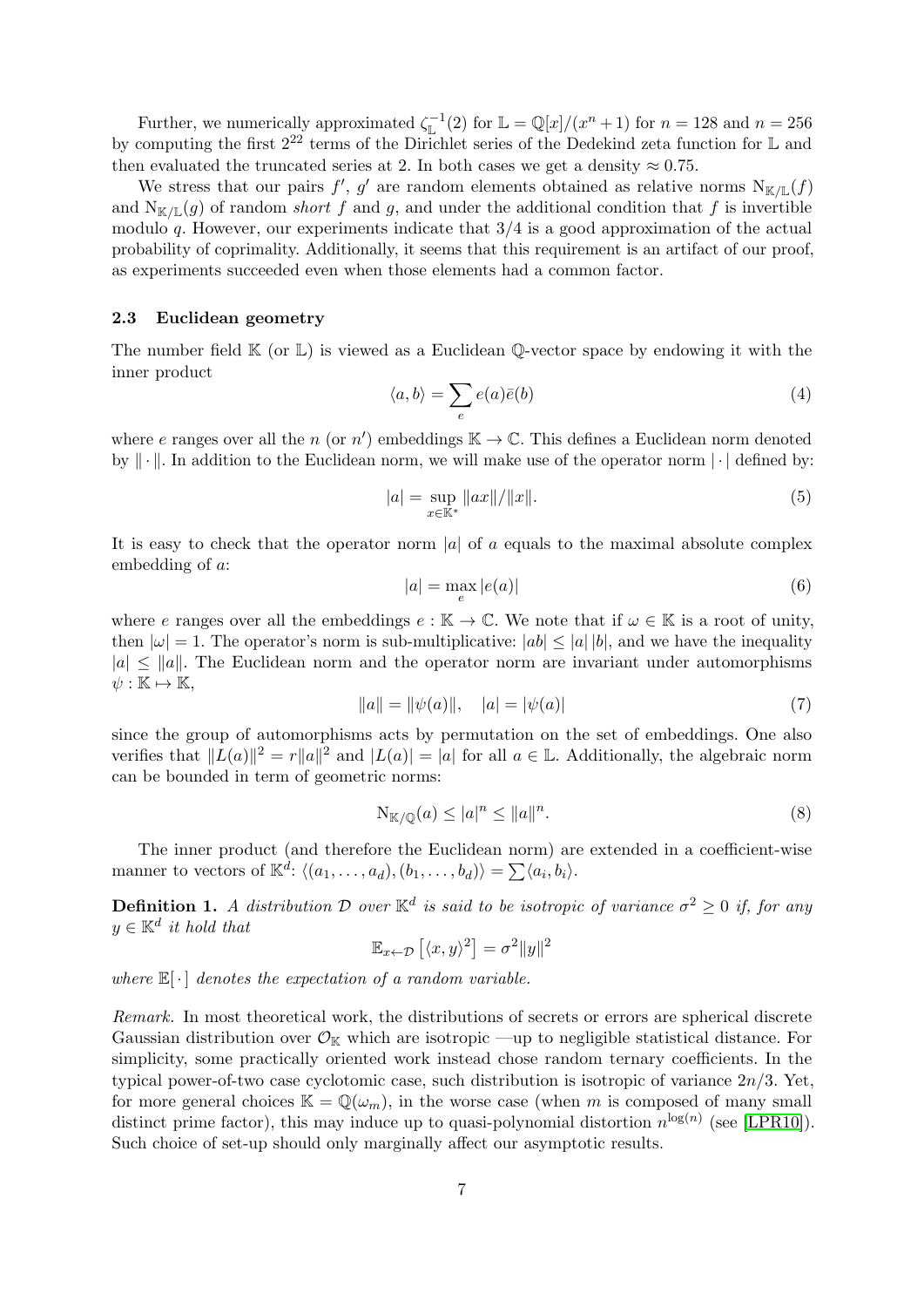#### 2.4  $\mathcal{O}_{\mathbb{K}}$  modules and lattices

To avoid confusion, we shall speak of the rank of  $\mathcal{O}_{K}$ -modules and of K-vectors-spaces when  $\mathbb{K} \neq \mathbb{Q}$ , and restrict the term of dimension to Z-modules and Q-vector spaces.

The dimension  $\dim(A)$  of a lattice A is the dimension over Q of the Q-vector space it spans<sup>[9](#page-7-0)</sup>. We recall that the minimal distance of a lattice  $\Lambda$  is defined as  $\lambda_1(\Lambda) = \min_{v \in \Lambda \setminus \{0\}} ||v||$ . Also, the volume of a lattice  $Vol(\Lambda)$  is defined as the square root of the absolute determinant of the Gram matrix of any basis  $\{b_1 \ldots b_{\dim(A)}\}$  of  $\Lambda \text{ Vol}(A) = \sqrt{\det((b_i, b_j)|_{i,j})}$ . For any set of Q-linearly independent vectors  $\{v_1, \ldots, v_{\dim(\Lambda)}\} \subset \Lambda$ , we have the inequality:

$$
Vol(\Lambda) \le \prod \|v_i\|.\tag{9}
$$

The rank of an  $\mathcal{O}_{\mathbb{K}}$  module  $M \subset \mathbb{K}^d$  can be defined as the rank over K of the K vector-space it spans, but it does not necessarily equal the size of a minimal set of  $\mathcal{O}_{K}$ -generators<sup>[10](#page-7-1)</sup>. The Euclidean vector space structure of  $\mathbb{K}^d$  allows to view any discrete  $\mathcal{O}_{\mathbb{K}}$ -module  $M \subset \mathbb{K}^d$  as a lattice. The discriminant  $\Delta_{\mathbb{K}}$  of a number field relates to the volume of its ring of integers  $\sqrt{|\Delta_{\mathbb{K}}|} = \text{Vol}(\mathcal{O}_{\mathbb{K}})$ . More generally, we have the identity:

$$
Vol(a\mathcal{O}_{\mathbb{K}}) = N_{\mathbb{K}/\mathbb{Q}}(a)\sqrt{|\Delta_{\mathbb{K}}|}. \tag{10}
$$

<span id="page-7-2"></span>This gives rise to a lower bound on the volume  $\mathcal{O}_{K}$ -modules of rank 1 in term of its minimal distance:

**Lemma 2.** Let  $M \subset \mathbb{K}^d$  be a discrete  $\mathcal{O}_{\mathbb{K}}$ -module of rank 1. It follows that

$$
\text{Vol}(M) \leq \lambda_1(M)^n \sqrt{|\Delta_{\mathbb{K}}|}.
$$

*Proof.* Without loss of generality, we may assume that  $d = 1$  (by constructing a K-linear isometry  $\iota : \mathrm{Span}_{\mathbb{K}}(M) \to \mathbb{K} \otimes_{\mathbb{Q}} \mathbb{R}$ . Let  $a \in \mathbb{K} \otimes_{\mathbb{Q}} \mathbb{R}$  be a shortest vector of M, we have  $M \supset a\mathcal{O}_{\mathbb{K}}$ , therefore  $\text{Vol}(M) \leq \text{Vol}(a\mathcal{O}_{\mathbb{K}}) = \text{N}_{\mathbb{K}/\mathbb{Q}}(a)\sqrt{|\Delta_{\mathbb{K}}|}$ , and we conclude noting that  $\text{N}_{\mathbb{K}/\mathbb{Q}}(a) \leq ||a||^n$  $\Box$ 

## 2.5 NTRU assumption

Let us first describe the NTRU problem as follows.

Definition 2 (NTRU problem, a.k.a. DSPR). The NTRU problem is defined by four parameters: a ring  $\mathcal R$  (of rank n and endowed with an inner product), a modulus q, a distribution D, and a target norm  $\tau$ . Precisely, NTRU( $\mathcal{R}, q, \mathcal{D}, \tau$ ) is the problem of, given  $h = [gf^{-1}]_q$ (conditioned on f being invertible mod q) for  $f, g \leftarrow \mathcal{D}$ , finding a vector  $(x, y) \in \mathcal{R}^2$  such that  $(x, y) \neq (0, 0)$  mod q and of Euclidean norm less than  $\tau \sqrt{2n}$  in the lattice

$$
\Lambda_h^q = \{ (x, y) \in \mathcal{R}^2 \text{ s.t. } hx - y = 0 \text{ mod } q \}. \tag{11}
$$

We may abuse notation and denote  $\text{NTRU}(\mathcal{R}, q, \sigma, \tau)$  for  $\text{NTRU}(\mathcal{R}, q, \mathcal{D}, \tau)$  where  $\mathcal D$  is any reasonable isotropic distribution of variance  $\sigma^2$ .

Note that  $\text{NTRU}(\mathcal{R}, q, \sigma, \sigma)$  is essentially the problem of recovering the secret key  $(f, q)$ . Yet, in many cases, solving NTRU( $\mathcal{R}, q, \sigma, \tau$ ) for some  $\tau > \sigma$  is enough to break NTRU-like cryptosystems.

<span id="page-7-0"></span> $\frac{9}{9}$  Or equivalently, the size of a minimal sets of Z-generators, since Z is a principal ideal domain.

<span id="page-7-1"></span> $^{10}$  Non-principal ideals of  $\mathbb K$  being a counter-example.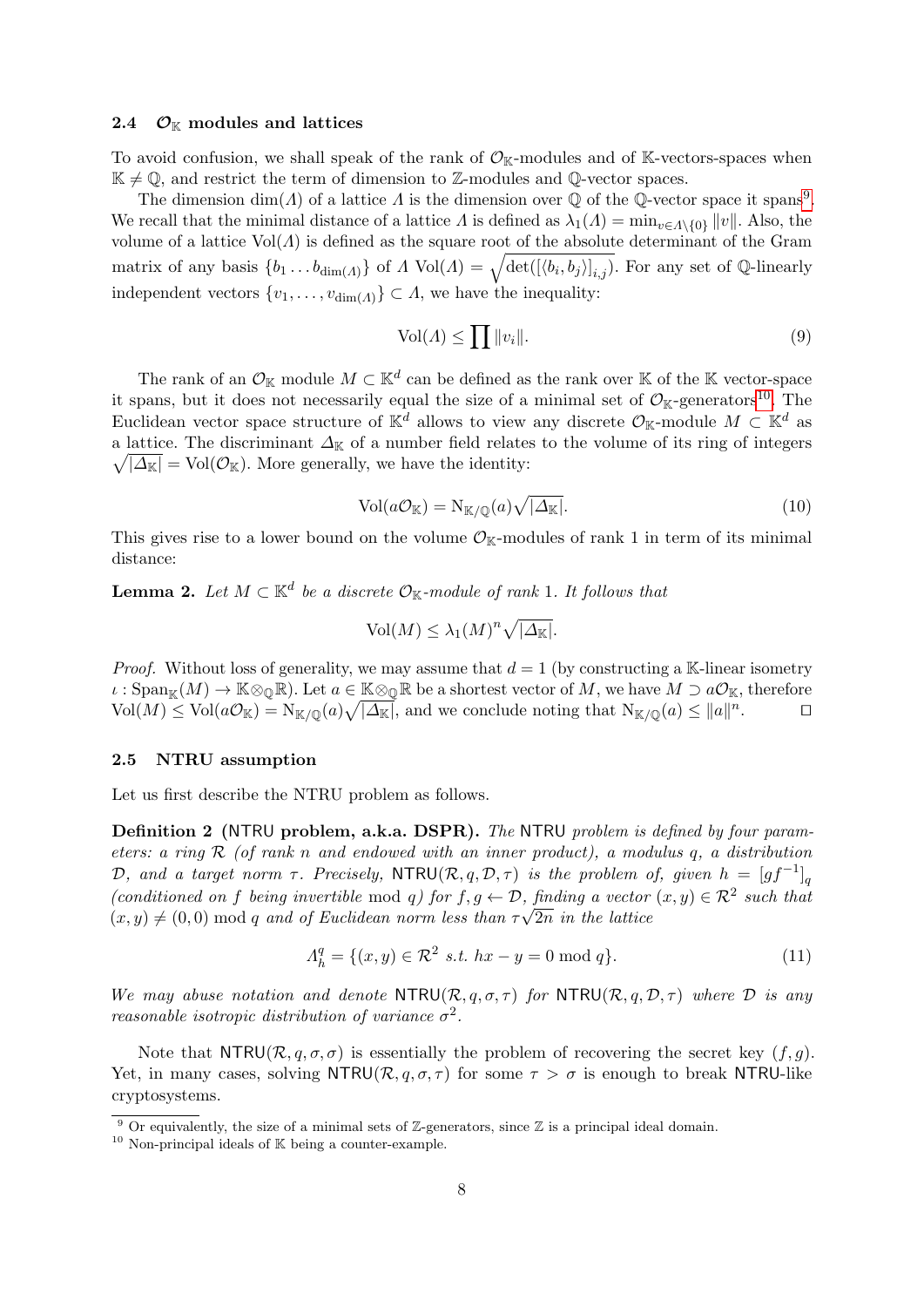The NTRU lattice  $\Lambda_h^q$ <sup>q</sup><sub>h</sub>. The lattice  $\Lambda_h^q$  $h_h^q$  defined by the instance  $h \leftarrow \text{NTRU}(\mathcal{O}_\mathbb{K}, q, \sigma, \tau)$  has dimension 2n and volume  $\text{Vol}(\mathcal{R})^2 q^n$ . Consequently, if h were to be uniformly random, the Gaussian heuristic predicts that the shortest vectors of  $\Lambda_{\mu}^{q}$  $\frac{q}{h}$  have norm  $\text{Vol}(\mathcal{R})^{1/n} \sqrt{nq/\pi e}$ . Therefore, whenever  $\sigma < \text{Vol}(\mathcal{R})^{1/n} \sqrt{q/2\pi e}$ , the lattice  $\Lambda^q_k$  $\frac{q}{h}$  admits an *unusually short vector*. This vector is not formally a unique shortest vector: for example, if  $\mathbb{K} = \mathbb{Q}(\omega_m)$ ,  $\mathcal{R} = \mathcal{O}_{\mathbb{K}}$ , all rotations  $(\omega_m^if,\omega_m^ig)$  of that vector have the same norm.

Target parameter  $\tau$  for attacks. Because no solution would be expected if h was uniformly random, note that solving  $h \leftarrow \text{NTRU}(\mathcal{R}, q, \sigma, \tau)$  for  $\tau < \text{Vol}(\mathcal{R})^{1/n} \sqrt{q/2\pi e}$  already constitutes a distinguishing attack on the NTRU problem. As we discuss in Section [4,](#page-12-0) solving NTRU for such  $\tau$  would break the FHE scheme based on NTRU from [\[LTV12\]](#page-23-3) and typical parameter choices for the scheme presented in [\[BLLN13\]](#page-21-0).

#### 2.6 Lattice reduction algorithms

Lattice reduction algorithms have been studied for many years in [\[LLL82,](#page-23-5)[Sch87](#page-24-5)[,GN08,](#page-22-12)[HPS11\]](#page-23-19). From a theoretical perspective, one of the best lattice reduction algorithm is the slide reduction algorithm from [\[GN08\]](#page-22-12).

**Theorem 1** ([\[GN08\]](#page-22-12)). There is an algorithm that, given  $\epsilon > 0$ , the basis B of a lattice L of dimension d, and performing at most

$$
poly(d, 1/\epsilon, \text{bitsize}(B))
$$

many operations and calls to an SVP oracle in dimension  $\beta$ , outputs a vector  $v \in L$  whose length satisfies the following bounds:

– the approximation-factor bound:

<span id="page-8-1"></span>
$$
||v|| \le ((1 + \epsilon)\gamma_{\beta})^{\frac{d-\beta}{\beta - 1}} \cdot \lambda_1(L) \tag{12}
$$

where  $\lambda_1(L)$  is the length of a shortest vector in L and  $\gamma_\beta \approx \beta$  is the  $\beta$ -dimensional Hermite constant.

– the Hermite-factor bound:

$$
||v|| \le ((1+\epsilon)\gamma_{\beta})^{\frac{d-1}{2\beta-2}} \cdot \text{Vol}(L)^{1/d} \tag{13}
$$

Alternatively, one may use the BKZ algorithm [\[Sch87\]](#page-24-5) and its terminated variant [\[HPS11\]](#page-23-19). Similar to slide reduction, the terminated BKZ performs at most  $\text{poly}(d, 1/\epsilon, \text{bitsize}(B))$  many operations and calls to an SVP oracle in dimension  $\beta$ ; and outputs a vector  $v \in L$  whose length has order  $\beta^{\Theta(n/\beta)} \cdot \text{Vol}(L)^{1/d}$ . Using [\[Lov87,](#page-23-20) p. 25], the terminated BKZ also provides an algorithm to find an approximated shortest vector of length  $\beta^{\Theta(n/\beta)} \cdot \lambda_1(L)$  in similar time.

It is well known [\[CN11\]](#page-22-13) that in practice lattice reduction algorithms achieve much shorter results and are more efficient, but the approximation and Hermite factors remain of the order of  $\beta^{\Theta(n/\beta)}$  asymptotically, for a computational cost in poly $(\lambda) \cdot 2^{\Theta(\beta)}$ . We will use such estimate in the following analysis.

## <span id="page-8-0"></span>3 The subfield lattice attack

The subfield lattice attack works in three steps. First, we map the NTRU instance to the chosen subfield, then we apply lattice reduction, and finally we lift the solution to the full field. We first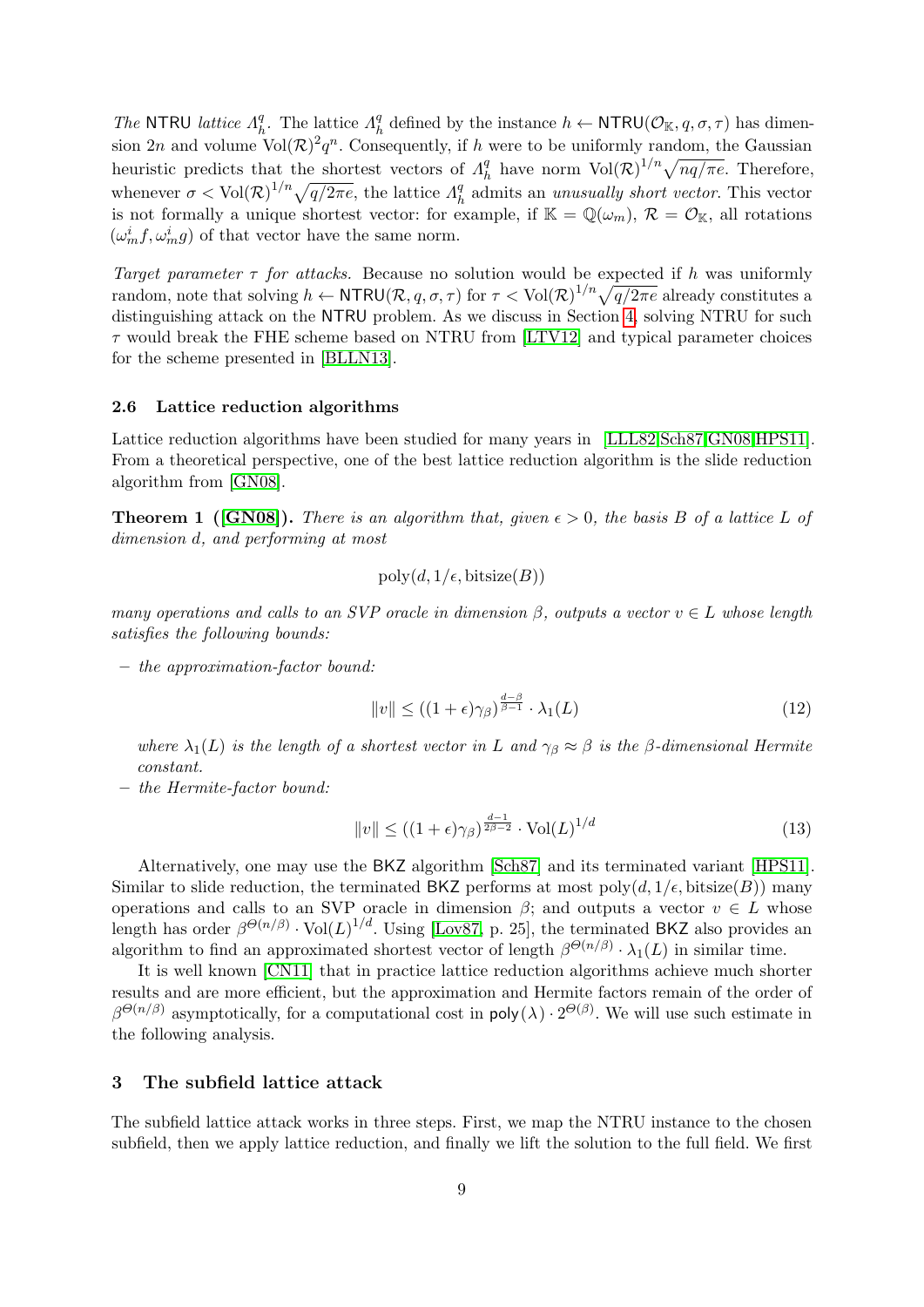describe the three steps of the attacks in Sections [3.1,](#page-9-0) [3.2](#page-9-1) and [3.3.](#page-10-0) In Section [3.4,](#page-11-0) we then analyze the asymptotic performances compared to direct reduction in the full field for cryptographically relevant asymptotic parameters.

We are given an instance  $h \leftarrow \text{NTRU}(\mathcal{O}_{\mathbb{K}}, q, \sigma, \tau)$ , and  $(f, g) \in \mathcal{O}_{\mathbb{K}}$  is the associated secret. We wish to recover a short vector of  $\Lambda_h^q$  $\frac{q}{h}$ .

#### <span id="page-9-0"></span>3.1 Norming down

We define  $f' = N_{\mathbb{K}/\mathbb{L}}(f)$ ,  $g' = N_{\mathbb{K}/\mathbb{L}}(g)$ , and  $h' = N_{\mathbb{K}/\mathbb{L}}(h)$ . The subfield attack follows from the following observation:  $(f', g')$  is a vector of  $\Lambda^q_{h'}$  and depending on the parameters it may be an unusually short one.

<span id="page-9-3"></span>**Lemma 3.** Let  $f, g \in \mathcal{O}_{\mathbb{K}} \otimes_{\mathbb{Q}} \mathbb{R}$  be sampled from continuous spherical Gaussians of variance  $\sigma^2$ . For any constant  $c > 0$ , there exists a constant C, such that,

$$
||g'|| \leq (\sigma n^C)^r
$$
,  $||f'|| \leq (\sigma n^C)^r$ ,  $|f'| \leq (\sigma n^C)^r$ ,  $|f'^{-1}| \leq (n^C/\sigma)^r$ 

except with probability  $O(n^{-c})$ .

*Proof.* For all embeddings  $e : \mathbb{K} \to \mathbb{C}$ , it simultaneously holds that

<span id="page-9-2"></span>
$$
\sigma/n^C \le |e(f)| \le \sigma n^C \tag{14}
$$

except with polynomially small probability  $O(n^{-c})$ . Once this is established, the conclusion follows using the invariant  $|\psi(a)| = |a|$  since  $f' = \prod \psi(f)$ , where  $\psi$  ranges over r automorphisms of K.

To prove inequality [\(14\)](#page-9-2), note that for each embedding e, the  $\Re(e(f))$  and  $\Im(e(f))$  follow a Gaussian distribution of parameter  $\Theta(n)\sigma$ . Classical tails inequality gives the upper bound  $|e(f)| \leq \sigma n^C$ . For the lower bound, we remark that the probability density function of a Gaussian of parameter  $\Theta(n)\sigma$  is bounded by  $1/(\Theta(n)\sigma)$ . This implies that the probability that a sample falls in the range  $\frac{1}{\Theta(n)\sigma}[-\epsilon,\epsilon]$  is less than  $2\epsilon$ . It remains to choose  $\epsilon = \Theta(n^{-c-1})$  which gives the conclusion by the union-bound.  $\Box$ 

In this work, we assume that Lemma [3](#page-9-3) holds also for all reasonable distributions considered in cryptographic constructions.

<span id="page-9-4"></span>**Heuristic 1** For any m and any  $f, g \in \mathcal{O}_{\mathbb{K}}$  with reasonable isotropic distribution of variance  $\sigma^2$ , and any constant  $c > 0$ , there exists a constant C, such that,

$$
||g'|| \leq (\sigma n^C)^r, \quad ||f'|| \leq (\sigma n^C)^r, \quad |f'| \leq (\sigma n^C)^r, \quad |f'^{-1}| \leq (n^C/\sigma)^r
$$

except with probability  $O(n^{-c})$ .

#### <span id="page-9-1"></span>3.2 Lattice reduction in the subfield

We now apply a lattice reduction algorithm with block-size  $\beta$  to the lattice  $\Lambda_{h'}^q$ , and according to the approximation factor bound [\(12\)](#page-8-1) we obtain a vector  $(x', y') \in A_{h'}^q$  of norm:

$$
||(x', y')|| \le \beta^{\Theta(2n'/\beta)} \cdot \lambda_1(A_{h'}^q) \le \beta^{\Theta(n/\beta r)} \cdot ||(f', g')|| \tag{15}
$$

$$
\leq \beta^{\Theta(n/\beta r)} \cdot (n\sigma)^{\Theta(r)}.\tag{16}
$$

<span id="page-9-5"></span>Next, we argue that if the vector  $(x', y')$  is short enough, then it must be an  $\mathcal{O}_{\mathbb{K}}$ -multiple of  $(f', g')$ . In turn, this will allow us to lift  $(x', y')$  to a short vector in the full lattice  $\Lambda^q$  $\frac{q}{h}$ .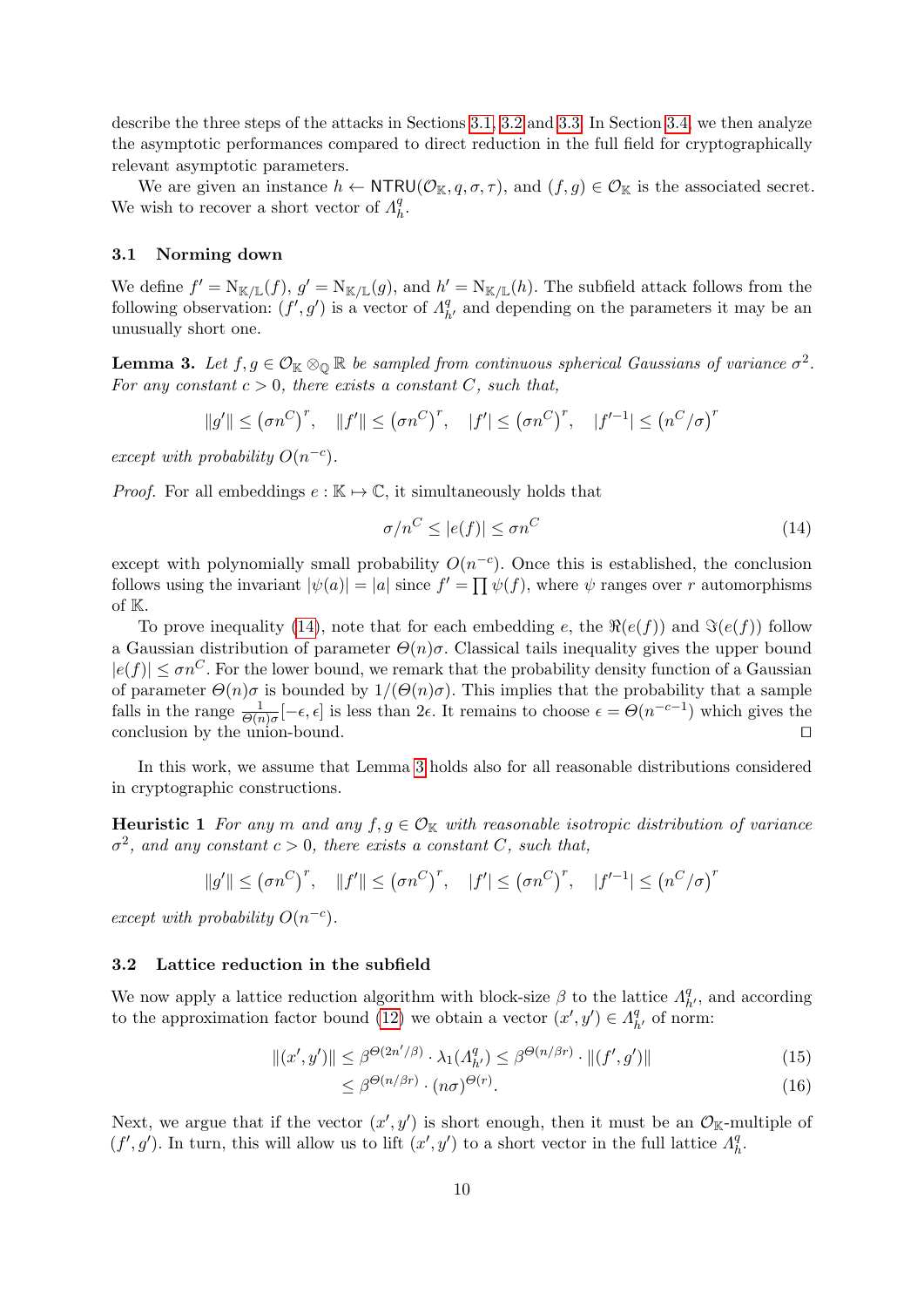**Theorem 2.** Let  $f', g' \in \mathcal{O}_{\mathbb{L}}$  be such that  $\langle f' \rangle$  and  $\langle g' \rangle$  are coprime ideals and that  $h'f' =$  $g' \bmod q \mathcal{O}_{\mathbb{L}}$  for some  $h' \in \mathcal{O}_{\mathbb{L}}$ . If  $(x', y') \in A^{\tilde{q}}_{h'}$  has length satisfying

<span id="page-10-1"></span>
$$
\|(x',y')\| < \frac{q}{\|(f',g')\|} \tag{17}
$$

then  $(x', y') = v(f', g')$  for some  $v \in \mathcal{O}_{\mathbb{L}}$ .

*Proof.* We first prove that that  $B = \{(f', g'), (F', G')\}$  is a basis of the  $\mathcal{O}_{\mathbb{L}}$ -module  $A_{h'}^q$  for some  $(F', G') \in \mathcal{O}_{\mathbb{L}}^2$ . The argument is adapted from [\[HHGP](#page-23-2)<sup>+</sup>03], Section 4.1. By coprimality, there exists  $(F', G')$  such that  $f'G' - g'F' = q \in \mathcal{O}_{\mathbb{L}}$ . We note that:

$$
f'(F', G') - F'(f', g') = (0, q);
$$
  
\n
$$
g'(F', G') - G'(f', g') = (-q, 0);
$$
  
\n
$$
[f'^{-1}]_q(f', g') = (1, h') \text{ mod } q.
$$

That is, the module M generated by B contains  $q\mathcal{O}_L^2$  and  $(1,h')$ : we have proved that  $\Lambda_{h'}^q \subset M$ . Because  $\det_{\mathbb{L}}(B) = f'G' - g'F' = q = \det_{\mathbb{L}}(\{(1, h'), (0, q)\})$  we have  $\text{Vol}(M) = |\Delta_{\mathbb{L}}|q^{n'} = \text{Vol}(\Lambda^q_{h'})$ and therefore  $\dot{M} = \dot{A}_{h'}^q$ .

We denote  $\Lambda = (f', g')\mathcal{O}_\mathbb{L}$  and  $\Lambda^*$  the projection of  $(F', G')\mathcal{O}_\mathbb{L}$  orthogonally to  $\Lambda$ . Let  $s^*$  of length  $\lambda_1^*$  be a shortest vector of  $\Lambda^*$ . We will conclude using the fact that any vector of  $\Lambda_{h'}^q$  of length less than  $\lambda_1^*$  must belong to the sublattice  $\Lambda$ . It remains to give an lower bound for  $\lambda_1^*$ .

We will rely on the identity  $Vol(\Lambda) \cdot Vol(\Lambda^*) = Vol(\Lambda^q_{h'}) = |\Delta_{\mathbb{L}}| q^{n'}$ . By Lemma [2,](#page-7-2) we have

$$
\text{Vol}(\Lambda) \le |\Delta_{\mathbb{L}}|^{1/2} \| (f', g') \|^{n'} \quad \text{and} \quad \text{Vol}(\Lambda^*) \le |\Delta_{\mathbb{L}}|^{1/2} \| s^* \|^{n'}.
$$
 (18)

We deduce that  $\lambda_1^* = ||s^*|| \ge q/||(f', g')||$ . Therefore, the hypothesis [\(17\)](#page-10-1) ensures that  $||(x', y')|| <$  $\lambda_1^*$ , and we conclude that  $(x', y') \in \Lambda = (f', g')$  $)\mathcal{O}_{\mathbb{L}}$ .

We note that according to Heuristic [1,](#page-9-4) the length condition of Theorem [2](#page-9-5) are satisfied asymptotically when

<span id="page-10-2"></span>
$$
\beta^{\Theta(n/\beta r)} \cdot (n\sigma)^{\Theta(r)} \le q. \tag{19}
$$

The probability of satisfying the coprimality condition for random  $f'$ ,  $g'$  is discussed in Section [2.2,](#page-4-1) where we argue it to be larger than a constant. On the other hand, experiments (cf. Section [5\)](#page-16-0) show that the co-primality condition does not seems necessary in practice for the subfield lattice attack to succeed.

The partial conclusion is that, one may recover non-trivial information about f and  $g$  namely, a small multiple of  $(f', g')$  — by solving an NTRU instance in a subfield. Depending on the parameters, this new problem is potentially easier since the dimension  $n' = n/r$  of  $\mathcal{O}_{\mathbb{L}}$  is significantly smaller than the dimension  $2n$  of the full lattice  $\Lambda^q$  $\frac{q}{h}$ .

## <span id="page-10-0"></span>3.3 Lifting the short vector

It remains to lift the solution from the sub-ring  $\mathcal{O}_{\mathbb{L}}$  to  $\mathcal{O}_{\mathbb{K}}$ . Simply compute the vector  $(x, y)$ where

$$
x = L(x') \quad \text{and} \quad y = L(y') \cdot h/L(h') \bmod q \tag{20}
$$

where  $L : \mathbb{L} \to \mathbb{K}$  is the canonical inclusion map of  $\mathbb{L} \subset \mathbb{K}$ .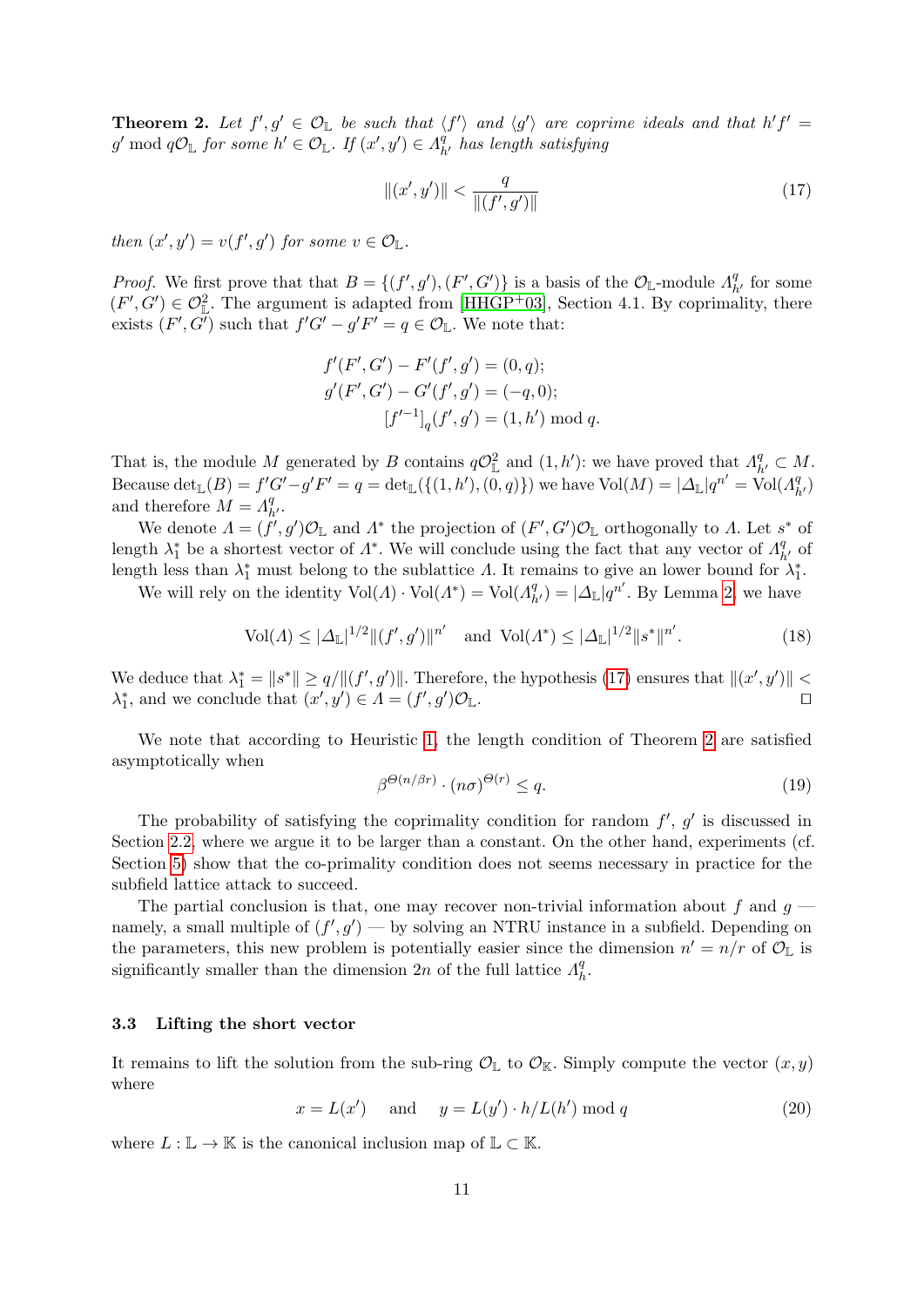Recall from Theorem [2](#page-9-5) that  $(x', y') = v(f', g')$ . We set  $\tilde{f} = L(f')/f$ ,  $\tilde{g} = L(g')/g$  and  $\tilde{h} = L(h')/h$ . Note that  $\tilde{f}, \tilde{g}$  and  $\tilde{h}$  are integers of K. We rewrite

$$
x = L(v) \cdot \tilde{f} \cdot f \mod q.
$$
  
\n
$$
y = L(v) \cdot L(g')/\tilde{h} = L(v) \cdot g\tilde{g}/\tilde{h} \mod q
$$
  
\n
$$
= L(v) \cdot \tilde{f} \cdot g \mod q.
$$

That is, under condition [\(19\)](#page-10-2) we have found a short multiple of  $(f, g)$ :

$$
(x, y) = u \cdot (f, g) \in \Lambda_h^q \quad \text{with } u = L(v) \cdot \tilde{f} \in \mathcal{O}_{\mathbb{K}}
$$
  

$$
||(x, y)|| \le |v| \cdot |f|^{r-1} \cdot ||(f, g)||
$$
  

$$
\le |x'| \cdot |f'^{-1}| \cdot |f|^{r-1} \cdot ||(f, g)||
$$
  

$$
\le \beta^{\Theta(n/\beta r)} \cdot (n\sigma)^{\Theta(r)}.
$$

The first inequality is established by writing  $\tilde{f}$  as the product of  $r - 1$  many  $\psi(f)$  where the  $\psi$ 's are automorphisms of K. The second inequality decomposes  $v = x'/f'$ , and the last follows from Lemma [3](#page-9-3) or Heuristic [1.](#page-9-4)

Not only we have found a short vector of  $\Lambda^q_k$  $h<sub>h</sub>$ , but also have the guarantee that it is an  $\mathcal{O}_{K}$ -multiple of the secret key  $(f, g)$ . This second property will prove useful to mount attacks on the graded encoding schemes [\[GGH13a\]](#page-22-1).

## <span id="page-11-0"></span>3.4 Asymptotic performance

For the subfield attack to be successful, we require

$$
\sqrt{q} = \beta^{\Theta(2n/(\beta r))} \cdot \lambda_1(\Lambda_{h'}^q) = \beta^{\Theta(2n/(\beta r))} \cdot n^{\Theta(r)}
$$

when  $\sigma = \text{poly}(n)$ . Hence, asymptotically we get

$$
\frac{\beta}{\log \beta} = \Theta \left( \frac{4 n}{r \log q - 2 r^2 \log n} \right),\,
$$

where we require  $r \log q - 2r^2 \log n > 0$ . Setting  $r = 1$  roughly recovers the lattice attack in the full field. Setting  $r = \log q/(4 \log n)$  minimizes the expression.

We illustrate the complexity for two extreme cases, where all parameters are expressed in term of a security parameter  $\lambda$ , and are such that the previously best known attack required time greater than  $2^{\lambda}$ . Additionally, it is assumed that K contains adequate subfields so that a subfield  $\mathbb L$  of the desired relative degree r exists. This condition is satisfied asymptotically for the typical choice  $\mathbb{K} = \mathbb{Q}(\omega_{2^k})$ .

In the first case, we set  $q = 2^{\tilde{\Theta}(\lambda)}$ , and the subfield attack is polynomial in the security parameter. For the second case, we show that as soon as  $q$  gets super-polynomial, the subfield attack can be made sub-exponential.

Remark. Our analysis does not rule out that the attack may even be relevant even for polynomial gaps  $q/\sigma$ : it could be that it remains exponential but with a better constant than the direct attack.

#### Exponential and super-exponential  $q$ . We set:

$$
n = \Theta(\lambda^2 \log^2 \lambda), \quad q = \exp(\Theta(\lambda \log^2 \lambda)), \quad \sigma = \text{poly}(\lambda). \tag{21}
$$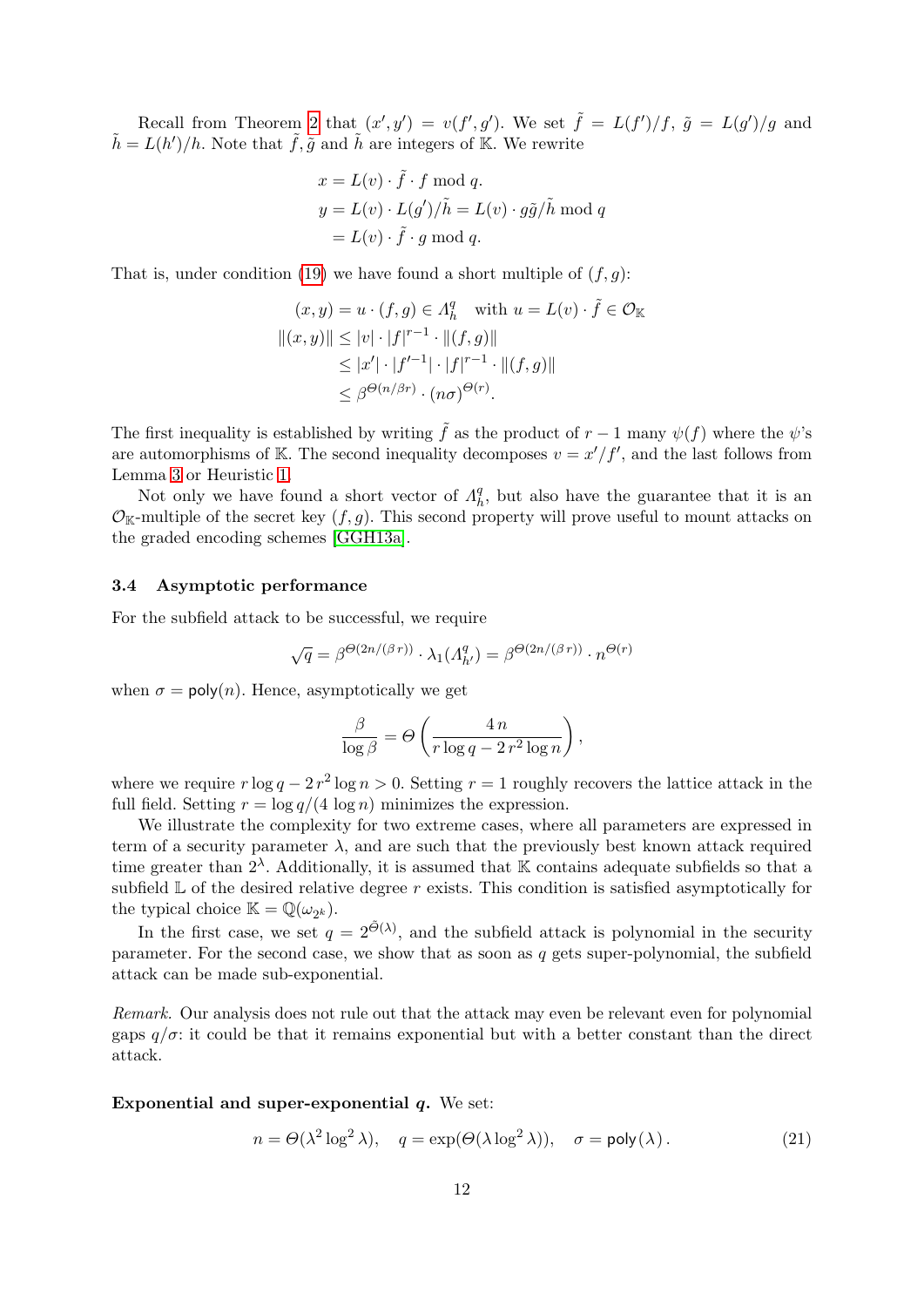Complexity of the direct lattice attack. With such parameters, using  $2^{\lambda}$  operations, we argue that one may not find any vector shorter than  $\lambda_1(q\mathcal{O}_\mathbb{K}) = q\sqrt{n}$ . Indeed, one may run lattice reduction up to block-size  $\beta = \Theta(\lambda)$ . Either from approximation bound or Hermite bound, the vector found should not be shorter than:

$$
\beta^{\Theta(n/\beta)} = \exp\left(\Theta(\lambda^2 \log^3(\lambda)/\lambda)\right) > \lambda_1(q\mathcal{O}_\mathbb{K}).\tag{22}
$$

We verify that having such choice of super-quadratic  $n$  makes the Kirchner-Fouque [\[KF15\]](#page-23-9) attack at least exponential in  $\lambda$ :  $\exp(\Theta(n/\log\log q)) = \exp(\Theta(\lambda^2 \log^2(\lambda)/\log \lambda)) > \exp(\Theta(\lambda)).$ 

Complexity of the subfield attack. In contrast, the same parameters allow the subfield attack to recover a vector of norm less than  $\sqrt{q}$  in polynomial time: set  $r = \Theta(\lambda)$  and  $\beta = \Theta(\log \lambda)$ . Then, the vector found will have norm

$$
\beta^{\Theta(n/\beta r)} \cdot n^{\Theta(r)} = \exp\left(\Theta\left(\frac{\lambda^2 \log \lambda \log \log \lambda}{\lambda \log \lambda} + \lambda \log \lambda\right)\right)
$$
(23)

$$
= \exp\left(\Theta(\lambda \log \lambda \log \log \lambda)\right) < \sqrt{q}.\tag{24}
$$

Similarly, setting  $n = \Theta(\lambda^2)$ ,  $q = \exp(\Theta(\lambda))$ ,  $\beta = \Theta(\log^{1+\epsilon} \lambda)$ ,  $r = \Theta(\lambda/(\log \lambda \log \log \lambda))$ leads to a quasi-polynomial version of the subfield attack for exponential q.

#### Quasi-polynomial  $q$ . We set

$$
n = \Theta\left(\lambda \log^{\varepsilon} \lambda \log \log\left(\lambda\right)\right), \quad q = \exp(\Theta(\log^{1+\varepsilon} \lambda)), \quad \sigma = \mathsf{poly}(\lambda)\,.
$$

Complexity of the direct lattice attack. With such parameters, using  $2^{\lambda}$  operations, we argue that one may not find any vector shorter than  $\lambda_1(q\mathcal{O}_\mathbb{K}) = q\sqrt{n}$ . Indeed, one may run lattice reduction up to block-size  $\beta = \Theta(\lambda)$ . Either from approximation bound or Hermite bound, the vector found should not be shorter than:

$$
\beta^{\Theta(n/\beta)} = \exp\left(\Theta\left(\log^{1+\varepsilon}\lambda\log\log\lambda\right)\right) > \lambda_1(q\mathcal{O}_\mathbb{K}).\tag{25}
$$

We verify that having such choice of super-linear  $n$  makes the Kirchner-Fouque [\[KF15\]](#page-23-9) attack at least exponential in  $\lambda$ :  $\exp(\Theta(n/\log\log q)) = \exp(\Theta(\lambda \log^{\epsilon} \lambda \log \log \lambda/\log \log^{1+\epsilon} \lambda)) >$  $\exp(\Theta(\lambda)).$ 

Complexity of the subfield attack. In contrast, the same parameters allow the subfield attack to recover a vector of norm less than  $\sqrt{q}$  in sub-exponential time  $\exp(\lambda/\log^{\epsilon/3} \lambda)$ : set  $r = \Theta(\log^{2\epsilon/3} \lambda)$ and  $\beta = \Theta(\lambda/\log^{\epsilon/3} \lambda)$ . Then, the vector found will have norm

$$
\beta^{\Theta(n/\beta r)} \cdot n^{\Theta(r)} = \exp\left(\Theta\left(\frac{\log^{1+\frac{4}{3}\epsilon}(\lambda)\log\log(\lambda)}{\log^{\frac{2}{3}\epsilon}(\lambda)} + \log^{1+2/3\epsilon}(\lambda)\right)\right)
$$

$$
= \exp\left(\Theta\left(\log^{1+2/3\epsilon}(\lambda)\log\log(\lambda)\right)\right) < \sqrt{q}.
$$
(26)

## <span id="page-12-0"></span>4 Applications

We apply this attack to the FHE and MLM constructions from the literature and show that it necessitates to increase parameters for these schemes to remain secure at level  $\lambda$ . In the cryptographic context, we typically have  $\mathbb{K} = \mathbb{Q}(\omega_m)$ , m a power of 2, and speak of the ring  $\mathcal{R} = \mathbb{Z}_q[X]/(X^n + 1) \simeq \mathcal{O}_{\mathbb{K}}$  endowed with the cannonical inner product of its coefficients vector. The ring isomorphism  $\mu : \mathcal{R} \to \mathcal{O}_{\mathbb{K}}$  is a scaled isometry:  $\|\mu(x)\| = \sqrt{n} \|x\|$ . This normalization is quite convenient, for example  $||1_{\mathcal{R}}|| = 1$ .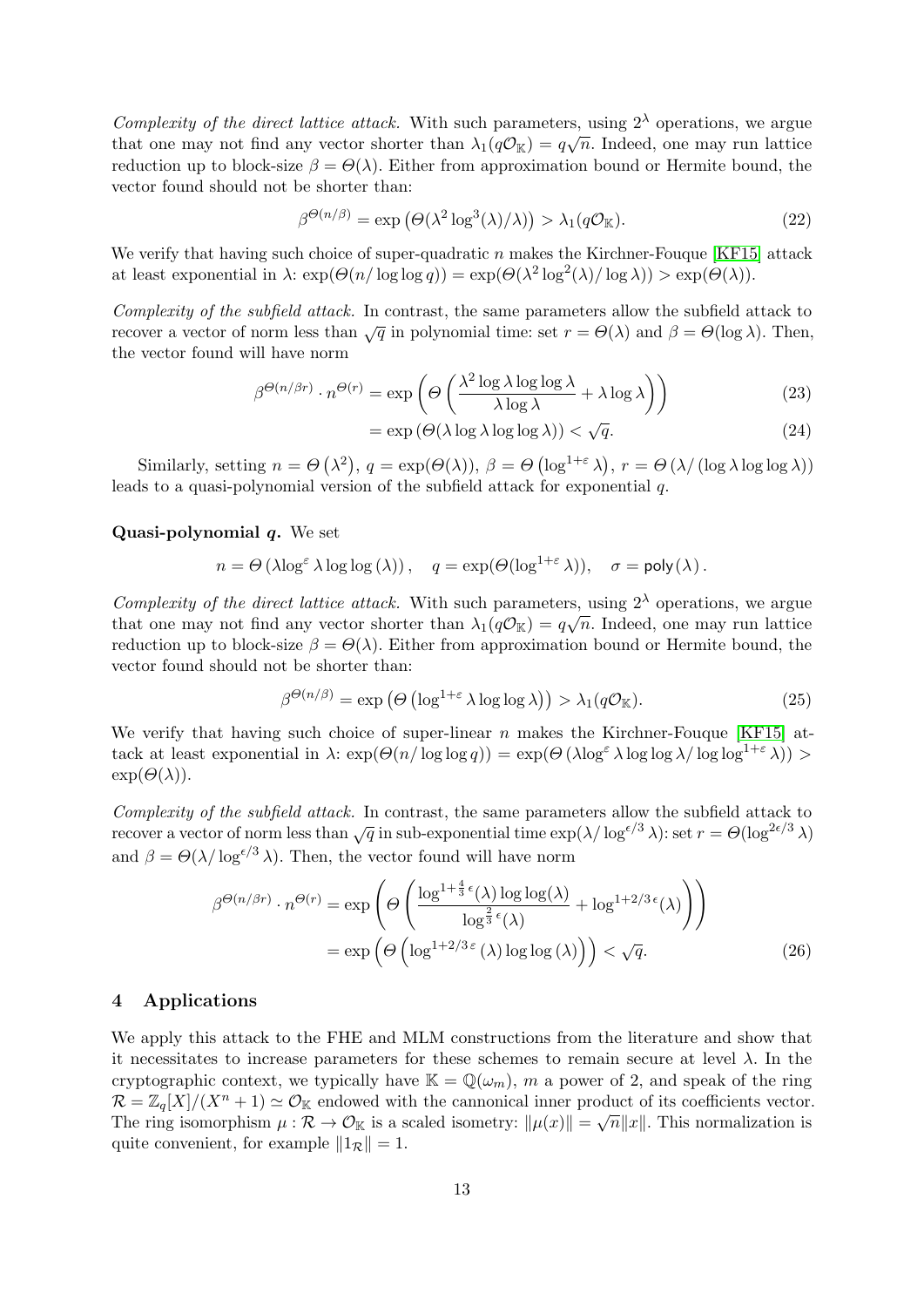#### 4.1 Fully Homomorphic Encryption

NTRU-like schemes are used to realise fully homomorphic encryption starting with the LTV scheme from [\[LTV12\]](#page-23-3); the scheme was optimized and implemented in [\[DHS15\]](#page-22-14).

LTV is motivated by [\[SS11\]](#page-24-6) which shows that under certain choices of parameters the security of an NTRU-like scheme can be reduced to security of Ring-LWE. That is, [\[SS11\]](#page-24-6) shows that if f and g have norms  $> \sqrt{q} \cdot \text{poly}(\lambda)$ , then  $h = [g/f]_q \in \mathbb{Z}_q[X]/(X^n + 1)$  — with n a power of two — is statistically indistinguishable from a uniformly sampled element. Note that under this choice of parameters the subfield lattice attack does not apply.

However, this choice of parameters rules out even performing one polynomial multiplication and hence the schemes in [\[LTV12](#page-23-3)[,DHS15\]](#page-22-14) are based on an additional assumption that  $[g/f]_q$  is computationally indistinguishable from random even when  $f$  and  $g$  are small. This assumption — which essentially states that Decisional-NTRU is hard — is called the Decisional Small Polynomial Ratio assumption (DSPR) in [\[LTV12\]](#page-23-3). Note that this work shows that DSPR does not hold in the presence of subfields and an overstretched NTRU assumption.

LTV can evaluate circuits of depth  $L = \mathcal{O}(n^{\varepsilon}/\log n)$  for  $q = 2^{n^{\varepsilon}}$  with  $\varepsilon \in (0,1)$  and its decryption circuit can be implemented in depth  $\mathcal{O}(\log \log q + \log n)$ . This implies

$$
\log(n^{\varepsilon+1}) < n^{\varepsilon} / \log n,
$$
\n
$$
\log(n^{\varepsilon+1}) < \log q / \log n,
$$

i.e. that q must be super-polynomial in  $n$  to realise fully homomorphic encryption from LTV.

A scale-invariant variant of the scheme in [\[LTV12\]](#page-23-3) called YASHE was proposed in [\[BLLN13\]](#page-21-0). This variant does not require the DSPR assumption by reducing the noise growth during multiplication. This allows  $f$  and  $g$  to be sampled from a sufficiently wide Gaussian, such that the reduction in [\[SS11\]](#page-24-6) goes through. Sampling f and g this way allows to evaluate circuits of depth  $L = \mathcal{O}(\log q/(\log \log q + \log n))$  [\[BLLN13,](#page-21-0) Theorem 2] for  $\mathbb{Z}_2$  being the plaintext space.

On the other hand, setting the bounds on f, g to  $||f||_{\infty} = ||g||_{\infty} = B_{key} = 1$ , the plaintext space to  $\mathbb{Z}_2$  via  $t = 2$ , the multiplicative expansion factor of the ring to  $\delta = n$  by assuming n is a power of two and  $w = O(1)$ , then the multiplicative expansion factor of YASHE is  $\mathcal{O}(n^2)$ . For correctness, it is required that the noise be less than  $q/4$ . Hence, to evaluate a circuit of depth L, YASHE requires  $q/4 > \mathcal{O}(n^{2L})$  or  $L = \mathcal{O}(\log q/\log n)$  under this choice of parameters. As a consequence, YASHE is usually instantiated with  $f$  and  $g$  very short, cf. [\[LN14\]](#page-23-21).

Following [\[BV11,](#page-22-15) Lemma 4.5], Appendix H of [\[BLLN13\]](#page-21-0) shows that YASHE is bootstrapable if it can evaluat depth  $L = \mathcal{O}(\log \log q + \log n)$  circuits. For  $||f||_{\infty} = ||g||_{\infty} = B_{key} = 1$  this implies

$$
\log \log q + \log(n) < \log q / \log n,
$$
\n
$$
\log(n \log q) < \log q / \log n,
$$

i.e.  $q$  must be super-polynomial in  $n$  for YASHE to provide fully homomorphic encryption.

To establish a target size, recall that NTRU-like encryption of a binary message  $\mu \in \mathbb{Z}_2$  is given by  $c = h \cdot e_1 + e_2 + \mu \lfloor q/2 \rfloor$  for random errors of variance  $\zeta^2$ . To decrypt from a solution  $(F, G)$  to the instance  $h \leftarrow \text{NTRU}(\mathcal{R}, q, \sigma, \tau)$ , simply compute  $Fc = G \cdot e_1 + F \cdot e_2 + F \cdot \mu |q/2|$ . The error term  $G \cdot e_1 + F \cdot e_2$  will have entries of magnitudes  $\varsigma \tau \sqrt{n}$  which we require to be  $\langle q/2 \rangle$ <br>The error term  $G \cdot e_1 + F \cdot e_2$  will have entries of magnitudes  $\varsigma \tau \sqrt{n}$  which we require to be  $\langle q/2 \rangle$ to decrypt correctly. Hence, we require  $F, G < q/(2\varsigma\sqrt{n})$ . In [\[LTV12](#page-23-3)[,BLLN13\]](#page-21-0) like in other FHE schemes,  $\varsigma$  is chosen to be bounded by a very small, constant value.

In [\[CS15\]](#page-22-16) several Ring-based FHE schemes are compared. For comparability amongst the considered schemes and performance, the authors chose the coefficients of f, g from  $\{-1,0,1\}$ with the additional guarantee that only 64 coefficients are non-zero in  $f$  or  $g$ . Then, to establish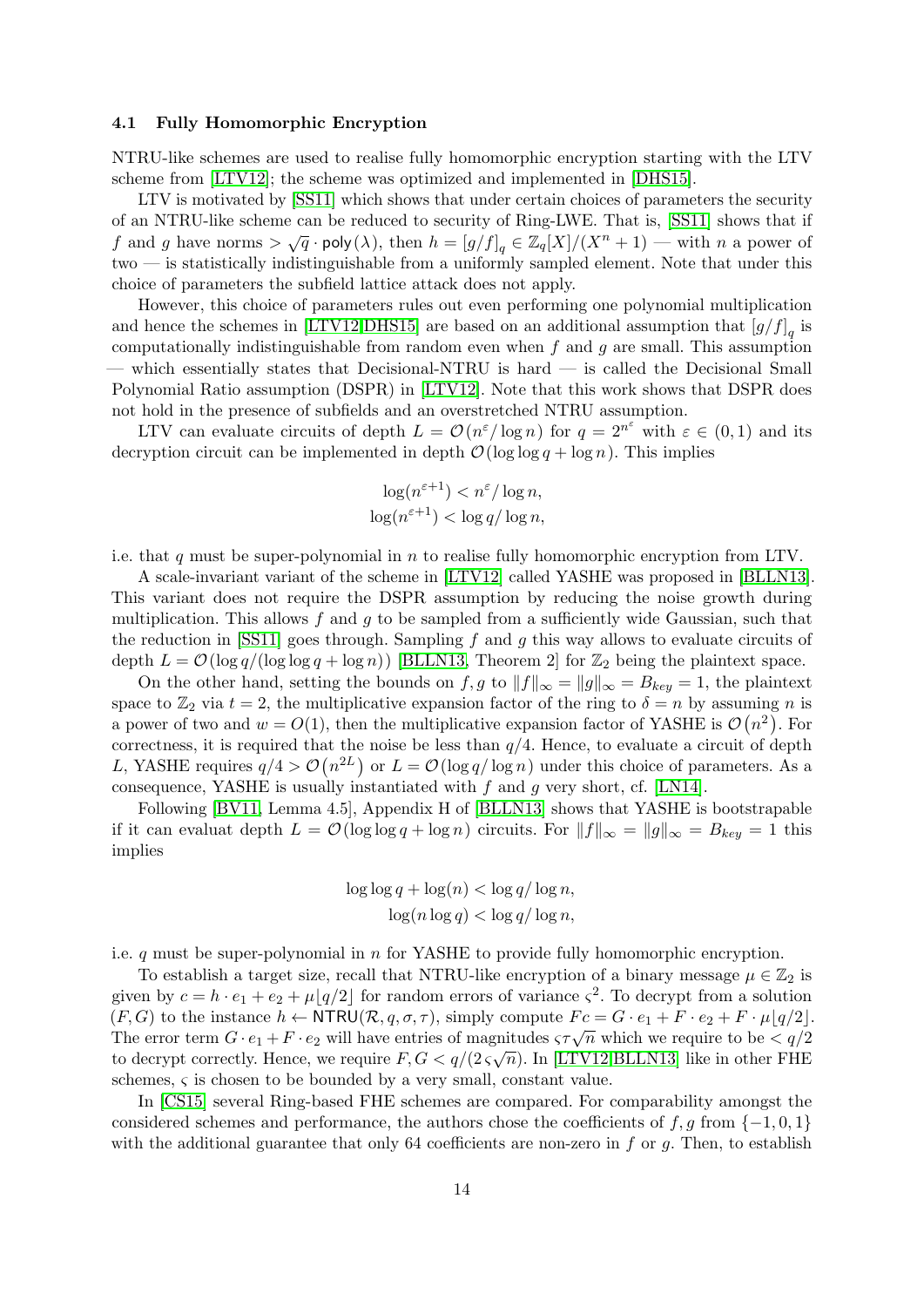hardness they assume that an adversary who can find an element  $\lt q$  in a q-ary lattice with dimension  $m$  and volume  $q^n$  wins for all schemes considered. Now, to achieve security against lattice attacks, the root Hermite factor  $\delta_0$  in  $q = \delta_0^m q^{n/m}$  should be small enough, where "small" enough" depends on which prediction for lattice reduction is used. In [\[DHS15\]](#page-22-14) the same approach is used to pick parameters, but for a slightly smaller target norm of  $q/4$ .

The attack presented in this work results in a subexponential attack in the security parameter  $\lambda$  for LTV and YASHE, if L is sufficiently large to enable fully homomorphic encryption and if  $n$  is chosen to be minimal such that a lattice attack on the full field does not succeed. Set

$$
q = \exp\left(\Theta\left((\epsilon + 1)\log^2 n\right)\right)
$$

to satisfy correctness. Now, to rule out lattice attacks on the full field set  $n = \Theta(\lambda \log \lambda \log \log^2 \lambda)$ . Hence, for  $\beta = \lambda$  we have

$$
\beta^{\Theta(n/\beta)} > \sqrt{q},
$$
  
 
$$
\Theta(\log^2 \lambda \log \log^2 \lambda) > \Theta(\log^2 \lambda).
$$

For the subfield attack, pick  $\beta = \Theta\left(\lambda/\log^{1/3} \lambda\right)$  and  $r = \Theta\left(\log^{2/3} \lambda\right)$  and we get

$$
\beta^{\Theta(n/\beta r)} \cdot n^{\Theta(r)} < \sqrt{q},
$$
\n
$$
\Theta\left(\log^{\frac{5}{3}} \lambda \log \log^2 \lambda\right) < \Theta\left(\log^2 \lambda\right).
$$

#### 4.2 Graded Encoding Schemes

In [\[GGH13a\]](#page-22-1) a candidate construction for graded encoding schemes approximating multilinear maps was proposed. The GGH construction was improved in [\[LSS14\]](#page-23-4) and implemented and improved further in [\[ACLL15\]](#page-21-1). In these schemes, short elements  $m_i \in \mathbb{Z}[X]/(X^n + 1)$  are encoded as  $[(r_i \cdot g + m_i)/z]_q \in \mathcal{R}/q\mathcal{R}$  for some  $r_i$ , g with norms of size  $\mathsf{poly}(\lambda)$  and some random z. For correctness, the latest improvements [\[ACLL15\]](#page-21-1) require a modulus  $q = \text{poly}(\lambda)^{\kappa}$ , where  $\kappa$  is the multi-linearity level. The subfield attack is therefore applicable in sub-exponential time for any  $\kappa = \log^{\epsilon} \lambda$ , according to Section [3.4,](#page-11-0) and would become polynomial for  $\kappa > \Theta(\lambda \log \lambda)$ . In practice, the fact that the constants in the exponent  $q = \lambda^{\Theta(\kappa)}$  is quite large could make this attack quite powerful even for small degrees of multi-linearity.

While initially these constructions permitted the inclusion of encodings of zero  $(m_i = 0)$  to achieve multilinear maps, it was shown that these encodings break security [\[HJ15\]](#page-23-11). Without such encodings, the construction still serves as building-block for realizing Indistinguishability Obfuscation [\[GGH](#page-22-17)+13b].

To estimate parameters, [\[ACLL15\]](#page-21-1) proceeds as follows<sup>[11](#page-14-0)</sup>. Given encodings  $x_0 = [(r_0 \cdot g + m_0)/z]_q$ and  $x_1 = \left[ (r_1 \cdot g + m_1)/z \right]_q$  for unknown  $m_0, m_1 \neq 0$  we may consider the NTRU lattice  $A<sub>f</sub><sup>q</sup>$ h where  $h = [x_0/x_1]_q$ . This lattice contains a short vector  $(r_0 \cdot g + m_0, r_1 \cdot g + m_1)$ . In [\[ACLL15\]](#page-21-1) all elements of norm  $\approx ||r_0 \cdot g + m_0|| = \sigma_1^*$  are considered "interesting" and recovering any such element is considered an attack. This is motivated by the fact that if an attacker recovers  $r_0 \cdot g + m_0$  exactly, then it can recover z. This completely breaks the scheme.

The subfield lattice attack does not yield the vector  $(r_0 \cdot q + m_0, r_1 \cdot q + m_1)$  exactly but only a relatively small multiple of it  $u(r_0 \cdot q + m_0, r_1 \cdot q + m_1)$ . We provide two approaches to completely break the scheme from this small multiple. The first approach consists of solving a principal ideal problem and leads to a quantum polynomial-time and classical subexponential attack. The second approach relies on a statistical leak using the Gentry-Szydlo algorithm [\[GS02](#page-23-10)[,LS14\]](#page-23-13), but

<span id="page-14-0"></span> $11$  The attack is attributed to Steven Galbraith in [\[ACLL15\]](#page-21-1).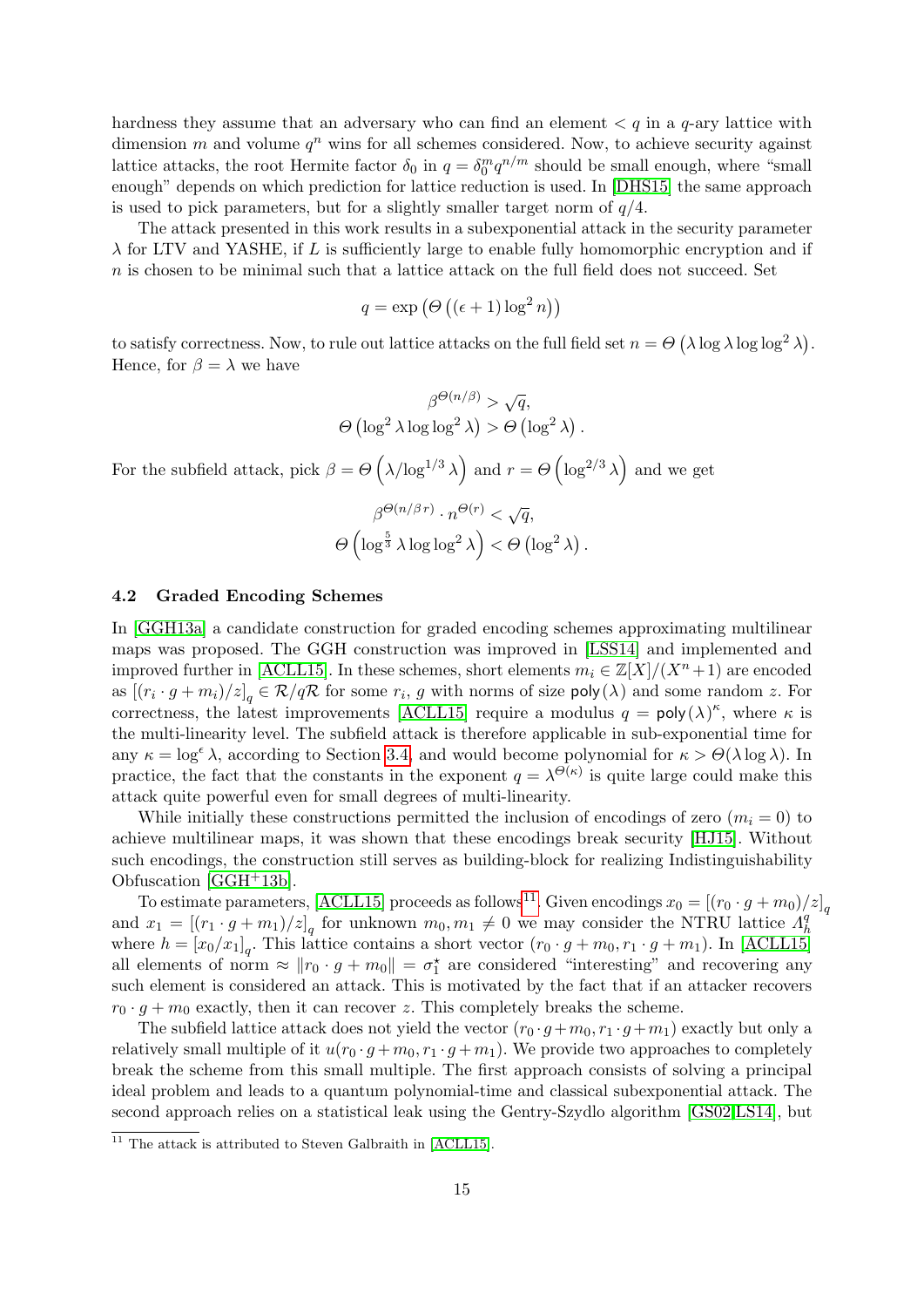is just outside reach with our current tools [\[GGH13a\]](#page-22-1). This approach is arguably worrisome, and the authors of [\[GGH13a\]](#page-22-1) spent significant efforts to rule this approach out completely.

We remark that unlike previous cryptanalysis advances of multi-linear maps [\[HJ15\]](#page-23-11) this attack does not rely either on the zero testing parameter, neither on encodings of zero. Our cryptanalytic result therefore impacts all applications of multilinear maps, from multi-party key exchange to jigsaw puzzles and Indistinguishability Obfuscation [\[GGH](#page-22-17)+13b]. For completeness, we note that the CLT construction [\[CLT13\]](#page-22-18) of Graded Encoding Schemes is also subject to a quantum polynomial-time attack, because it relies on the hardness of factoring large integers.

The principal ideal problem and short generator recovery. The problem of recovering a short principal ideal generator from any generator received a lot of attention recently, and a series of works has lead to subexponential classical and polynomial-time quantum attacks against principal ideal lattices [\[EHKS14](#page-22-19)[,CGS14,](#page-22-8)[CDPR16](#page-22-9)[,BS16\]](#page-22-20). Precisely, given the ideal  $\mathfrak{I} = \langle q \rangle$ , Biasse and Song [\[BS16\]](#page-22-20) showed how to recover an arbitrary generator  $uq$  of  $\Im$  in quantum polynomial time, extending the recent breakthrough of Eisentrager et al. [\[EHKS14\]](#page-22-19) on quantum algorithms over large degree number fields. Such results were conjectured already in a note of Cambell et al. [\[CGS14\]](#page-22-8), where a classical polynomial time algorithm is also suggested to recover the original g from ug (namely, LLL in the log-unit lattice). The correctness of a similar algorithm was formally established using analytical number theory by Cramer et al. [\[CDPR16\]](#page-22-9).

In combination with this subfield lattice attack, this directly implies a polynomial quantum attack. Indeed, the subfield lattice attack allows to recover  $u(r_0 \cdot g + m_0)$  for some relatively short u. Repeating this attack several time, and obtaining  $u(r_0 \cdot g + m_0)$  for various u eventually leads to the reconstruction of the ideal  $\langle r_0 \cdot g + m_0 \rangle$ . Because  $r_0 \cdot g + m_0$  follows exactly a discrete Gaussian distribution, the approach sketched above can be applied, and reveals  $r_0 \cdot g + m_0$ exactly, and therefore z.

In conclusion, for any degree of multi-linearity  $\kappa$ , the subfield attack can be complemented with a quantum polynomial step to a complete break. Alternatively, when  $\kappa = O(\lambda^c)$  for any  $c < 1/2$ , — leading according to the previous best known attacks to a choice of dimension  $n = \tilde{\Theta}(\lambda^{1+c})$  the  $2^{\tilde{O}(n^{2/3})}$  algorithms of Biasse and Biasse and Fiecker [\[Bia14,](#page-21-3)[BF14\]](#page-21-4) combined lead to a classical attack in time sub-exponential in  $\lambda.$ 

The statistical attack. This attack consists in recovering  $u\bar{u}$  and  $\langle u \rangle$  and using the Gentry-Szydlo algorithm [\[GS02](#page-23-10)[,LS14\]](#page-23-13) to recover  $u$ .

To recover  $\langle u \rangle$ , note that we are given  $u(a_0, a_1)$ . We will assume that  $\langle a_0 \rangle$ ,  $\langle a_1 \rangle$  are coprime with constant probability, cf. Section [2.2.](#page-4-1) Under this assumption,  $\langle u \rangle$  can be recovered as  $\langle u \rangle = \langle ua_0 \rangle + \langle ua_1 \rangle^{12}$  $\langle u \rangle = \langle ua_0 \rangle + \langle ua_1 \rangle^{12}$  $\langle u \rangle = \langle ua_0 \rangle + \langle ua_1 \rangle^{12}$ 

To recover more information on u, we can compute  $ua_0 \cdot [x_i/x_0]_q = ua_i$  for other  $i > 1$ , and the equation hold over R because u and  $a_i$  are small. For  $i > 1$ ,  $a_i$  is a independent of u and follows a spherical Gaussian of parameter  $\sigma$ . It follows that the variance of ua<sub>i</sub> leaks  $u\bar{u}$ :  $\mathbb{E}[ua_i \cdot \overline{ua_i}] = \sigma^2 u \overline{u}.$ 

Given polynomially many samples  $x_i$  one can therefore recover  $u\bar{u}$  up to a  $1 + 1/\text{poly}(\lambda)$ approximation factor. The original attack of Gentry-Szydlo algorithm [\[GS02](#page-23-10)[,LS14\]](#page-23-13) requires the exact knowledge of  $u\bar{u}$  that could be obtained by rounding when u has poly-sized coefficient. However, the  $u$  provided by the subfield lattice attack is much larger. In [\[GGH13a\]](#page-22-1) this algorithm is revisited and extended to when  $u\bar{u}$  is only known up to a  $1 + (\log n)^{-\Theta(\log n)}$  approximation factor.

<span id="page-15-0"></span><sup>&</sup>lt;sup>12</sup> Note that the subfield lattice attack may be tweaked to obtain a triplet  $u(a_0, a_1, a_2)$  (or more) increasing the probability to recover  $\langle u \rangle$ .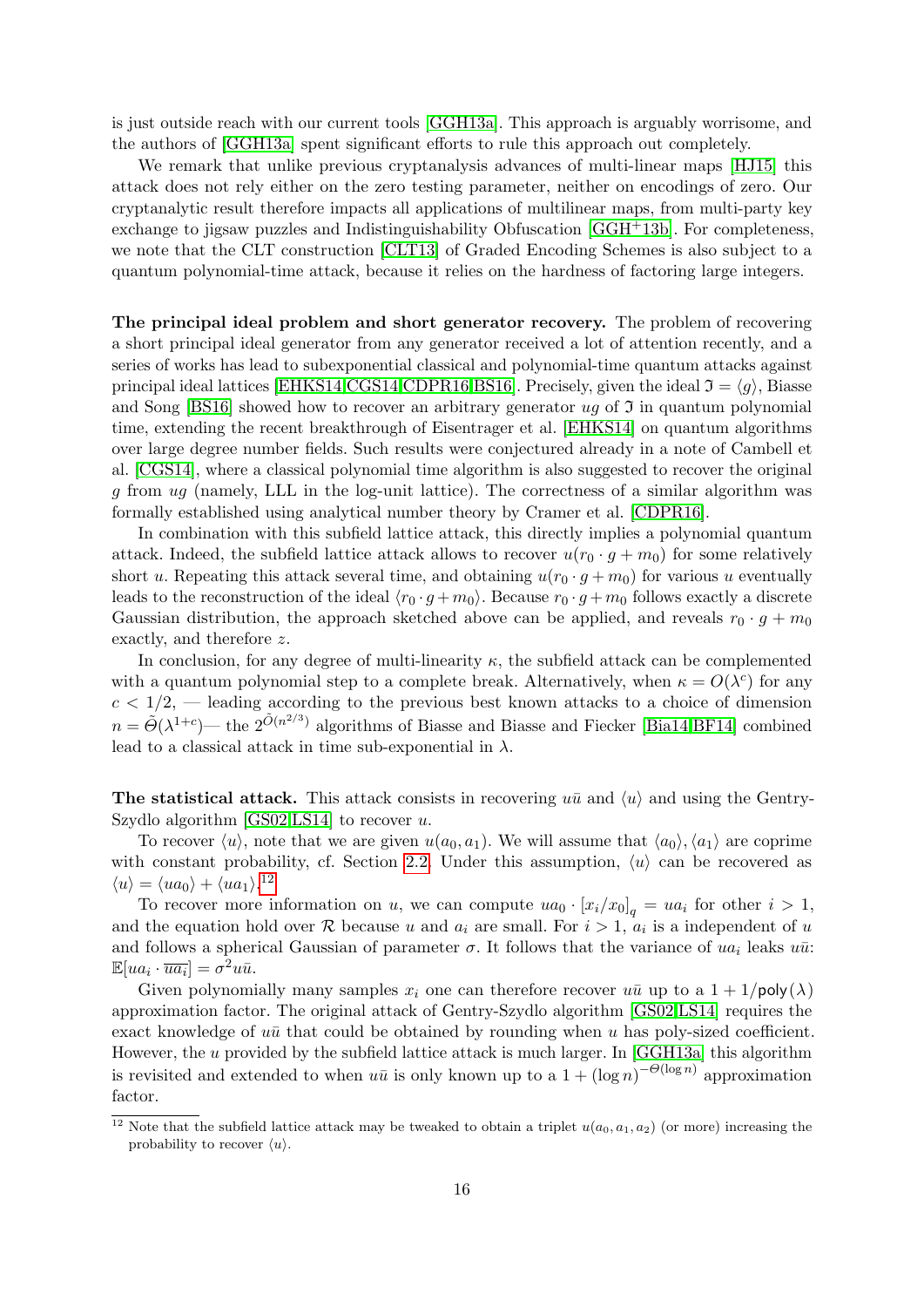In conclusion, with the current algorithmic tools this approach is asymptotically inapplicable if we assume only a polynomial number of available samples, but only barely so. This raises the question of how to improve the tolerance of the Gentry-Szydlo algorithm<sup>[13](#page-16-1)</sup>. Yet, because  $(\log n)^{\Theta(\log n)}$  is arguably not so large, it is unclear whether this approach is really infeasible in practice.

We concur with the decision made in [\[GGH13a\]](#page-22-1), to attempt to rule out such an attack by design even if it is not yet known how to fully exploit it.

## <span id="page-16-0"></span>5 Experimental Verification

We report on the experiments we performed. As in the previous section, this report considers the ring  $\mathcal{R} = \mathbb{Z}_q[X]/(X^n + 1) \simeq \mathcal{O}_{\mathbb{K}}$  for n a power of 2, and endowed with the cannonical inner product of its coefficients vector: Euclidean lengths are scaled so that  $||1_R|| = 1$ .

We chose q to be the first prime greater than  $2^k$  for integers k in certain range, with the additional constraint that the field of order  $q$  should have a 2n-th root of unity to allow the application of the number theoretic transform (NTT).

## 5.1 Experiments of LLL on NTRU lattice (full field)

We empirically study the behavior of LLL on NTRU bases. We consider cyclotomic number field with  $m = 256$  and  $m = 512$  in Table [1.](#page-17-0) We consider two types of lattice bases: the full lattice  $Λ$  with bases  $\{(1, h), (0, q)\}\$  and randomized bases for sublattices  $Λ_1$  generated by  $\{(f, q)\}\$ . For each set of parameters, we generate [1](#page-17-0)0 random instances of  $(f, g, h)$ . The figures in the Table 1 are the average value for the corresponding item over 10 instances.

The column  $\log_2 ||(f, g)||$  denotes the logarithmic length for the vector  $(f, g)$ . The column  $\log_2 ||v||$  denotes the logarithmic length of the vector v found by LLL. The column "raf" is the approximation factor  $(\|v\| / \| (f, g) \|)^{1/m}$  of the LLL for the full lattice  $\Lambda$ . The column  $\log_2 \|w\|$ denotes the logarithmic length of the vector w found by LLL in the sublattice  $\Lambda_1$ . We also compute the the root Hermite factor (rhf =  $(\|w\| / \text{Vol}^{1/n}(A_1))^{1/n}$ ) for LLL for the sublattice  $A_1$ . The column  $\Gamma$  denotes  $(\sqrt{\frac{m}{2\pi}}\sqrt{q}/\Vert f,g\Vert)^{1/m}$ . Note that this seems to approximate the ability of the LLL in NTRU: even though NTRU is not a uSVP problem, it seems that the value (heuristically, the gap  $\Gamma^m$ ) affects the success of recovering the shortest vector in LLL. For example, LLL is unable to recover any vector of norm smaller than 7681 for the first row for  $m = 256$ . Moreover, given randomized bases for the sublattice  $\Lambda_1$ , we are able to recover a short vector, which is seemingly determined by rhf.

## 5.2 Experiments of LLL on NTRU lattice (subfield)

In this subsection, we study the behavior of LLL on NTRU basis in the subfield. We consider cyclotomic number fields with  $m = 512$  in Table [2.](#page-17-1) We take  $r = 4$  and hence the subfields correspond to  $m' = 128$ . For each set of parameters, we also consider 10 random instances of  $(f, q, h)$ . The figures in the Table [2](#page-17-1) are the average value for the corresponding item over 10 instances. Note that we either have "all success" for the last column of Table [2](#page-17-1) or "all failed" for these instances.

We explain the notation in Table [2.](#page-17-1) Column  $\log_2 ||(f,g)||$  denotes the logarithmic length for the vector  $(f, g)$  in the full field; Column  $\log_2 ||(f', g')||$  denotes the logarithmic length of  $(f', g')$ 

<span id="page-16-1"></span><sup>&</sup>lt;sup>13</sup> Asymptotically, the natural idea of replacing LLL by slightly stronger lattice reduction does not seems to help, but should help in practice. The quasi-polynomial factor relates to a number theoretic heuristic. See Section 7.6 of [\[GGH13a\]](#page-22-1).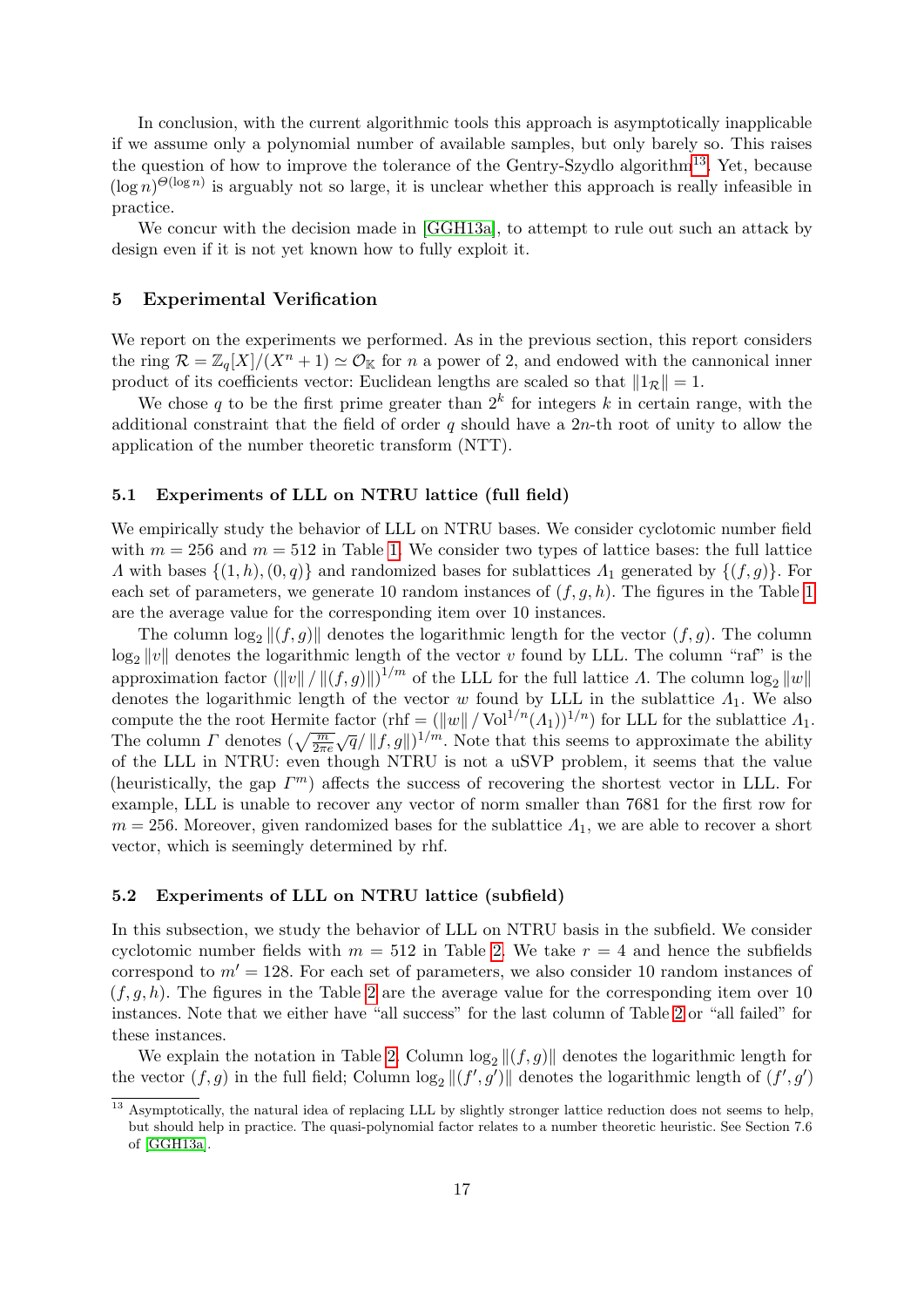| m                              | $\log_2 q$ | $\log_2   (f,g)  $ | $\varGamma$ | $\log_2   v  $ | $\operatorname{raf}$ | $\log_2   w  $ | rhf   |
|--------------------------------|------------|--------------------|-------------|----------------|----------------------|----------------|-------|
|                                | 12.91      | 3.70               | 1.013       | 12.91          | 1.025                | 7.23           | 1.020 |
|                                | 13.39      | 3.70               | 1.013       | 7.89           | 1.011                | 7.10           | 1.020 |
|                                | 14.13      | 3.70               | 1.015       | 7.33           | 1.010                | 7.23           | 1.020 |
|                                | 15.15      | 3.70               | 1.016       | 7.31           | 1.010                | 7.12           | 1.020 |
| 256                            | 16.00      | 3.69               | 1.017       | 7.30           | 1.010                | 7.13           | 1.020 |
| $\parallel$                    | 20.00      | 3.71               | 1.023       | 7.32           | 1.010                | 7.25           | 1.020 |
| $\widetilde{n}$                | 32.00      | 3.72               | 1.039       | 7.27           | 1.010                | 7.24           | 1.020 |
|                                | 64.00      | 3.71               | 1.085       | 7.35           | 1.010                | 7.12           | 1.020 |
|                                | 13.59      | 4.18               | 1.007       | 13.59          | 1.013                | 10.48          | 1.018 |
|                                | 15.21      | 4.19               | 1.008       | 15.21          | 1.015                | 10.87          | 1.018 |
|                                | 16.00      | $4.16\,$           | 1.009       | 16.00          | 1.016                | 10.87          | 1.018 |
| N                              | 18.04      | 4.22               | 1.010       | 18.04          | 1.019                | 10.78          | 1.018 |
| 12                             | 19.00      | 4.20               | 1.011       | 19.00          | 1.020                | 10.76          | 1.018 |
| $\parallel$<br>$\widetilde{n}$ | 20.00      | 4.21               | 1.011       | 20.00          | 1.022                | 10.78          | 1.018 |
|                                | 32.00      | 4.21               | 1.019       | 11.73          | 1.010                | 10.83          | 1.018 |
|                                | 48.00      | 4.23               | 1.031       | 11.71          | 1.010                | 10.81          | 1.018 |
|                                | 64.00      | 4.20               | 1.042       | 11.66          | 1.010                | 10.79          | 1.018 |

<span id="page-17-0"></span>Table 1: Experiments of LLL on NTRU lattice (full field).

which corresponds to the normed-down vector of  $(f, g)$  in the subfield. The column  $\Gamma'$  denotes  $\left(\sqrt{\frac{m'}{2\pi\epsilon}}\right)$  $\frac{m'}{2\pi e}\sqrt{q}/\Vert f',g'\Vert \big)^{1/m'}$ . Note that we do not know if  $(f',g')$  is the shortest vector in the subfield lattice; in fact, it happens in experiments that it is not the shortest vector. Hence we do not consider the root approximation factor in the subfield. Instead, we check if the found vector  $v'$ (whose length is recorded in column  $\log_2 ||v'||$ ) lies in the sublattice  $\Lambda_1$  generated by  $(f', g')$ . This is recorded in the last column.

|                      |       |      | $\log_2 q \log_2   (f,g)   \log_2   (f',g')  $ | $\Gamma'$ | $\log_2 \ v'\ $ $v' \in \Lambda'_1$ |     |
|----------------------|-------|------|------------------------------------------------|-----------|-------------------------------------|-----|
| ↤                    | 20.00 | 4.21 | 15.26                                          | 0.979     | 13.41                               | No  |
|                      | 24.00 | 4.21 | 15.04                                          | 0.991     | 15.59                               | No  |
| Ш<br>$\pmb{\hat{r}}$ | 28.00 | 4.22 | 15.05                                          | 1.002     | 17.47                               | No  |
|                      | 30.00 | 4.21 | 15.34                                          | 1.006     | 18.52                               | No  |
| 512,                 | 31.00 | 4.22 | 15.50                                          | 1.008     | 19.26                               | No  |
| $\mathsf{I}$         | 32.00 | 4.21 | 14.97                                          | 1.014     | 15.93                               | Yes |
| $\tilde{\epsilon}$   | 40.00 | 4.23 | 15.70                                          | 1.032     | 16.04                               | Yes |
|                      | 64.00 | 4.18 | 15.34                                          | 1.103     | 15.87                               | Yes |

<span id="page-17-1"></span>Table 2: Experiments of LLL on NTRU lattice (subfield).

As a summary, it seems that the size of modulus  $q$  determines the success of our algorithm which follows our previous analysis. Experimental results show that: if  $q$  is large enough (such which follows our previous analysis. Experimental results show that, if q is farge enough (such that the gap factor  $\Gamma$  and  $\Gamma'$  is large enough), and the normed-down vectors  $\|(f', g')\|$  is  $\ll \sqrt{q}$ , then we should be able to recover a short vector which is a multiple of  $(f', g')$  in the subfield lattice (provided a good lattice reduction algorithm).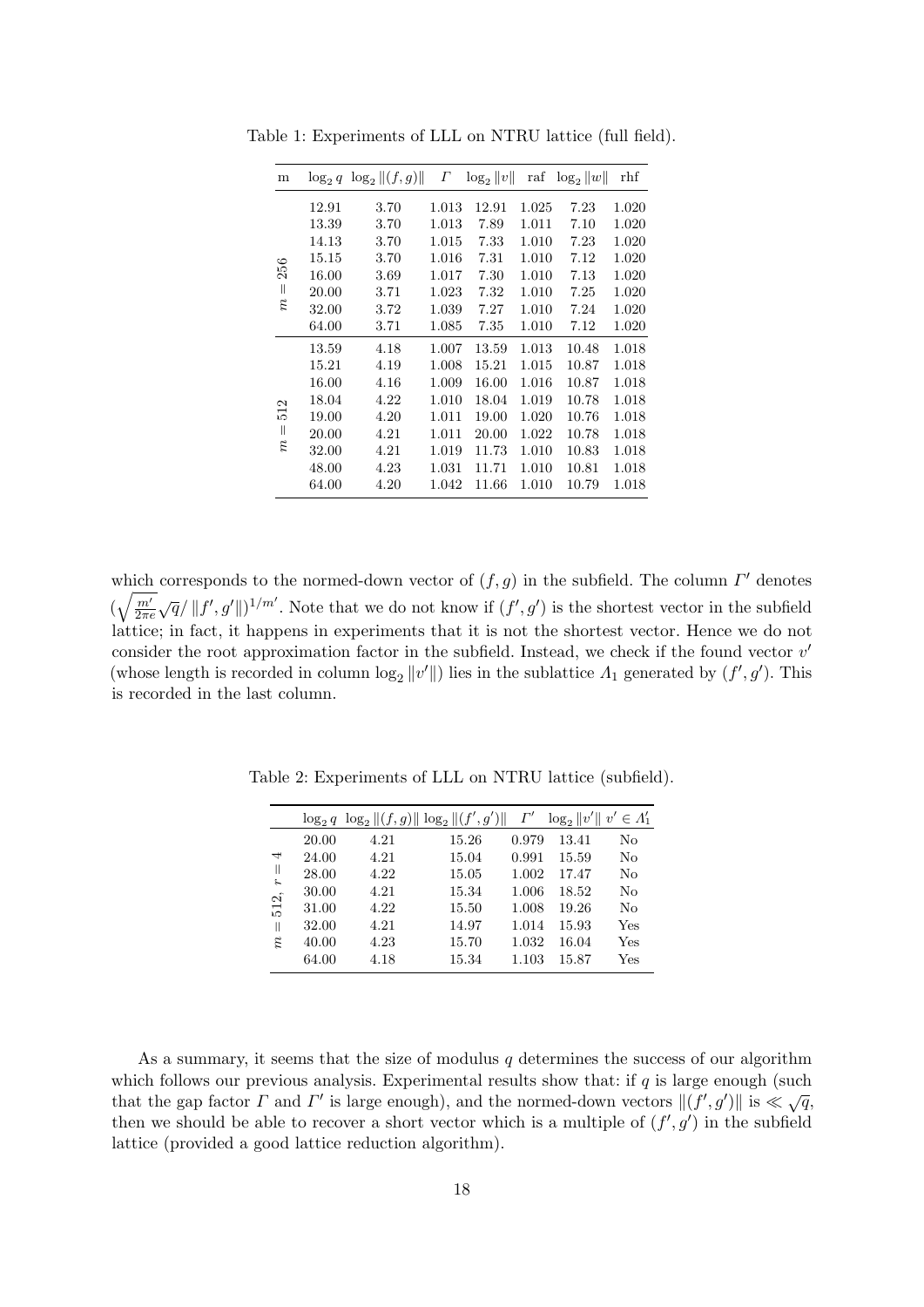#### 5.3 Experiments on the subfield attack

Finally, we implement our subfield attack in Sage [\[Dev15\]](#page-22-21) and provide some experimental result in this subsection. Our experimental results are summarized in Tables [4,](#page-25-0) [5](#page-26-0) and [6,](#page-27-0) corresponding to parameter sets  $(n, n') = (2^{11}, 2^7), (n, n') = (2^{11}, 2^8)$  and  $(n, n') = (2^{12}, 2^8)$  respectively. The notation used in these experiments tables is explained in Table [3.](#page-18-1)

In each case, the secret  $(f, g)$  was chosen as a uniform ternary vector, which, in the power of two case is an isotropic distribution of variance  $\sigma^2 = 2/3$ . There are two trials for each set of parameters. We used  $LLL^{14}$  $LLL^{14}$  $LLL^{14}$  for the lattice reduction step in the subfield case. For comparison, we also provide the prediction of the required BKZ block-size for a full field attack (ffa).

<span id="page-18-1"></span>

| Instance                                | $\log_2 q$                     | Modulus bitsize.<br>$\log_2   (f', g')  $ Euclidean length of the secret in the subfield.                                            |
|-----------------------------------------|--------------------------------|--------------------------------------------------------------------------------------------------------------------------------------|
| LLL                                     |                                | $\log_2   (x', y')  $ Euclidean length of LLL's output in the subfield.                                                              |
| in the                                  | $\alpha$                       | Tentative root approximation factor $\left( \frac{\  (x', y') \ }{\  (f', q') \ } \right)^{1/2n'}$ .                                 |
| subfield                                | $\exists v$ ?                  | Do we have $(x', y') = v(f', g')$ for some $v \in \mathcal{O}_{L}$ ?                                                                 |
| Lifted<br>solution                      | $\log_2   (x, y)  $<br>Success | Euclidean length of vector found by lifting to the full field.<br>Is the attack successful, i.e. do we have $  (x, y)   < q^{3/4}$ ? |
| BKZ in the $\delta$ (ffa)<br>full field | (ffa)<br>B                     | Root Hermite factor required for the fla, with target length $q$ .<br>Block size to reach root Hermite factor $\delta$ .             |

Table 3: Explanation of reported parameters.

Remark. In several cases, the value v such that  $(x', y') = v(f', g')$  exists in L, but is only a half integer:  $2v \in \mathcal{O}_{\mathbb{L}}$ , yet  $v \notin \mathcal{O}_{\mathbb{L}}$ . Those exceptions are marked with a asterisk (Yes<sup>\*</sup>) in the "∃v?" column. Those exceptions happened only when both  $N_{K/\mathbb{Q}}(f')$  and  $N_{K/\mathbb{Q}}(g')$  where even: the coprimality conditions of Theorem [2](#page-9-5) was not satisfied, precisely, both norms had 2 as a common factor, and therefore  $\langle 1 + \omega_{2n'} \rangle$  as a common factor<sup>[15](#page-18-3)</sup>. Note that this nevertheless lead to a successful lift without any modification to the algorithm.

Plots of GSO vectors. Since we apply the LLL algorithm on the subfield lattice formed by  $B' = \{(1, h'), (0, q)\}.$  We plot the  $\log_2(||b_i^*||)$  for the basis  $B'$  of the subfield lattice, where the  $b_i^*$ 's are the Gram-Schmidt orthogonalized vectors of B'. We also plot  $log_2(||b_i^*||)$  for the LLL-reduced basis of  $B'$ . For these plots, we used two examples from Table [6:](#page-27-0) the left subfigure is from the first trial of  $\lceil \log_2 q \rceil = 185$  in Table [6;](#page-27-0) the right subfigure is from the first trial of  $\lceil \log_2 q \rceil = 190$ in Table [6.](#page-27-0) Note that the right subfigure successfully recovers the secret while the left subfigure does not.

## <span id="page-18-0"></span>6 Conclusions

Practicality of the attack. The largest instance we broke in practice is for the set of parameter  $n = 2^{12}$  and  $q \approx 2^{190}$ . Choosing a relative degree  $r = 16$ , the attack required to run LLL in dimen-sion 512, which took about 120 hours, single-threaded, using SAGE [\[Dev15\]](#page-22-21) and FPLLL [\[ABC](#page-21-5)<sup>+</sup>].

<span id="page-18-2"></span> $14$  More precisely, we used FPLLL [\[ABC](#page-21-5)<sup>+</sup>] packaged in SAGE [\[Dev15\]](#page-22-21).

<span id="page-18-3"></span><sup>&</sup>lt;sup>15</sup> The prime 2 totally ramifies in  $\mathbb{L} = \mathbb{Q}(\omega_{2}t)$ :  $\langle 1 + \omega_{2n'} \rangle^{n'} = \langle 2 \rangle$ .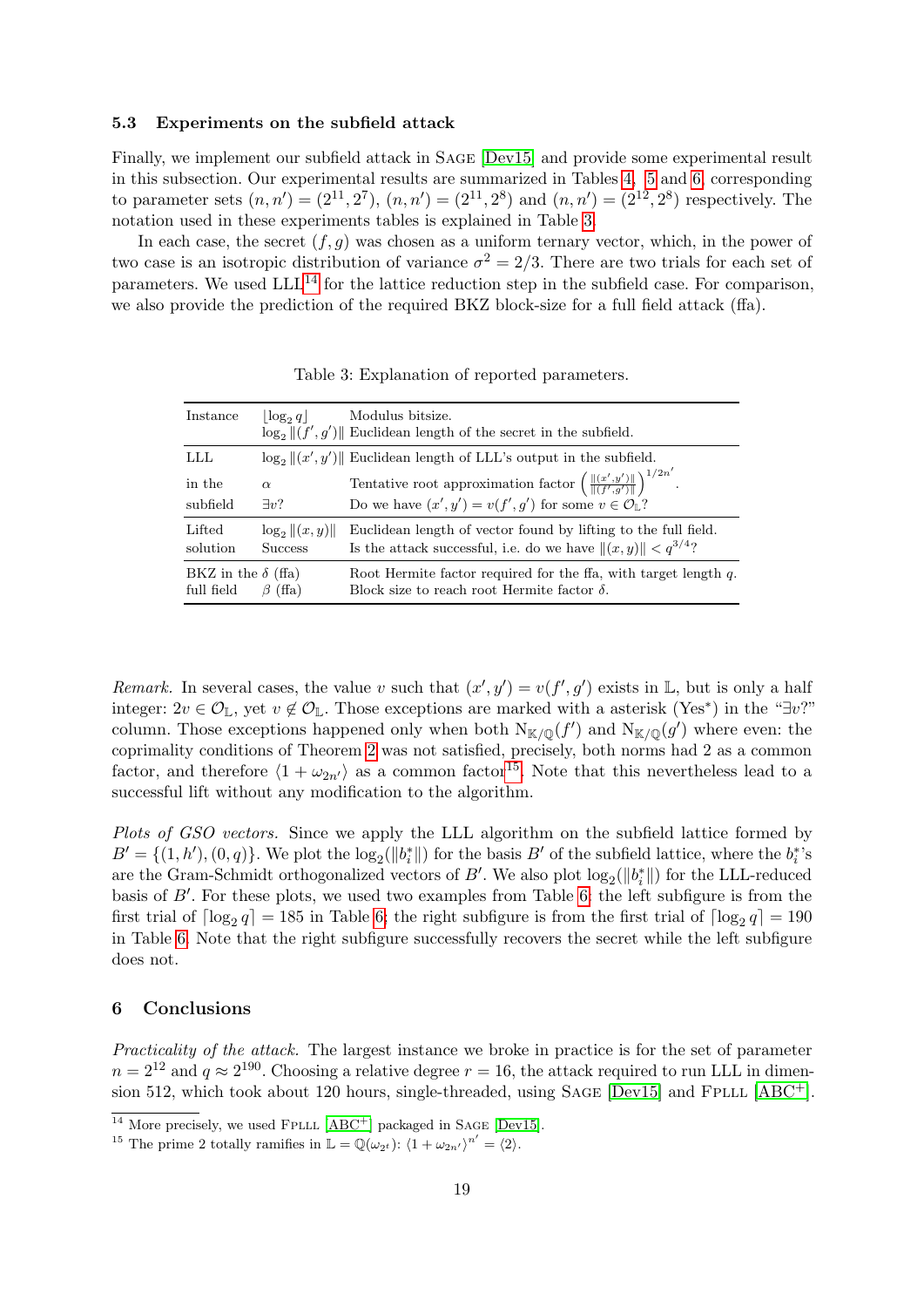

Fig. 1: Plots of  $\log_2(||b_i^*||)$  for the subfield lattice  $B' = \{(1, h'), (0, q)\}\$  and  $\log_2(||b_i^*||)$  for the LLL-reduced basis of  $B'$ .

The direct, full field lattice reduction attack, according to root-Hermite-factor based predic-tions [\[CN11\]](#page-22-13), would have required running BKZ in block-size  $\approx 130$ , and in dimension 8192, which is hardly feasible with the current state-of-the art [\[CN11\]](#page-22-13) (requiring more than  $2^{70}$  CPU cycles). We conclude that the subfield attack proposed in this work is not only theoretical but also practical.

Obstructions to concrete predictions. We are currently unable to predict precisely how a given set of parameters would be affected, for example to predict the power of this attack against concrete parameter choices of NTRU-based FHE [\[LTV12,](#page-23-3)[BLLN13\]](#page-21-0) and Multilinear Maps [\[GGH13a\]](#page-22-1).

There are two issues for those predictions. The first issue is that we make use of LLL/BKZ in the approximation-factor regime, not in the Hermite-factor regime. While the behavior of LLL/BKZ is quite well modeled in the latter regime, we are not aware of precise models for the former for NTRU lattices. Unlike the Hermite-factor regime, this case could very well be influenced by the presence of many short vectors rather than just a few.

The second issue is that we do not know the actual size of the shortest vector of  $\Lambda_{h'}^q$ . all we know is that it is no larger than  $(f', g')$ . In several cases (Table [4\)](#page-25-0) we found vectors  $(x', y') = v(f', g')$  that were actually shorter than  $(f', g')$ — the tentative root-approximation factor  $\alpha$  is less than 1. One may expect that  $(f', g')$  may still be (or close to) the shortest vector for small relative degree  $r$  as it is the shortest with high probability in the full field (i.e. when  $r=1$ ).

*Immunity of NTRU encryption and BLISS signature schemes.* If  $q$  is small enough, then the attacks should become inapplicable, even with the smallest possible relative dimension  $r = 2$ . Precisely, if  $(f', g')$  is not an unusually short vector of  $\Lambda_{h'}^q$ , then there is little hope that any lattice reduction strategy would lead to information on this vector. Quantitatively, this perfect immunity happens when  $\|(f',g')\| \approx \sqrt{2} \cdot \sigma^2 \cdot n' > \sqrt{n'q/\pi e}$ . This was the case of the old parameter of NTRU as discussed in [\[Gen01\]](#page-22-3), which lead this attack being discarded. This is not the case of all the parameters of NTRUencrypt [\[HPS](#page-23-6)+15] and Bliss [\[DDLL13\]](#page-22-0), for which  $(f', g')$  is sometime unusually short vector, but not by a very large factor. Numerical values are given in Table [7.](#page-20-0)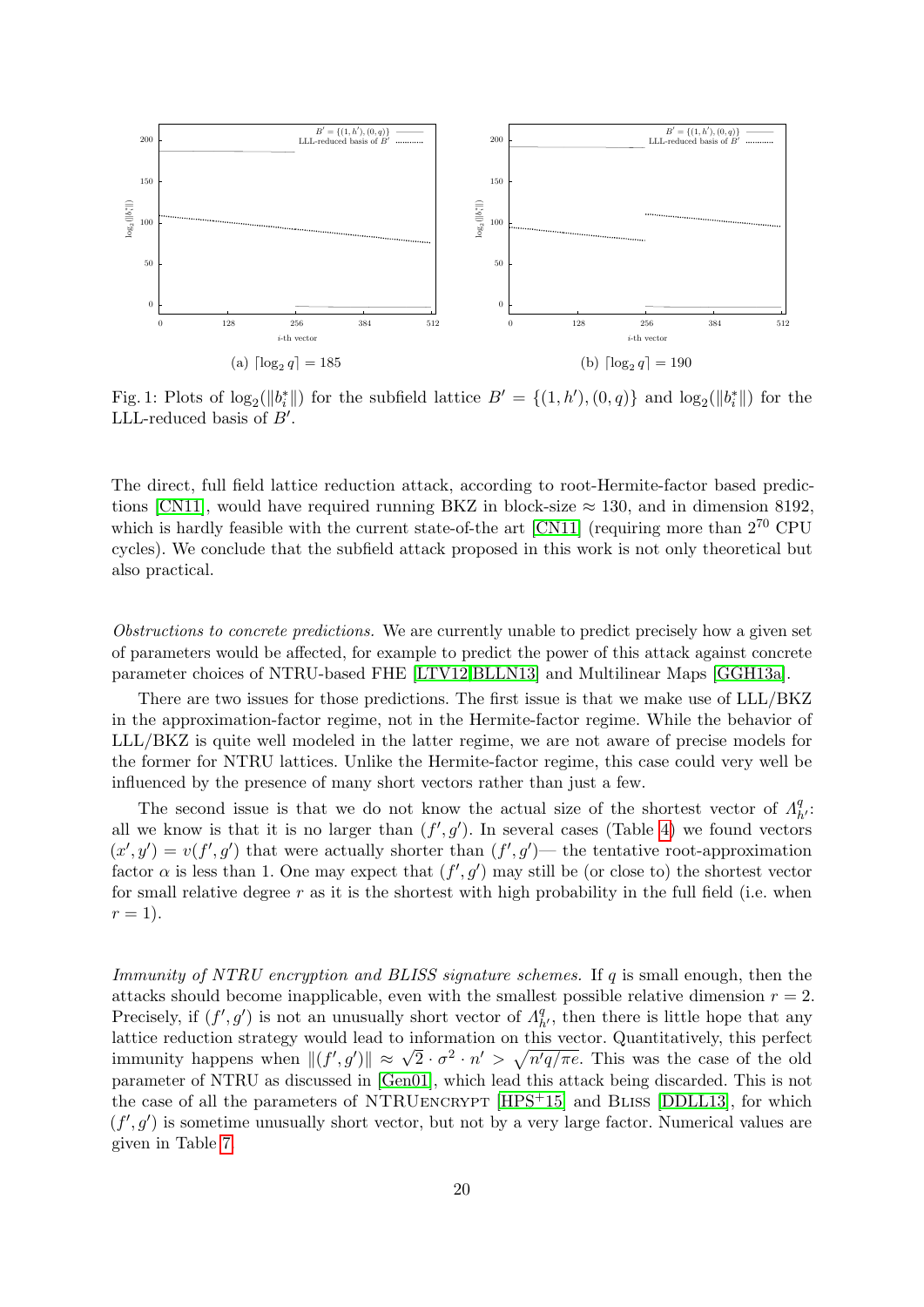<span id="page-20-0"></span>Table 7: Vulnerability factor for some parameters of NTRUENCRYPT [\[HPS](#page-23-6)<sup>+</sup>15] and Bliss [\[DDLL13\]](#page-22-0).

| Scheme                                       | $\mathbb n$ |  |               | q $\sigma \sqrt{n'q/\pi e}/(\sqrt{2}\sigma^2 n') = F$ |                |
|----------------------------------------------|-------------|--|---------------|-------------------------------------------------------|----------------|
| NTRU-743 743 2048 0.82 298.7 / 349.8 = 0.85  |             |  |               |                                                       |                |
| NTRU-401 401 2048 0.82 219.6                 |             |  | $\frac{1}{2}$ |                                                       | $189.5 = 1.16$ |
| BLISS-I 512 12289 0.55 607.0 / 108.6 = 5.59  |             |  |               |                                                       |                |
| BLISS-IV 512 12289 0.83 607.0 / 249.8 = 2.43 |             |  |               |                                                       |                |

When the vulnerability factor  $F$  is less then 1, the parameters achieve perfect immunity. When  $F$  is greater than 1, the subfield attack consist informally of solving "unusual-SVP" in dimension  $2n' = n$ , where the unusually short solutions are a factor F shorter than predicted by the Gaussian Heuristic.

According to this table, NTRU-743 should be perfectly immune to the subfield lattice attacks. For other parameters, it seems likely, despite imperfect immunity, that the subfield lattice attack will be more costly than the full attack, but calls for further study, especially for BLISS-I.

Note that the perfect immunity to this attack is achieved asymptotically around  $\sigma \approx \Theta(q^{1/4})$ , parameter for which h does not have enough entropy to be statistically close to random. For comparison, it was shown that for  $\sigma = \omega(q^{1/2})$ , h is statistically close to uniform [\[SS11\]](#page-24-6). We note that  $\sigma > \Theta(q^{1/4})$  could provide enough entropy for the normed-down public key h' to be almost uniform. It would be interesting to see if the proof of  $[SS11]$  can be adapted to  $h'$ .

Recommendations. Even if credible predictions were to be made, we strongly discourage basing a cryptographic scheme on a set-up to which this attack is applicable. Indeed, it is quite likely that the performance of the attack may be improved in several ways. For example, after having found several subfield solutions  $(x', y') = v(f', g')$ , it is possible to run a lattice reduction algorithm in the lattice  $(f', g') \cdot \mathcal{O}_{\mathbb{L}}$  of dimension n' rather than  $2n'$  to obtain significantly shorter vectors. Additionally, the lifting step may also be improved in the case where  $\mathcal{O}_{\mathbb{L}}$  is a real subfield using the Gentry-Syzdlo algorithm [\[GS02,](#page-23-10)[LS14\]](#page-23-13) to obtain shorter vector in the full field (i.e. recovering x from  $N_{K/L}(x)$ ). More generally, one may recover x from  $N_{K/L}(x)$ even when  $\mathbb L$  isn't the real subfield of  $\mathbb K$ : assuming  $(x)$  is prime, it can be recovered as a factor of  $N_{\mathbb{K}/\mathbb{L}}(x)$ , which then leads to x via a short generator recovery; as mentioned before, both steps are now known to be classically sub-exponential or even polynomial for quantum computers [\[Bia14,](#page-21-3)[EHKS14,](#page-22-19)[CGS14,](#page-22-8)[BS16](#page-22-20)[,CDPR16\]](#page-22-9).

Evaluating concrete security against regular lattice attacks is already a difficult exercise, and leaving open additional algebraic and statistical attack opportunities will only make security assessment intractable. We therefore recommend that this set-up —NTRU assumption, presence of subfields, large modulus— be considered insecure.

Designing Immune Rings. We believe that our work further motivates the design and the study of number fields without subfields to fit for the lattice-based cryptographic purposes, as already recommended in [\[Ber14\]](#page-21-2). Even for assumptions that are not directly affected by this attack (Ring-SIS [\[Mic02\]](#page-23-17), Ideal-LWE [\[SSTX09\]](#page-24-0), Ring-LWE [\[LPR10\]](#page-23-18)), it could be considered desirable to have efficient fallback options ready to use, in case subfields induce other unforeseen weaknesses. While this work does not suggest an immediate threat to the Ring-SIS and Ring-LWE, such a precaution is not unreasonable.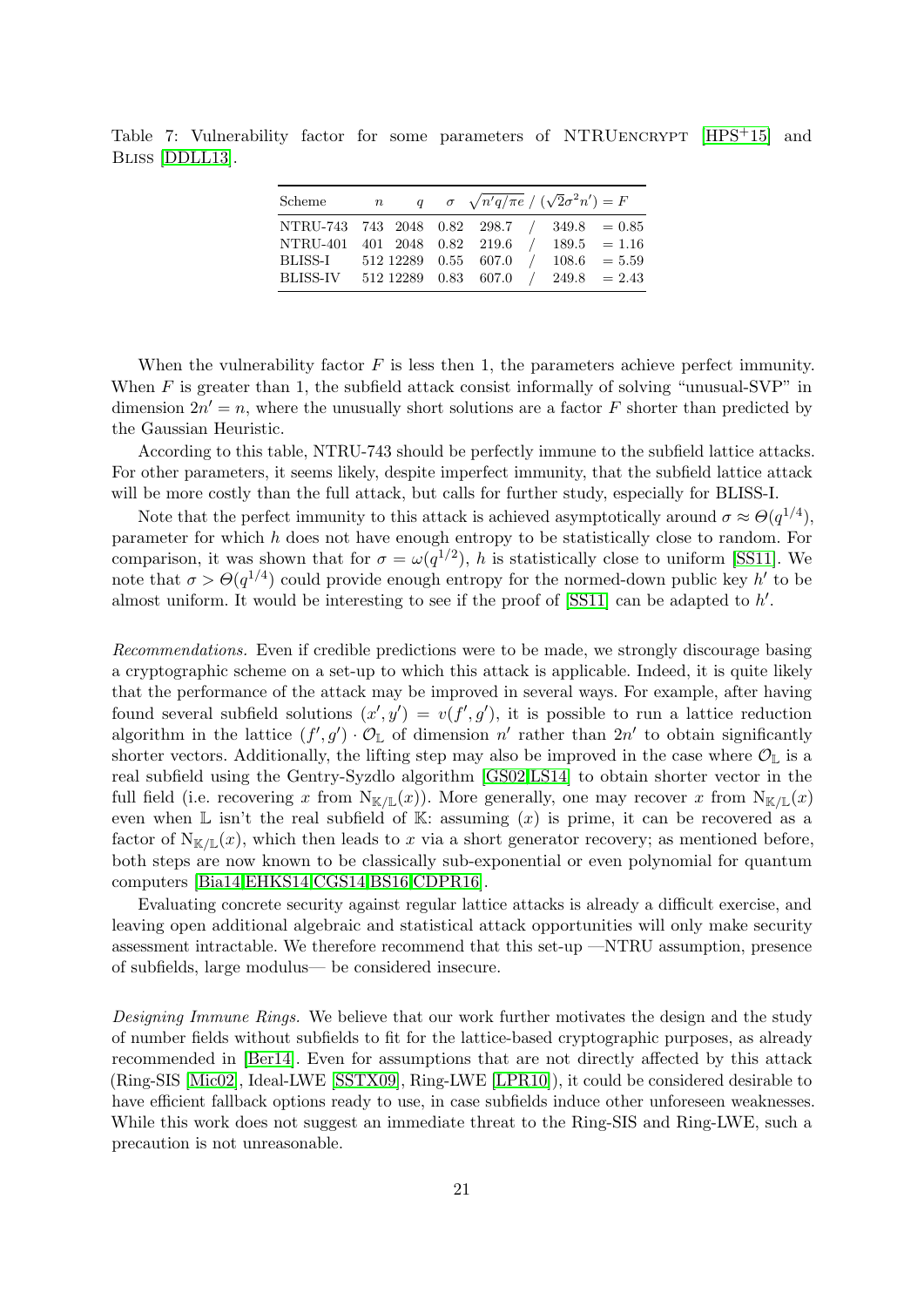An interesting option has been suggested in [\[Ber14\]](#page-21-2) to use rings of the form  $\mathbb{Z}[X]/(X^p-X-1)$ . The design rationale seems to be that  $\mathbb{Q}[X]/(X^p - X - 1)$  has a reasonable expansion factor<sup>[16](#page-21-6)</sup> which is often needed for the correctness in cryptographic schemes, but is a non Galois extension with a very large Galois group for its splitting field, which is intended to hinder algebraic handles. In particular it contains no proper subfields. This leads to the design of the NTRUPrime encryption scheme [\[BCLvV16\]](#page-21-7). We note that the security of this scheme is not supported by a worst-case hardness argument. If such an argument is desired then we note that the search version of Ideal/Ring-LWE is supported by worst-case hardness for any choices of number field, and this is actually sufficient to achieve provable CPA-secure encryption, as already proved by Stehlé, Steinfeld, Tanka and Xagawa [\[SSTX09\]](#page-24-0).

Open Problems. Another natural option would be to choose p as a safe prime<sup>[17](#page-21-8)</sup> and to work with the ring of integer of the *totally real* number field  $\mathbb{K} = \mathbb{Q}(\zeta_p + \bar{\zeta}_p)$ . The field remains Galois, and its automorphism group may still allow a quantum worst-case (Ideal-SVP) to average-case (Ring-LWE) reduction a-la [\[LPR10\]](#page-23-18) thanks to a generalization of the search to decision step presented in [\[CLS15\]](#page-22-6). Nevertheless the Galois group has prime order  $(p-1)/2$ , it has no proper subgroups, and  $K$  has no proper subfields.

But working with  $\mathbb{K} = \mathbb{Q}(\zeta_p + \bar{\zeta}_p)$  has a drawback: the class number  $h(\mathbb{K}) = h_p^+$  seems quite small (see [\[Was97,](#page-24-3) Table 4 pp. 421]), and this makes the worst-case Ideal-SVP problem solvable in quantum polynomial time for approximation factors  $2^{\tilde{O}(\sqrt{n})}$  as proved in [\[CDPR16](#page-22-9)[,BS16\]](#page-22-20): the reduction of [\[LPR10\]](#page-23-18) is vacuous for such parameters.

This raises the question of whether NTRU and Ring-LWE are actually strictly harder than Ideal-SVP in the underlying number field, whether algorithms for Ideal-SVP in K can be lifted to modules over K as used in NTRU, Ideal-LWE or Ring-LWE. In this regard, overstretched NTRU, and Ideal/Ring-LWE with large approximation factors over the ring  $\mathbb{Z}(\zeta_p + \bar{\zeta}_p)$  are very interesting cryptanalytic target: despite those rings not being used in any proposed schemes so far, such an attack will teach us a great deal on the asymptotic security of ideal-lattice based cryptography.

## References

- <span id="page-21-5"></span>ABC<sup>+</sup>. M. Albrecht, S. Bai, D. Cadé, X. Pujol, and D. Stehlé. fplll-4.0, a floating-point LLL implementation. Available at <https://github.com/dstehle/fplll>.
- <span id="page-21-1"></span>ACLL15. Martin R. Albrecht, Catalin Cocis, Fabien Laguillaumie, and Adeline Langlois. Implementing candidate graded encoding schemes from ideal lattices. In Tetsu Iwata and Jung Hee Cheon, editors, ASIACRYPT 2015, Part II, volume 9453 of LNCS, pages 752-775. Springer, Heidelberg, November / December 2015.
- <span id="page-21-7"></span>BCLvV16. Daniel J. Bernstein, Chitchanok Chuengsatiansup, Tanja Lange, and Christine van Vredendaal. Ntru prime. Cryptology ePrint Archive, Report 2016/461, 2016. <http://eprint.iacr.org/>.
- <span id="page-21-2"></span>Ber14. Dan Bernstein. A subfield-logarithm attack against ideal lattices. [http://blog.cr.yp.to/](http://blog.cr.yp.to/20140213-ideal.html) [20140213-ideal.html](http://blog.cr.yp.to/20140213-ideal.html), Febuary 2014.
- <span id="page-21-4"></span>BF14. Jean-François Biasse and Claus Fieker. Subexponential class group and unit group computation in large degree number fields. LMS J. Comput. Math., 17(suppl. A):385–403, 2014.
- <span id="page-21-3"></span>Bia14. Jean-François Biasse. Subexponential time relations in the class group of large degree number fields. Adv. Math. Commun., 8(4):407–425, 2014.
- <span id="page-21-0"></span>BLLN13. Joppe W. Bos, Kristin Lauter, Jake Loftus, and Michael Naehrig. Improved security for a ring-based fully homomorphic encryption scheme. In Martijn Stam, editor, 14th IMA International Conference on Cryptography and Coding, volume 8308 of LNCS, pages 45–64. Springer, Heidelberg, December 2013.

<span id="page-21-6"></span> $^{16}$  Multiplication of two small elements remains reasonably small.

<span id="page-21-8"></span><sup>&</sup>lt;sup>17</sup> A safe prime p is an odd prime such that  $(p-1)/2$  is also a prime. The terminology relates to weaknesses in RSA and Discrete Logarithm Problem introduced by the smoothness of  $p-1$  [\[Pol74\]](#page-24-7).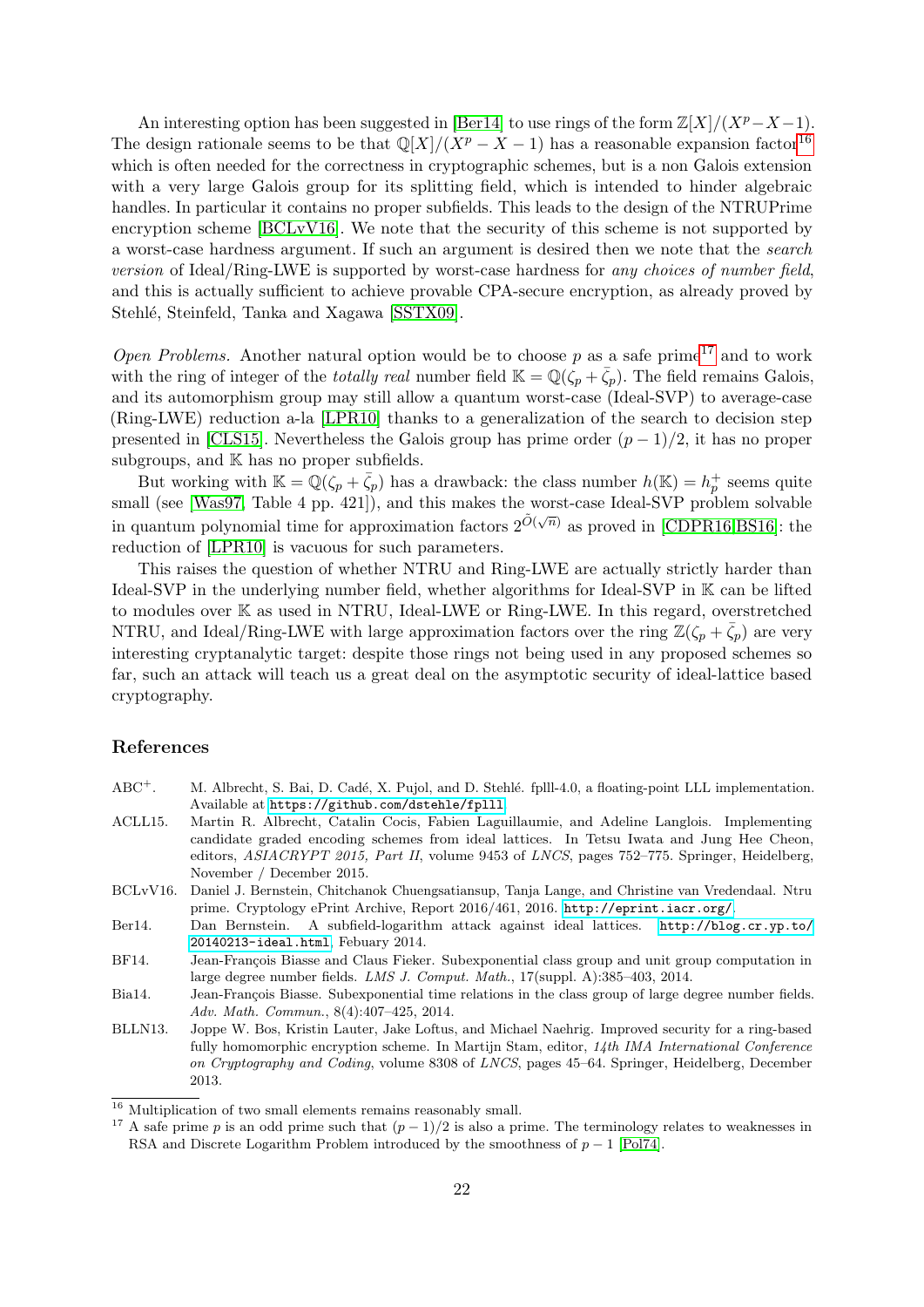- <span id="page-22-20"></span>BS16. Jean-François Biasse and Fang Song. Efficient quantum algorithms for computing class groups and solving the principal ideal problem in arbitrary degree number fields. In 27th ACM-SIAM Symposium on Discrete Algorithms (SODA'16), 2016.
- <span id="page-22-15"></span>BV11. Zvika Brakerski and Vinod Vaikuntanathan. Efficient fully homomorphic encryption from (standard) LWE. In Rafail Ostrovsky, editor, 52nd FOCS, pages 97–106. IEEE Computer Society Press, October 2011.
- <span id="page-22-9"></span>CDPR16. Ronald Cramer, L´eo Ducas, Chris Peikert, and Oded Regev. Advances in Cryptology – EUROCRYPT 2016: 35th Annual International Conference on the Theory and Applications of Cryptographic Techniques, Vienna, Austria, May 8-12, 2016, Proceedings, Part II, chapter Recovering Short Generators of Principal Ideals in Cyclotomic Rings, pages 559–585. Springer Berlin Heidelberg, Berlin, Heidelberg, 2016.
- <span id="page-22-22"></span>CG13. Ran Canetti and Juan A. Garay, editors. CRYPTO 2013, Part I, volume 8042 of LNCS. Springer, Heidelberg, August 2013.
- <span id="page-22-8"></span>CGS14. Peter Campbell, Michael Groves, and Dan Shepherd. Soliloquy: A cautionary tale. ETSI 2nd Quantum-Safe Crypto Workshop, 2014. Available at [http://docbox.etsi.org/Workshop/2014/](http://docbox.etsi.org/Workshop/2014/201410_CRYPTO/S07_Systems_and_Attacks/S07_Groves_Annex.pdf) [201410\\_CRYPTO/S07\\_Systems\\_and\\_Attacks/S07\\_Groves\\_Annex.pdf](http://docbox.etsi.org/Workshop/2014/201410_CRYPTO/S07_Systems_and_Attacks/S07_Groves_Annex.pdf).
- <span id="page-22-7"></span>CIV16. Wouter Castryck, Ilia Iliashenko, and Frederik Vercauteren. Advances in Cryptology – EUROCRYPT 2016: 35th Annual International Conference on the Theory and Applications of Cryptographic Techniques, Vienna, Austria, May 8-12, 2016, Proceedings, Part I, chapter Provably Weak Instances of Ring-LWE Revisited, pages 147–167. Springer Berlin Heidelberg, Berlin, Heidelberg, 2016.
- <span id="page-22-10"></span>CJL16. Jung Hee Cheon, Jinhyuck Jeong, and Changmin Lee. An algorithm for ntru problems and cryptanalysis of the ggh multilinear map without an encoding of zero. Cryptology ePrint Archive, Report 2016/139, 2016. <http://eprint.iacr.org/>.
- <span id="page-22-6"></span>CLS15. Hao Chen, Kristin Lauter, and Katherine E. Stange. Attacks on search RLWE. Cryptology ePrint Archive, Report 2015/971, 2015. <http://eprint.iacr.org/2015/971>.
- <span id="page-22-18"></span>CLT13. Jean-Sébastien Coron, Tancrède Lepoint, and Mehdi Tibouchi. Practical multilinear maps over the integers. In Canetti and Garay [\[CG13\]](#page-22-22), pages 476–493.
- <span id="page-22-13"></span>CN11. Yuanmi Chen and Phong Q. Nguyen. BKZ 2.0: Better lattice security estimates. In Dong Hoon Lee and Xiaoyun Wang, editors, ASIACRYPT 2011, volume 7073 of LNCS, pages 1–20. Springer, Heidelberg, December 2011.
- <span id="page-22-2"></span>CS97. Don Coppersmith and Adi Shamir. Lattice attacks on NTRU. In Walter Fumy, editor, EURO-CRYPT'97, volume 1233 of LNCS, pages 52–61. Springer, Heidelberg, May 1997.
- <span id="page-22-16"></span>CS15. Anamaria Costache and Nigel P. Smart. Which ring based somewhat homomorphic encryption scheme is best? Cryptology ePrint Archive, Report 2015/889, 2015. <http://eprint.iacr.org/2015/889>.
- <span id="page-22-0"></span>DDLL13. Léo Ducas, Alain Durmus, Tancrède Lepoint, and Vadim Lyubashevsky. Lattice signatures and bimodal gaussians. In Canetti and Garay [\[CG13\]](#page-22-22), pages 40–56.
- <span id="page-22-21"></span>Dev15. The Sage Developers. Sage Mathematics Software, 2015. <http://www.sagemath.org>.
- <span id="page-22-14"></span>DHS15. Yarkın Doröz, Yin Hu, and Berk Sunar. Homomorphic aes evaluation using the modified ltv scheme. Designs, Codes and Cryptography, pages 1–26, 2015.
- <span id="page-22-19"></span>EHKS14. Kirsten Eisenträger, Sean Hallgren, Alexei Kitaev, and Fang Song. A quantum algorithm for computing the unit group of an arbitrary degree number field. In Proceedings of the 46th Annual ACM Symposium on Theory of Computing, pages 293–302. ACM, 2014.
- <span id="page-22-5"></span>EHL14. Kirsten Eisenträger, Sean Hallgren, and Kristin E. Lauter. Weak instances of PLWE. In Antoine Joux and Amr M. Youssef, editors, SAC 2014, volume 8781 of LNCS, pages 183–194. Springer, Heidelberg, August 2014.
- <span id="page-22-4"></span>ELOS15. Yara Elias, Kristin E. Lauter, Ekin Ozman, and Katherine E. Stange. Provably weak instances of ring-LWE. In Gennaro and Robshaw [\[GR15\]](#page-23-22), pages 63–92.
- <span id="page-22-11"></span>FM14. Andrea Ferraguti and Giacomo Micheli. On the Mertens–Cesàro theorem for number fields. Bulletin of the Australian Mathematical Society, pages 1–12, 2014.
- <span id="page-22-3"></span>Gen01. Craig Gentry. Key recovery and message attacks on NTRU-composite. In Pfitzmann [\[Pfi01\]](#page-24-8), pages 182–194.
- <span id="page-22-1"></span>GGH13a. Sanjam Garg, Craig Gentry, and Shai Halevi. Candidate multilinear maps from ideal lattices. In Thomas Johansson and Phong Q. Nguyen, editors, EUROCRYPT 2013, volume 7881 of LNCS, pages 1–17. Springer, Heidelberg, May 2013.
- <span id="page-22-17"></span>GGH<sup>+</sup>13b. Sanjam Garg, Craig Gentry, Shai Halevi, Mariana Raykova, Amit Sahai, and Brent Waters. Candidate indistinguishability obfuscation and functional encryption for all circuits. In  $54th$  FOCS, pages 40–49. IEEE Computer Society Press, October 2013.
- <span id="page-22-12"></span>GN08. Nicolas Gama and Phong Q. Nguyen. Finding short lattice vectors within Mordell's inequality. In Richard E. Ladner and Cynthia Dwork, editors, 40th ACM STOC, pages 207–216. ACM Press, May 2008.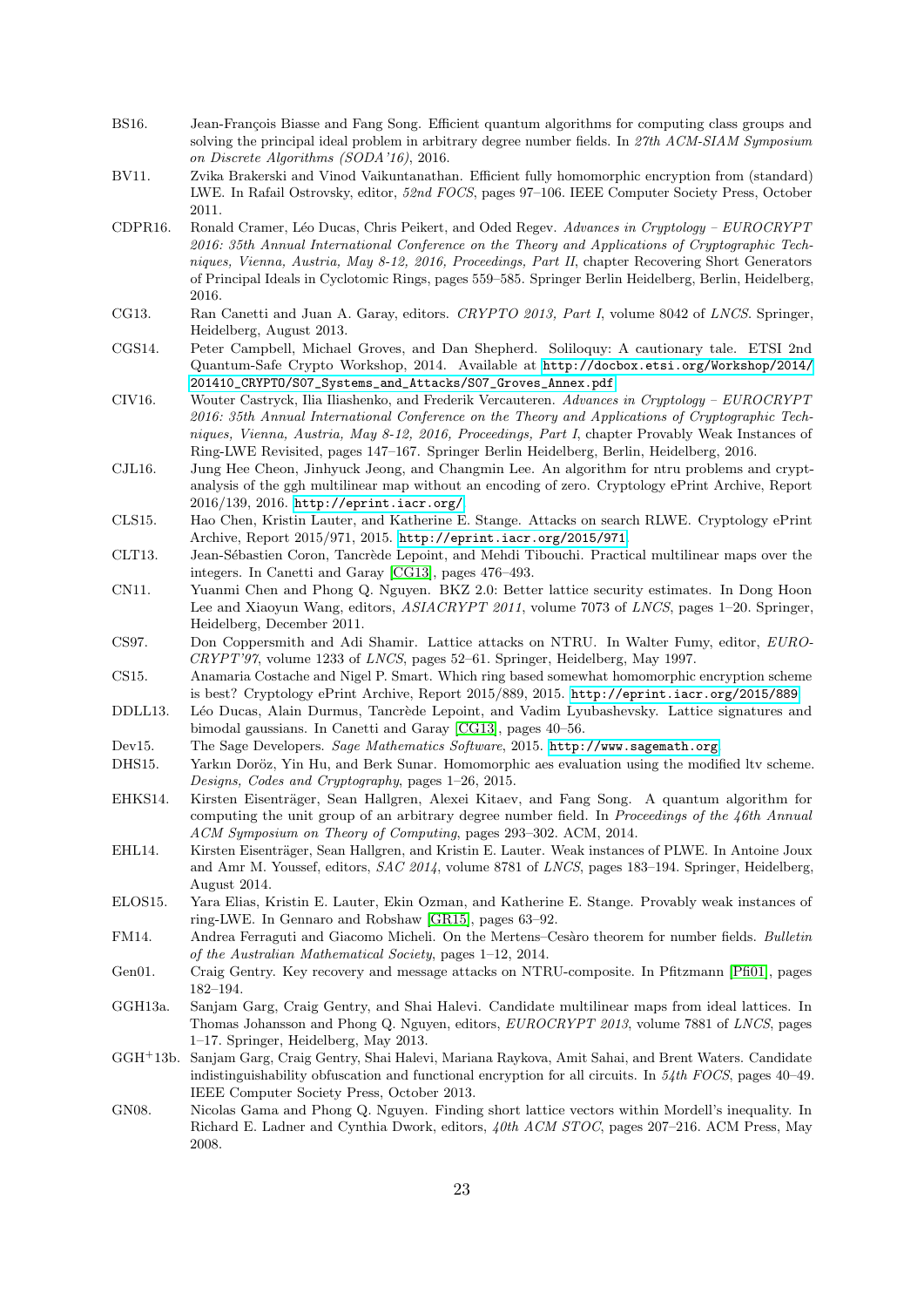- <span id="page-23-22"></span>GR15. Rosario Gennaro and Matthew J. B. Robshaw, editors. CRYPTO 2015, Part I, volume 9215 of LNCS. Springer, Heidelberg, August 2015.
- <span id="page-23-10"></span>GS02. Craig Gentry and Michael Szydlo. Cryptanalysis of the revised NTRU signature scheme. In Lars R. Knudsen, editor, EUROCRYPT 2002, volume 2332 of LNCS, pages 299–320. Springer, Heidelberg, April / May 2002.
- <span id="page-23-8"></span>HG07. Nick Howgrave-Graham. A hybrid lattice-reduction and meet-in-the-middle attack against NTRU. In Alfred Menezes, editor, CRYPTO 2007, volume 4622 of LNCS, pages 150–169. Springer, Heidelberg, August 2007.
- <span id="page-23-2"></span>HHGP<sup>+</sup>03. Jeffrey Hoffstein, Nick Howgrave-Graham, Jill Pipher, Joseph H. Silverman, and William Whyte. NTRUSIGN: Digital signatures using the NTRU lattice. In Marc Joye, editor, CT-RSA 2003, volume 2612 of LNCS, pages 122–140. Springer, Heidelberg, April 2003.
- <span id="page-23-11"></span>HJ15. Yupu Hu and Huiwen Jia. Cryptanalysis of GGH map. Cryptology ePrint Archive, Report 2015/301, 2015. <http://eprint.iacr.org/2015/301>.
- <span id="page-23-0"></span>HPS96. Jeffrey Hoffstein, Jill Pipher, and Joseph H. Silverman. NTRU: A new high speed public key cryptosystem, 1996. Draft Distributed at Crypto'96, available at [http://web.securityinnovation.](http://web.securityinnovation.com/hubfs/files/ntru-orig.pdf) [com/hubfs/files/ntru-orig.pdf](http://web.securityinnovation.com/hubfs/files/ntru-orig.pdf).

<span id="page-23-1"></span>HPS98. Jeffrey Hoffstein, Jill Pipher, and Joseph H. Silverman. NTRU: A ring-based public key cryptosystem. In ANTS, pages 267–288, 1998.

- <span id="page-23-12"></span>HPS01. Jeffrey Hoffstein, Jill Pipher, and Joseph H. Silverman. NSS: An NTRU lattice-based signature scheme. In Pfitzmann [\[Pfi01\]](#page-24-8), pages 211–228.
- <span id="page-23-19"></span>HPS11. Guillaume Hanrot, Xavier Pujol, and Damien Stehlé. Analyzing blockwise lattice algorithms using dynamical systems. In Phillip Rogaway, editor, CRYPTO 2011, volume 6841 of LNCS, pages 447–464. Springer, Heidelberg, August 2011.
- <span id="page-23-6"></span>HPS<sup>+</sup>15. Jeff Hoffstein, Jill Pipher, John M. Schanck, Joseph H. Silverman, William Whyte, and Zhenfei Zhang. Choosing parameters for NTRUEncrypt. Cryptology ePrint Archive, Report 2015/708, 2015. <http://eprint.iacr.org/2015/708>.
- <span id="page-23-7"></span>HSW06. Jeffrey Hoffstein, Joseph H. Silverman, and William Whyte. Meet-in-the-middle attack on an ntru private key, 2006. Technical report, NTRU Cryptosystems, July 2006. Report #04, available at http://www.ntru.com.
- <span id="page-23-16"></span>HT15. Adrien Hauteville and Jean-Pierre Tillich. New algorithms for decoding in the rank metric and an attack on the LRPC cryptosystem. In IEEE International Symposium on Information Theory, ISIT 2015, pages 2747–2751, 2015.
- <span id="page-23-9"></span>KF15. Paul Kirchner and Pierre-Alain Fouque. An improved BKW algorithm for LWE with applications to cryptography and lattices. In Gennaro and Robshaw [\[GR15\]](#page-23-22), pages 43–62.
- <span id="page-23-15"></span>LJ14. Carl Löndahl and Thomas Johansson. Improved algorithms for finding low-weight polynomial multiples in  $f_2[x]$  and some cryptographic applications. Desings Codes and Cryptography, 73(2):625–640, 2014.
- <span id="page-23-5"></span>LLL82. Arjen K. Lenstra, Hendrik W. Lenstra, Jr., and László Lovász. Factoring polynomials with rational coefficients. Mathematische Annalen, 261(4):515–534, December 1982.
- <span id="page-23-21"></span>LN14. Tancrède Lepoint and Michael Naehrig. A comparison of the homomorphic encryption schemes FV and YASHE. In David Pointcheval and Damien Vergnaud, editors, AFRICACRYPT 14, volume 8469 of LNCS, pages 318–335. Springer, Heidelberg, May 2014.
- <span id="page-23-14"></span>Loi14. Pierre Loidreau. On cellular codes and their cryptographic applications. In ACCT, Fourteenth International Workshop on Algebraic and Combinatorial Coding Theory, pages 234–239, 2014.
- <span id="page-23-20"></span>Lov87. L. Lovasz. An Algorithmic Theory of Numbers, Graphs and Convexity. CBMS-NSF Regional Conference Series in Applied Mathematics. Society for Industrial and Applied Mathematics, 1987.
- <span id="page-23-18"></span>LPR10. Vadim Lyubashevsky, Chris Peikert, and Oded Regev. On ideal lattices and learning with errors over rings. In Henri Gilbert, editor, EUROCRYPT 2010, volume 6110 of LNCS, pages 1–23. Springer, Heidelberg, May 2010.
- <span id="page-23-13"></span>LS14. H. W. Lenstra and A. Silverberg. Revisiting the Gentry-Szydlo algorithm. In Juan A. Garay and Rosario Gennaro, editors, CRYPTO 2014, Part I, volume 8616 of LNCS, pages 280–296. Springer, Heidelberg, August 2014.
- <span id="page-23-4"></span>LSS14. Adeline Langlois, Damien Stehlé, and Ron Steinfeld. GGHLite: More efficient multilinear maps from ideal lattices. In Phong Q. Nguyen and Elisabeth Oswald, editors, EUROCRYPT 2014, volume 8441 of LNCS, pages 239–256. Springer, Heidelberg, May 2014.
- <span id="page-23-3"></span>LTV12. Adriana López-Alt, Eran Tromer, and Vinod Vaikuntanathan. On-the-fly multiparty computation on the cloud via multikey fully homomorphic encryption. In Howard J. Karloff and Toniann Pitassi, editors, 44th ACM STOC, pages 1219–1234. ACM Press, May 2012.
- <span id="page-23-17"></span>Mic02. Daniele Micciancio. Generalized compact knapsacks, cyclic lattices, and efficient one-way functions from worst-case complexity assumptions. In 43rd FOCS, pages 356–365. IEEE Computer Society Press, November 2002.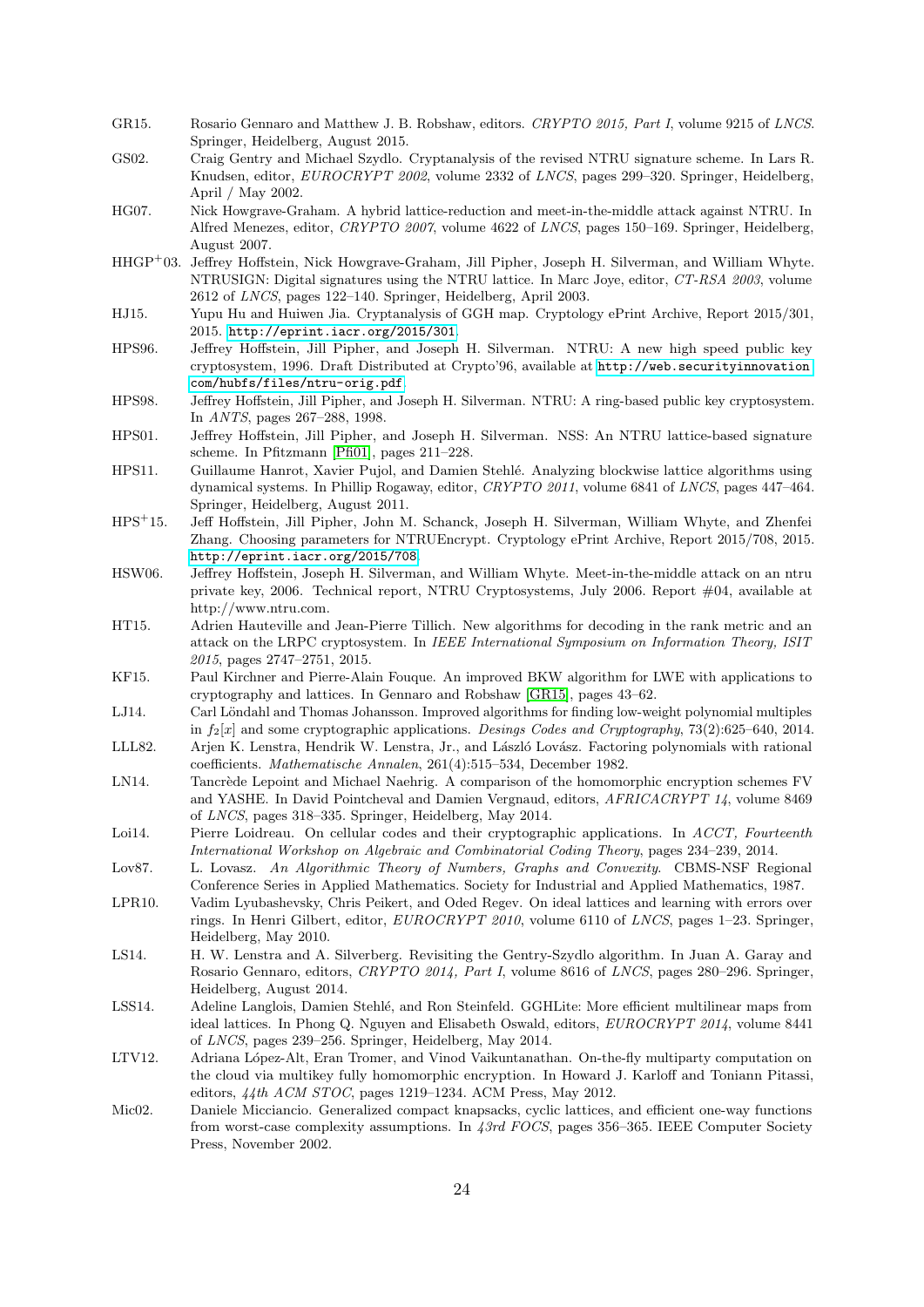- <span id="page-24-1"></span>Pei16. Chris Peikert. How (not) to instantiate ring-lwe. Cryptology ePrint Archive, Report 2016/351, 2016. <http://eprint.iacr.org/>.
- <span id="page-24-8"></span>Pfi01. Birgit Pfitzmann, editor. EUROCRYPT 2001, volume 2045 of LNCS. Springer, Heidelberg, May 2001.
- <span id="page-24-7"></span>Pol74. John M Pollard. Theorems on factorization and primality testing. Mathematical Proceedings of the Cambridge Philosophical Society, 76(03):521–528, 1974.
- <span id="page-24-2"></span>Sam70. Pierre Samuel. Algebraic Theory of Numbers. Hermann, Paris, 1970.
- <span id="page-24-5"></span>Sch87. Claus-Peter Schnorr. A hierarchy of polynomial time lattice basis reduction algorithms. Theor. Comput. Sci., 53:201–224, 1987.
- <span id="page-24-4"></span>Sit10. Brian D Sittinger. The probability that random algebraic integers are relatively r-prime. Journal of Number Theory, 130(1):164–171, 2010.
- <span id="page-24-6"></span>SS11. Damien Stehlé and Ron Steinfeld. Making NTRU as secure as worst-case problems over ideal lattices. In Kenneth G. Paterson, editor, EUROCRYPT 2011, volume 6632 of LNCS, pages 27–47. Springer, Heidelberg, May 2011.
- <span id="page-24-0"></span>SSTX09. Damien Stehl´e, Ron Steinfeld, Keisuke Tanaka, and Keita Xagawa. Efficient public key encryption based on ideal lattices. In Mitsuru Matsui, editor, ASIACRYPT 2009, volume 5912 of LNCS, pages 617–635. Springer, Heidelberg, December 2009.
- <span id="page-24-3"></span>Was97. L.C. Washington. *Introduction to Cyclotomic Fields*. Graduate Texts in Mathematics. Springer New York, 1997.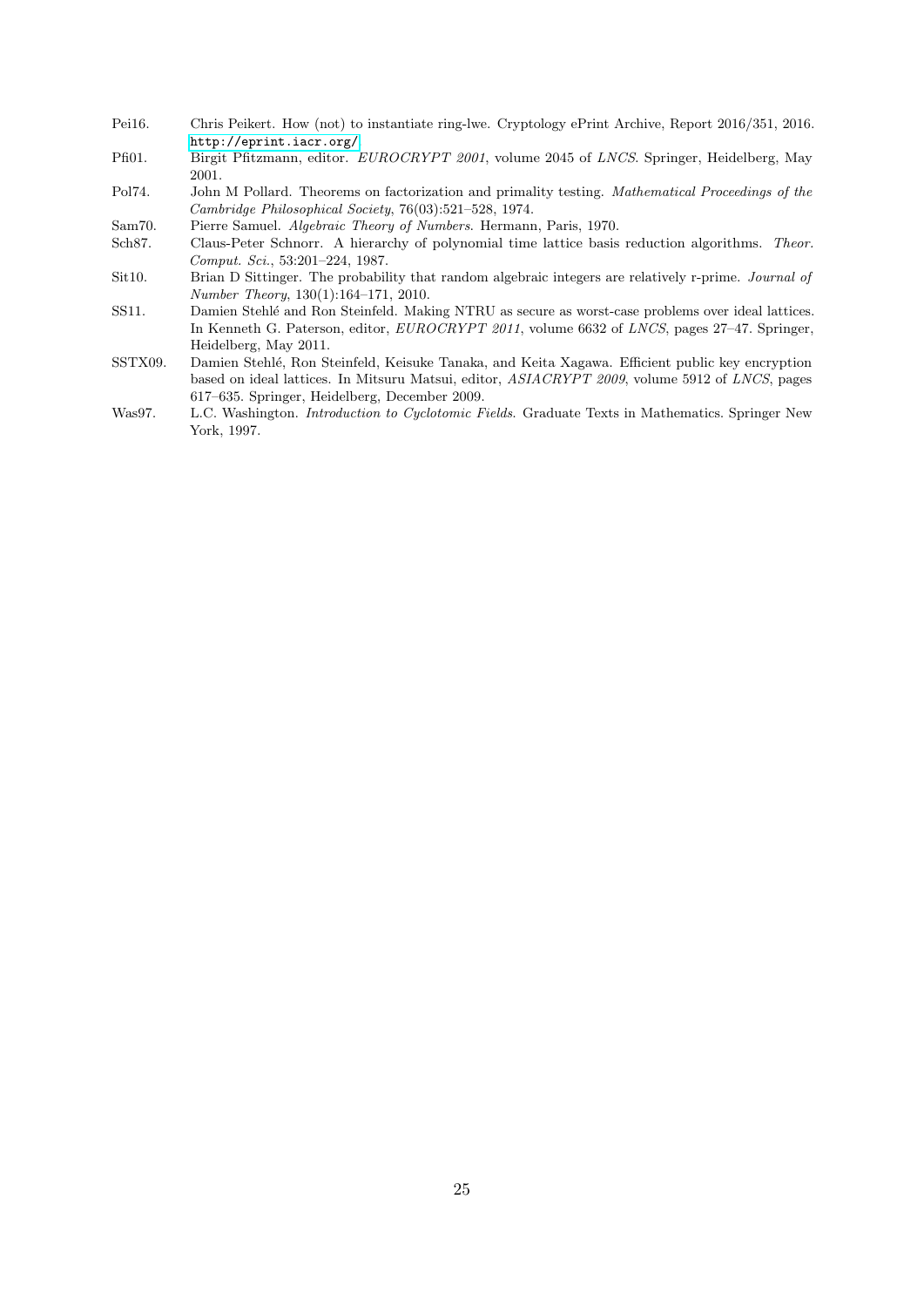<span id="page-25-0"></span>

| Instance                |                    | Subfield LLL               |                           |                        | Lifted           |                           | Fullfield BKZ  |                 |
|-------------------------|--------------------|----------------------------|---------------------------|------------------------|------------------|---------------------------|----------------|-----------------|
| $\lfloor \lg q \rfloor$ | $\lg   (f', g')  $ | $\frac{1}{g}   (x', y')  $ | $\alpha$ (traf)           | $\exists v$ ?          | $\lg   (x, y)  $ | <b>Success</b>            | $\delta$ (ffa) | $\beta$ (ffa)   |
| 180                     | 81.16              | 82.21                      | 1.0028                    | Yes                    | 82.81            | Yes                       | 1.0153         | 11              |
|                         | 82.42              | $82.52\,$                  | $1.0003$ $\,\mathrm{Yes}$ |                        | 82.95            | Yes                       | 1.0153         | $11\,$          |
| 179                     | 82.28              | 82.42                      | 1.0004                    | Yes                    | 82.76            | Yes                       | 1.0153         | $\overline{13}$ |
|                         | 82.90              | $82.92\,$                  | 1.0001                    | Yes                    | $83.26\,$        | Yes                       | $1.0153\,$     | $13\,$          |
| 178                     | 81.93              | 82.74                      | 1.0022                    | Yes                    | 83.33            | Yes                       | 1.0152         | 14              |
|                         | 82.63              | 82.28                      | $0.9990$ Yes              |                        | 82.88            | Yes                       | $1.0152\,$     | $14\,$          |
| 177                     | 82.41              | 82.62                      | 1.0006                    | Yes                    | 83.50            | Yes                       | 1.0151         | $\overline{15}$ |
|                         | $83.35\,$          | $82.48\,$                  | $0.9977$ $\,\mathrm{Yes}$ |                        | $82.97\,$        | $\operatorname{Yes}$      | $1.0151\,$     | $15\,$          |
| 176                     | 81.97              | 82.62                      | 1.0018                    | Yes                    | 83.74            | Yes                       | 1.0150         | $16\,$          |
|                         | 84.37              | 83.04                      | $0.9964$ $\,\mathrm{Yes}$ |                        | $83.58\,$        | Yes                       | 1.0150         | 16              |
| 175                     | 81.60              | 81.82                      | 1.0006                    | Yes                    | 82.63            | $\overline{\mathrm{Yes}}$ | 1.0149         | $\overline{17}$ |
|                         | 80.94              | $81.84\,$                  | $1.0024\;\; \mathrm{Yes}$ |                        | $82.62\,$        | Yes                       | $1.0149\,$     | $17\,$          |
| 174                     | 83.85              | 82.76                      | 0.9971                    | Yes                    | 83.30            | Yes                       | 1.0148         | 18              |
|                         | 82.15              | 82.77                      | $1.0017$ $\,\mathrm{Yes}$ |                        | 83.47            | Yes                       | $1.0148\,$     | $18\,$          |
| 173                     | 82.10              | 82.41                      | 1.0008                    | Yes                    | 83.15            | $\overline{\mathrm{Yes}}$ | 1.0147         | 19              |
|                         | 82.20              | $82.56\,$                  | $1.0010\,$                | Yes                    | $83.22\,$        | Yes                       | 1.0147         | 19              |
| 172                     | 82.23              | 82.15                      | 0.9998                    | Yes                    | 82.79            | Yes                       | 1.0147         | $\overline{20}$ |
|                         | 83.12              | 82.75                      | $0.9990$ Yes              |                        | $83.33\,$        | Yes                       | 1.0147         | $20\,$          |
| 171                     | 83.05              | 83.37                      | 1.0009                    | Yes                    | 84.11            | Yes                       | 1.0146         | $\overline{21}$ |
|                         | 83.00              | $83.03\,$                  | 1.0001                    | Yes                    | $83.54\,$        | Yes                       | $1.0146\,$     | $21\,$          |
| 170                     | 84.24              | 83.02                      | 0.9967                    | Yes                    | 83.45            | Yes                       | 1.0145         | $\overline{22}$ |
|                         | $82.45\,$          | $82.84\,$                  | 1.0011                    | $Yes*$                 | $83.15\,$        | Yes                       | 1.0145         | $22\,$          |
| 169                     | 83.31              | 82.82                      | 0.9987                    | Yes                    | 83.53            | $\overline{\mathrm{Yes}}$ | 1.0144         | $\overline{23}$ |
|                         | 83.99              | $82.50\,$                  | $0.9960$ Yes              |                        | $83.44\,$        | Yes                       | 1.0144         | $23\,$          |
| 168                     | 84.01              | 82.69                      | 0.9965                    | Yes                    | 83.32            | Yes                       | 1.0143         | $\overline{24}$ |
|                         | 82.91              | $82.13\,$                  | $0.9979$ Yes              |                        | $82.56\,$        | $\operatorname{Yes}$      | 1.0143         | $\sqrt{24}$     |
| 167                     | 83.33              | 82.66                      | 0.9982                    | Yes                    | 83.31            | Yes                       | 1.0142         | $\overline{25}$ |
|                         | 82.67              | $82.96\,$                  | $1.0008\,$                | $Yes^*$                | 83.76            | Yes                       | $1.0142\,$     | $25\,$          |
| 166                     | 82.88              | 82.38                      | 0.9986                    | Yes                    | 82.85            | Yes                       | 1.0141         | $\overline{26}$ |
|                         | $83.44\,$          | $82.50\,$                  | $\,0.9975\,$              | Yes                    | 82.87            | Yes                       | 1.0141         | ${\bf 26}$      |
| 165                     | 82.75              | 82.99                      | 1.0006                    | Yes                    | 83.50            | Yes                       | 1.0141         | $\overline{27}$ |
|                         | 82.74              | $82.55\,$                  | $\,0.9995\,$              | Yes                    | $83.33\,$        | Yes                       | 1.0141         | 27              |
| 164                     | 82.43              | 89.67                      | 1.0198                    | $\overline{\text{No}}$ | 167.67           | $\overline{\text{No}}$    | 1.0140         | $\overline{28}$ |
|                         | $81.44\,$          | 89.78                      | 1.0228 No                 |                        | 167.73           | $\rm No$                  | 1.0140         | 28              |
| 163                     | 81.16              | 89.45                      | 1.0227 No                 |                        | 166.69           | $\overline{\text{No}}$    | 1.0139         | $\overline{29}$ |
|                         | 84.57              | $89.25\,$                  | $1.0128$ No               |                        | 166.69           | $\rm No$                  | $1.0139\,$     | 29              |
| 162                     | 82.60              | 88.73                      | $1.0168$ No               |                        | 165.71           | $\overline{\text{No}}$    | 1.0138         | $\overline{30}$ |
|                         | 82.67              | 88.95                      | 1.0172 No                 |                        | 165.71           | $\rm No$                  | 1.0138         | $30\,$          |
| 161                     | 82.84              | 88.44                      | 1.0153                    | $\overline{\text{No}}$ | 164.70           | $\overline{\text{No}}$    | 1.0137         | $\overline{31}$ |
|                         | $81.97\,$          | $88.20\,$                  | 1.0170 No                 |                        | 164.72           | $\rm No$                  | 1.0137         | $31\,$          |
| 160                     | 80.82              | 87.73                      | 1.0189                    | No                     | 163.68           | $\overline{\text{No}}$    | 1.0136         | 32              |
|                         | $83.96\,$          | 87.90                      | 1.0107 No                 |                        | 163.72           | $\rm No$                  | 1.0136         | 32              |

Table 4: Experiment report. Parameters set  $n = 2^{11}$ ,  $r = 2^4$ ,  $n' = 2^7$ .

Each of this run took about 3.5 Hours, single-threaded.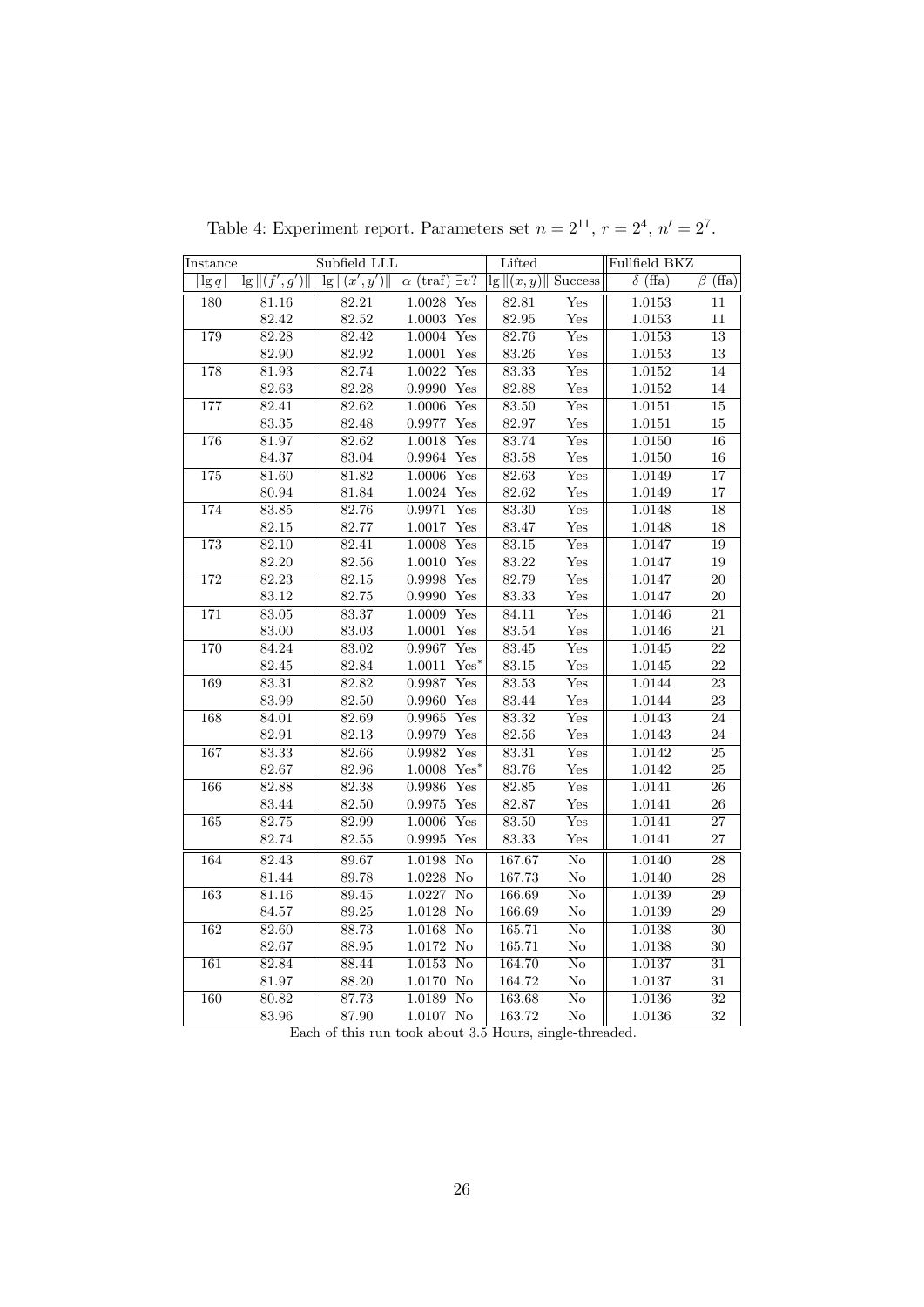<span id="page-26-0"></span>

| Instance                |                    | Subfield LLL       |                               |                           | Lifted              |                           | Fullfield BKZ  |                  |
|-------------------------|--------------------|--------------------|-------------------------------|---------------------------|---------------------|---------------------------|----------------|------------------|
| $\lfloor \lg q \rfloor$ | $\lg   (f', g')  $ | $\lg   (x', y')  $ | $\alpha$ (traf) $\exists v$ ? |                           | $\lg   (x, y)  $    | Success                   | $\delta$ (ffa) | $\beta$ (ffa)    |
| 110                     | 42.27              | 47.72              | 1.0074                        | Yes                       | 49.20               | Yes                       | 1.0094         | $98\,$           |
|                         | 41.85              | 47.55              | 1.0078 Yes                    |                           | 48.01               | Yes                       | 1.0094         | 98               |
| 109                     | 42.15              | 47.64              | 1.0075                        | Yes                       | $\overline{48.22}$  | $\overline{\mathrm{Yes}}$ | 1.0093         | $\overline{100}$ |
|                         | 41.88              | 47.48              | $1.0076$ Yes                  |                           | $\rm 47.93$         | Yes                       | $1.0093\,$     | 100              |
| 108                     | 42.12              | 48.11              | 1.0081                        | Yes                       | 48.71               | Yes                       | 1.0092         | $\overline{102}$ |
|                         | 42.04              | 48.13              | 1.0083                        | Yes                       | 48.51               | Yes                       | 1.0092         | 102              |
| 107                     | 42.28              | 47.89              | 1.0076                        | Yes                       | 48.07               | $\overline{\mathrm{Yes}}$ | 1.0091         | 104              |
|                         | 42.19              | 47.69              | 1.0075                        | Yes                       | 48.21               | Yes                       | 1.0091         | 104              |
| 106                     | 42.11              | 47.98              | 1.0080                        | Yes                       | 48.46               | Yes                       | 1.0090         | 106              |
|                         | 42.15              | 48.01              | $1.0080$ Yes                  |                           | 48.58               | Yes                       | 1.0090         | 106              |
| 105                     | 41.53              | 47.52              | 1.0081                        | $Yes^*$                   | 47.94               | Yes                       | 1.0089         | 108              |
|                         | 41.73              | 47.53              | $1.0079$ Yes                  |                           | 48.23               | Yes                       | 1.0089         | 108              |
| 104                     | 42.18              | 47.94              | 1.0078                        | Yes                       | 48.17               | Yes                       | 1.0088         | $\overline{110}$ |
|                         | 42.19              | 47.79              | $1.0076\,$                    | $Yes*$                    | 48.26               | Yes                       | 1.0088         | 110              |
| 103                     | 42.67              | 47.89              | 1.0071                        | $_{\rm Yes}$              | 48.36               | Yes                       | 1.0088         | 112              |
|                         | 41.85              | 47.59              | 1.0078                        | Yes                       | 47.94               | Yes                       | 1.0088         | 112              |
| $\overline{102}$        | 42.26              | 47.77              | 1.0075                        | Yes                       | 48.52               | Yes                       | 1.0087         | 114              |
|                         | 41.72              | $\rm 47.52$        | $1.0079\,$                    | Yes                       | 47.91               | $\operatorname{Yes}$      | 1.0087         | 114              |
| 101                     | 41.77              | 47.72              | 1.0081                        | Yes                       | 47.96               | Yes                       | 1.0086         | 117              |
|                         | 42.07              | 47.76              | 1.0077                        | Yes                       | 48.26               | Yes                       | 1.0086         | 117              |
| 100                     | 41.48              | 47.77              | 1.0085                        | $\overline{\mathrm{Yes}}$ | 48.16               | Yes                       | 1.0085         | 119              |
|                         | 42.14              | 47.71              | $1.0076$ Yes                  |                           | 48.15               | Yes                       | 1.0085         | 119              |
| 99                      | 41.83              | 47.67              | 1.0079                        | Yes                       | 48.11               | Yes                       | 1.0084         | 121              |
|                         | 42.02              | 47.70              | 1.0077 Yes                    |                           | 48.03               | Yes                       | 1.0084         | 121              |
| $\overline{98}$         | 42.57              | 48.05              | 1.0074                        | Yes                       | 48.42               | $\overline{\mathrm{Yes}}$ | 1.0083         | $\overline{123}$ |
|                         | 41.74              | 47.88              | 1.0084                        | Yes                       | 48.78               | Yes                       | $1.0083\,$     | 123              |
| 97                      | 42.60              | 47.80              | 1.0071                        | Yes                       | 48.36               | Yes                       | 1.0082         | 126              |
|                         | 42.51              | 48.10              | 1.0076                        | Yes                       | 48.47               | Yes                       | 1.0082         | 126              |
| 96                      | 41.89              | 47.46              | 1.0076                        | Yes                       | 48.01               | $\overline{\mathrm{Yes}}$ | 1.0082         | 128              |
|                         | 41.87              | 48.09              | 1.0085                        | Yes                       | 48.36               | Yes                       | 1.0082         | 128              |
| 95                      | 42.25              | 47.75              | 1.0075                        | Yes                       | 48.15               | Yes                       | 1.0081         | 131              |
|                         | 41.85              | 47.96              | $1.0083\,$                    | Yes                       | $\hphantom{0}48.59$ | Yes                       | 1.0081         | 131              |
| 94                      | 41.99              | 63.63              | 1.0297                        | $\overline{\text{No}}$    | 97.71               | $\overline{\text{No}}$    | 1.0080         | 133              |
|                         | 42.57              | 63.32              | $1.0285\,$                    | No                        | 97.70               | $\rm No$                  | 1.0080         | 133              |
| $\overline{93}$         | 41.87              | 62.75              | 1.0287                        | $\overline{\text{No}}$    | 96.69               | $\rm No$                  | 1.0079         | $\overline{136}$ |
|                         | 41.90              | 63.02              | 1.0290 No                     |                           | 96.69               | No                        | 1.0079         | 136              |
| 92                      | 42.01              | 62.05              | 1.0275                        | $\overline{No}$           | 95.70               | $\overline{\text{No}}$    | 1.0078         | 139              |
|                         | 42.79              | 62.12              | $1.0265$ No                   |                           | 95.69               | $\rm No$                  | $1.0078\,$     | 139              |
| 91                      | 42.10              | 62.08              | 1.0274                        | $\overline{\text{No}}$    | 94.70               | $\overline{\text{No}}$    | 1.0077         | 141              |
|                         | 41.74              | 61.39              | 1.0270 No                     |                           | 94.69               | $\rm No$                  | 1.0077         | 141              |
| 90                      | 42.15              | 61.28              | $1.0262$ No                   |                           | 93.73               | $\overline{\text{No}}$    | 1.0076         | 144              |
|                         | 42.07              | 61.08              | $1.0261\,$                    | N <sub>o</sub>            | 93.72               | $\rm No$                  | 1.0076         | 144              |
| 89                      | 41.86              | 60.54              | $1.0256$ No                   |                           | 92.72               | $\overline{\text{No}}$    | 1.0076         | 147              |
|                         | 42.20              | 60.82              | 1.0255 No                     |                           | 92.70               | $\rm No$                  | 1.0076         | 147              |

Table 5: Experiment report. Parameters set  $n = 2^{11}$ ,  $r = 2^3$ ,  $n' = 2^8$ .

Each of this run took about 50 Hours, single-threaded.